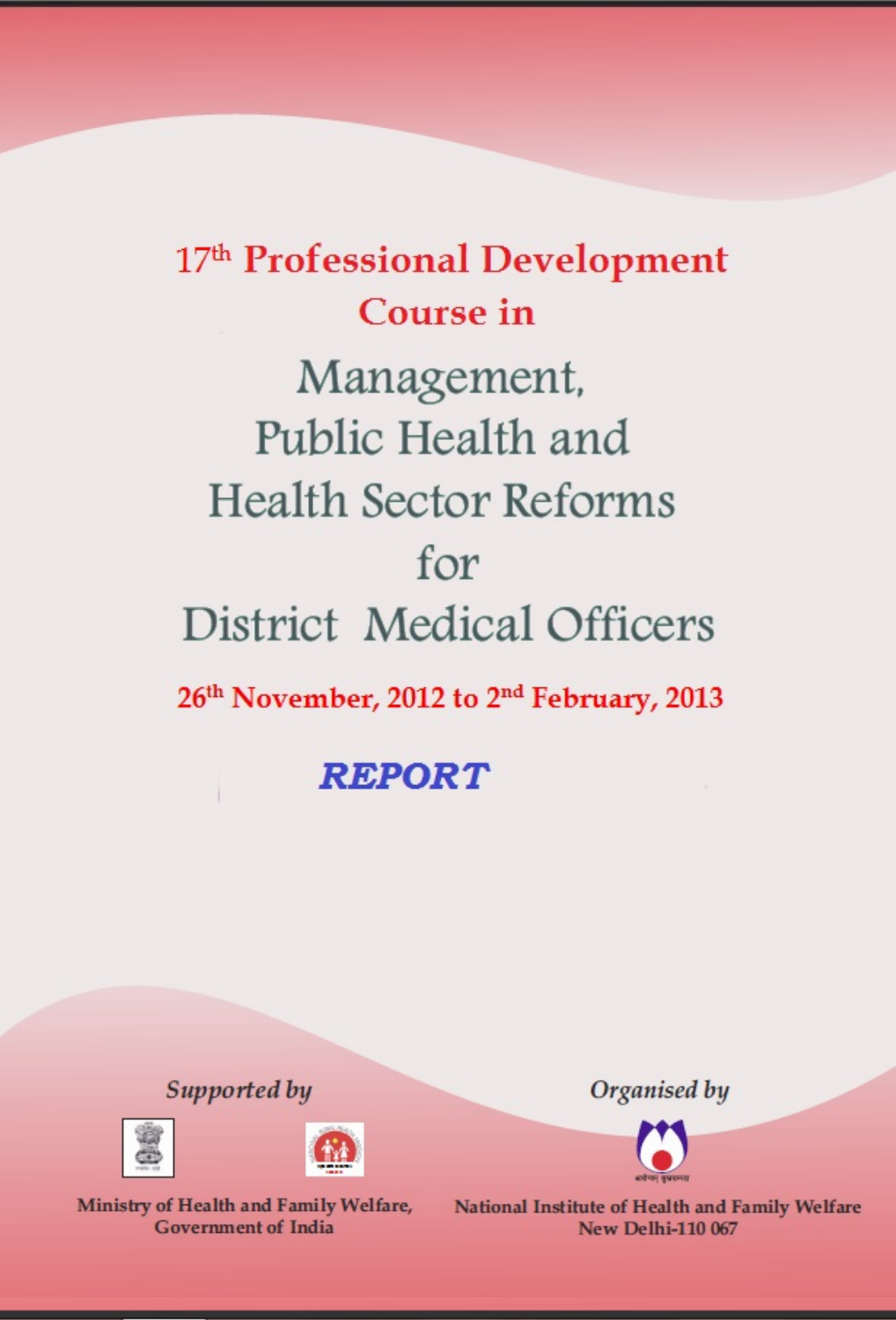

# **FOREWORD**

Professional Development Course (PDC) in Management, Public Health & Health Sector Reforms for DMOs was 10 weeks flagship course of MOHFW started way back in 2001 by NIHFW with the objective of enabling the Senior District Medical Officers to take on the leadership role for strengthening the district health system through effective management of various systems and sub-system under NRHM for effective delivery of health care. NIHFW is the Nodal Institute for this course in the country and as of now 2203 doctors have been trained in the country in collaboration with 17 training institutes. The Medical Officers have the key role in NRHM initiatives leading to fulfillment of decentralised NRHM targets and millennium development goals. The professional development of medical officers is crucial in order to upgrade and update their medical and managerial skills, so that they can focus facilitate optimisation of limited resources.

I hope the services of trained medical officers will be utilized by their respective states in carrying forward various initiatives introduced under NRHM.

I am very happy to present the report of the  $17<sup>th</sup>$  Professional Development Course (PDC) which was successfully conducted at NIHFW from 26th November 2012 to 2nd February, 2013 with eleven participants from 3 states. This report provides an overview of the conduct of the course.

I take this opportunity to thank to Ministry of Health and Family Welfare (MOHFW), Government of India (GOI) especially the Training Division of Delhi, Uttarakhand, Gujarat and Delhi for providing continuous support to the Institute for organizing this programme.

I extend my thanks to authorities of State Health Departments for nominating their officers for this training programme.

I appreciate the contribution of the Nodal Officer, Faculty Members, Research Staff and other supportive staff at NIHFW whose extensive efforts helped to successfully complete the course.

Director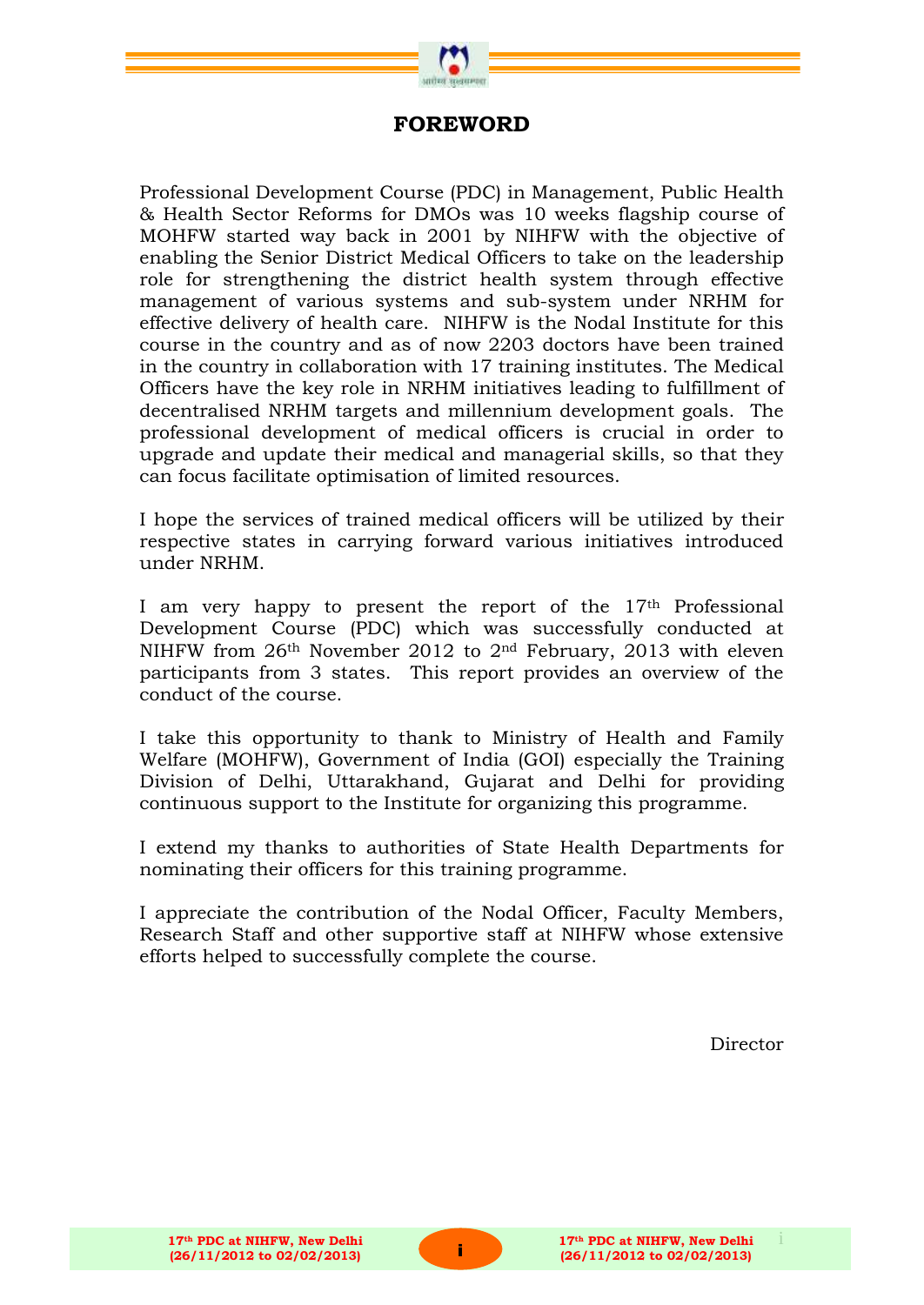

# **ABBREVIATIONS**

| 1.  | <b>PDC</b>          | Professional Development Course                              |
|-----|---------------------|--------------------------------------------------------------|
| 2.  | <b>MOHFW</b>        | Ministry of Health and Family Welfare                        |
| 3.  | <b>NIHFW</b>        | National Institute of Health & Family Welfare                |
| 4.  | <b>NRHM</b>         | National Rural Health Mission                                |
| 5.  | GOI                 | Government of India                                          |
| 6.  | HIV                 | Human Immunodeficiency Virus                                 |
| 7.  | <b>AIDS</b>         | Acquired Immune Deficiency Syndrome                          |
| 8.  | PHC                 | Primary Health Centre                                        |
| 9.  | <b>CHC</b>          | Community Health Centre                                      |
| 10. | <b>ICPD</b>         | International Conference on Population and Development       |
| 11. | <b>IPHS</b>         | Indian Public Health Standards                               |
| 12. | <b>CMO</b>          | <b>Chief Medical Officer</b>                                 |
| 13. | PLA/PRA             | Participatory Learning Action/ Participatory Rural Appraisal |
| 14. | FGD                 | Focus Group Discussion                                       |
|     | $15.$ ECTA          | European Commission Technical Assistance                     |
| 16. | ASCI                | Administrative Staff College of India                        |
| 17. | DHO                 | District Health Officer                                      |
| 18. | SIHFW               | State Institute of Health & Family Welfare                   |
| 19. | <b>CTI</b>          | <b>Collaborating Training Institute</b>                      |
| 20. | <b>CHA</b>          | Community Health Administration                              |
| 21. | IMR                 | <b>Infant Mortality Rate</b>                                 |
| 22. | MMR                 | <b>Maternal Mortality Rate</b>                               |
| 23. | ASHA                | <b>Accredited Social Health Activist</b>                     |
| 24. | ANM                 | <b>Auxiliary Nurse Midwife</b>                               |
| 25. | AWW                 | Anganwadi Worker                                             |
| 26. | PRI                 | Panchayati Raj Institution                                   |
| 27. | <b>HMIS</b>         | Health Management Information System                         |
| 28. | IEC/BCC             | Information, Education, and Communication/ Behaviour         |
|     |                     | Change Communication                                         |
| 29. | HRM                 | Human Resource Management                                    |
|     | 30. NDC             | National Documentation Centre                                |
| 31. | <b>VED</b> Analysis | Vital, Essential and Desirable Analysis                      |
|     | 32. ABC Analysis    | <b>Activity-Based Costing Analysis</b>                       |
| 33. | <b>FSN</b> Analysis | Fast, Slow and Non-moving Analysis                           |
| 34. | <b>ISO</b>          | International Organization for Standardization               |
| 35. | <b>SWOT</b>         | Strengths, Weaknesses, Opportunities, and Threats            |
| 36. | <b>AYUSH</b>        | Ayurveda, Yoga & Naturopathy, Unani, Siddha and              |
|     |                     | Homoeopathy                                                  |
| 37. | IMNCI               | Integrated Management of Neonatal and Childhood Illnesses    |
| 38. | FRU                 | First Referral Unit                                          |
| 39. | <b>BEmOC</b>        | Basic Emergency Obstetric Care                               |
| 40. | EmOC                | <b>Emergency Obstetric Care</b>                              |
| 41. | <b>IDSP</b>         | Integrated Diseases Surveillance Project                     |
| 42. | RCH                 | Reproductive Child Health                                    |
| 43. | <b>NGO</b>          | Non Government Organization                                  |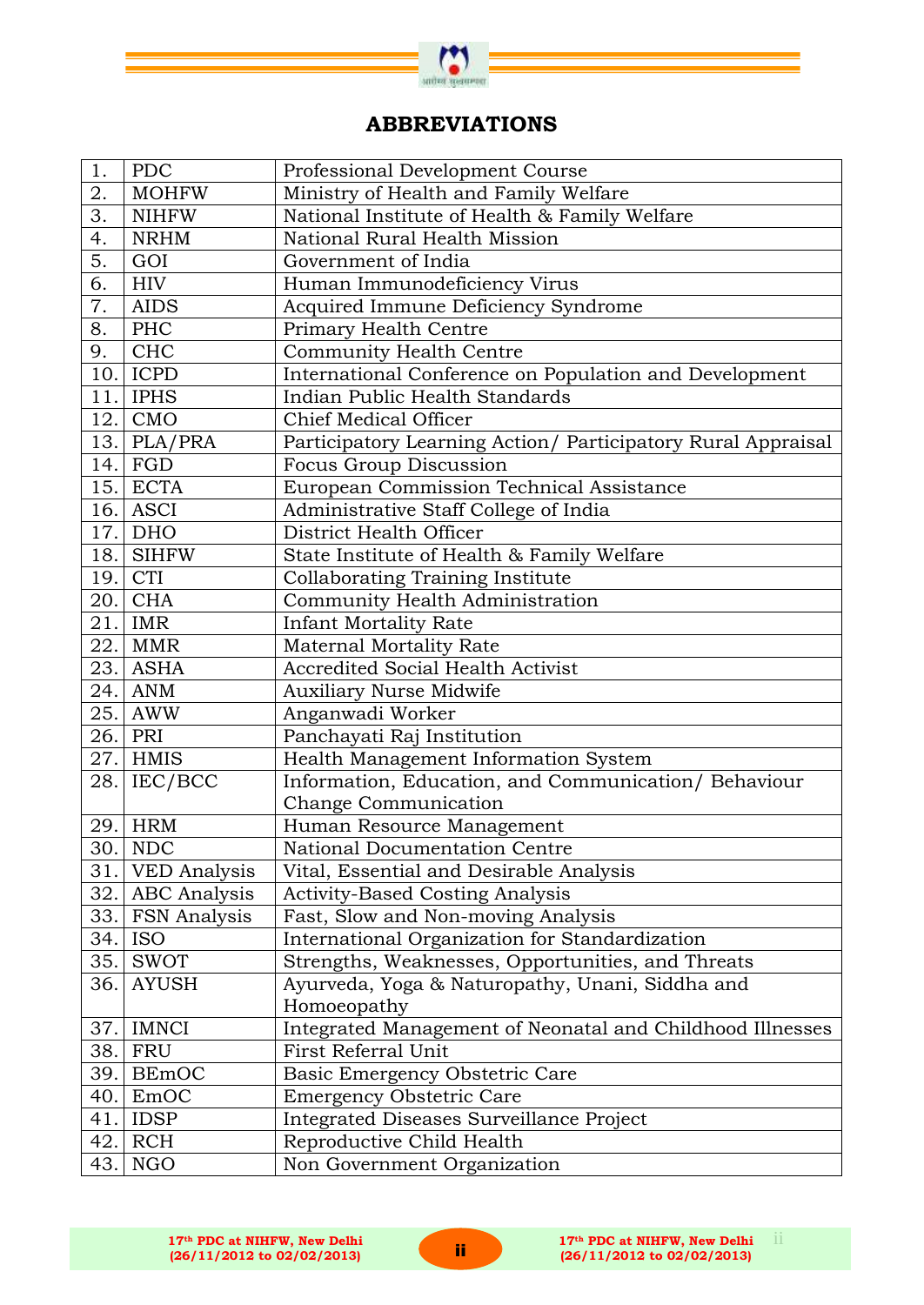

| 44.1 | RTI         | Right to Information                         |
|------|-------------|----------------------------------------------|
| 45.  | <b>ICTC</b> | Integrated Counseling and Testing Centre     |
| 46.  | CM&HO       | Chief Medical & Health Officer               |
| 47.  | <b>NIPI</b> | Norway India Partnership Initiative          |
| 48.1 | BPL         | <b>Below Poverty Line</b>                    |
|      | $49.$ ICDS  | <b>Integrated Child Development Services</b> |
| 50.1 | <b>CPA</b>  | <b>Consumer Protection Act</b>               |
| 51.1 | PNDT        | Pre-Natal Diagnostic Techniques              |
| 52.  | <b>RKS</b>  | Rogi Kalyan Samiti                           |
| 53.1 | <b>RSBY</b> | Rashtriya Swasthya Bima Yojana               |
|      | $54.$ AHS   | <b>Annual Health Survey</b>                  |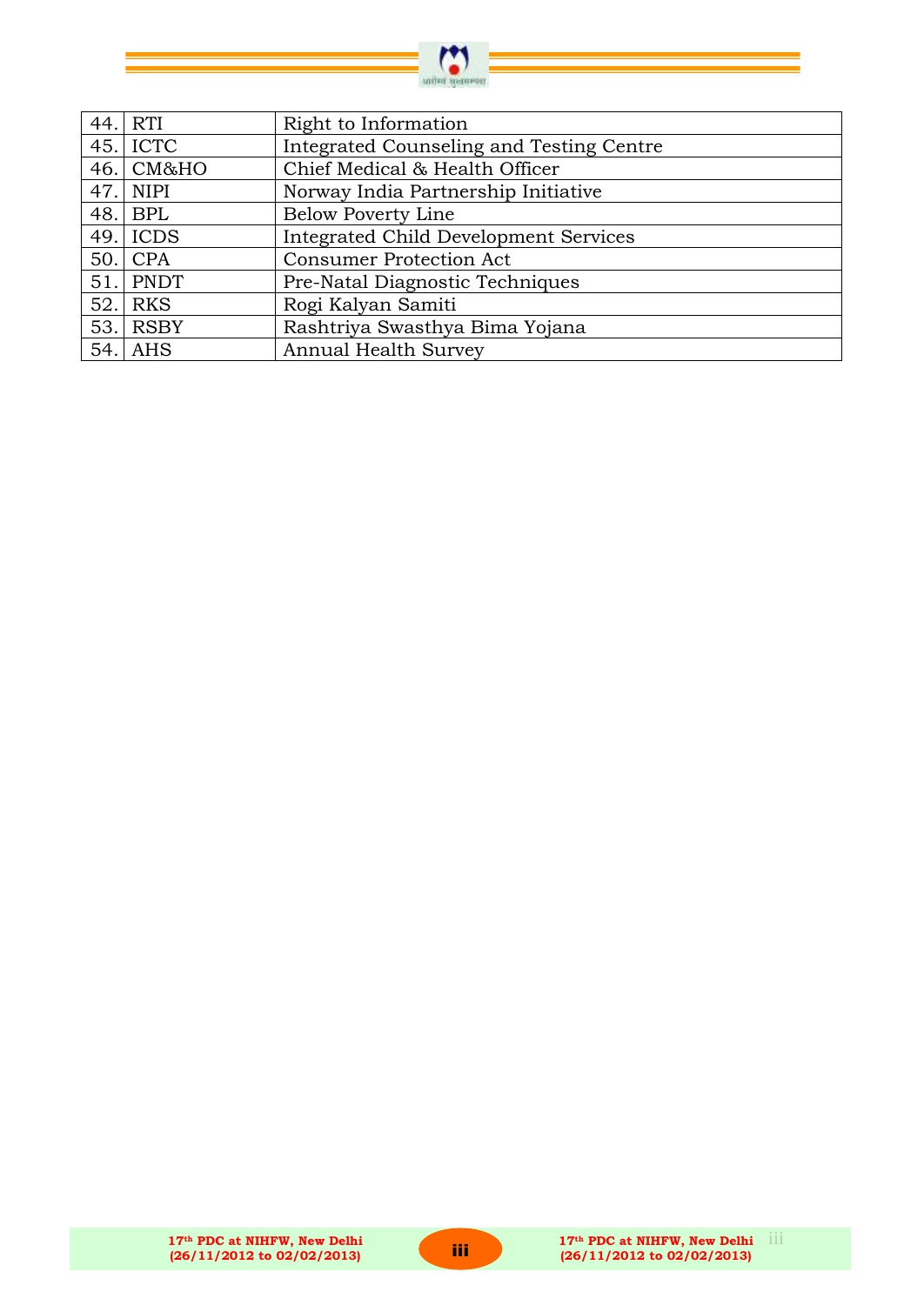

# **CONTENTS**

| Sr. No. | Subject                                                                                                                                                                                           | Page No.                                                    |
|---------|---------------------------------------------------------------------------------------------------------------------------------------------------------------------------------------------------|-------------------------------------------------------------|
| 1.      | Background                                                                                                                                                                                        | $1 - 3$                                                     |
| 2.      | <b>Course Content</b>                                                                                                                                                                             | 3                                                           |
| 3.      | Aim of the Course                                                                                                                                                                                 | 3                                                           |
| 4.      | Objectives                                                                                                                                                                                        | $\overline{4}$                                              |
| 5.      | Welcome and Ice Breaking                                                                                                                                                                          | $\overline{4}$                                              |
| 6.      | Session on Management                                                                                                                                                                             | $4 - 10$                                                    |
| 7.      | <b>Field Visits</b>                                                                                                                                                                               | 10-15                                                       |
|         | $\star$<br><b>First Field Visit</b><br>*<br>Second Field Visit                                                                                                                                    | $10 - 13$<br>$13 - 15$                                      |
| 8.      | Local Field Visits                                                                                                                                                                                | $15 - 18$                                                   |
| 9.      | Valedictory Session                                                                                                                                                                               | 18                                                          |
| 10.     | Annexures<br>* Programme Schedule<br>* Sessional Objectives<br>* Coordinating Team<br>* Resource Persons (External)<br>* Resource Persons (NIHFW)<br>* List of Participants<br>* Group Photograph | 19-46<br>19-28<br>29-39<br>40<br>41-42<br>43-44<br>45<br>46 |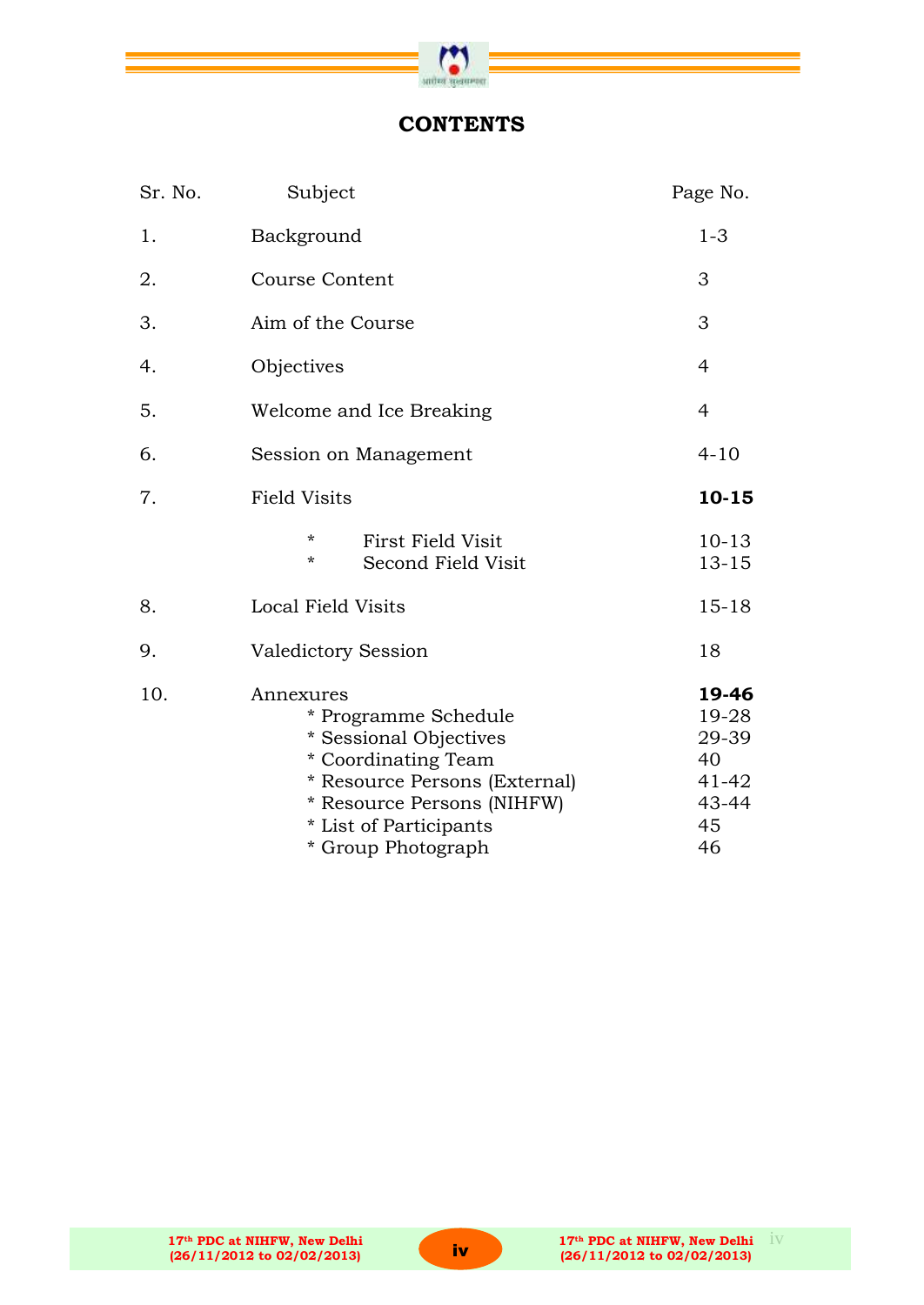

Since independence in 1947, the pace of development in India has unequivocally registered commendable speed in a number of sectors including health. Efforts made by the Union and State Governments in response to the call "Health For All by 2000" emanating out of the historical Alma Ata conference in 1978, have resulted in considerable gains. A gross look at demographic and epidemiological features since then distinctly reflect successes in vital indicators viz. life expectancy at birth, crude birth rate, crude death rate, maternal/infant mortality rates, etc. In addition, these decades have also witnessed achievements like eradication of smallpox dracontiasis, Yaws and elimination of leprosies while prevalence and incidences of diseases like HIV, Malaria, Polio, Cholera and Gastroenteritis have declined considerably. Encouraged by the aforesaid achievements in the health sector, the country has set to herself ambitious goals to be achieved by 2015 that include eradication of Polio, Kalazar while also aiming to achieve zero level incidence of HIV/AIDS by 2007. On the infrastructure front, the nation has created an impressive network of sub-centers, PHCs, CHCs, dispensaries and hospitals of various sizes to effectively implement the cherished goals as per the National Health Policy 2002 and NRHM. Taking clue from ICPD Cairo in 1994, the country responded to the need for paradigm shift in delivery of health care services which inter-alia aims at decentralization and devolution, outcome linked funding support, upgrading the infrastructure/workforce as per IPHS, community need-based planning, client-centered health care delivery, intersectoralcoordination and public private partnership, which are the mandate under NRHM.

At the Government Health Sector, operationally, the Chief Medical Officers at district level is the nodal for delivery of services supported by Deputy CMOs and respective programme officers. Within a few years after induction into service, the prospective incumbents usually get promotion to higher berths, but more often than not find themselves amidst administrative indecision, because of considerable lack of proficiency, related to management aspects of health care services like General Management, Human Resource Management, Financial Management, Materials Management, Disciplinary/ Vigilance matters and more importantly the management of on-going projects related to health, which are not taught in the medical colleges. Besides skills like objective measurements of unmet needs in the communities through appropriate techniques like PLA, FGD and computer aided solutions for problems though necessary are not put into their training curriculum to enable that the overall return on investment in health sector becomes commensurate with inputs.

The Government of India in consultation with the respective State Governments started implementing the reform process within the country in a phased manner and towards capacity building of district level officers and now also from the blocks as part of it. This was reinforced in a landmark national resolve, at the 8th conference of Central Council of Health and Family Welfare held in New Delhi (28th-29th August, 2003), where it was unanimously resolved that "the professional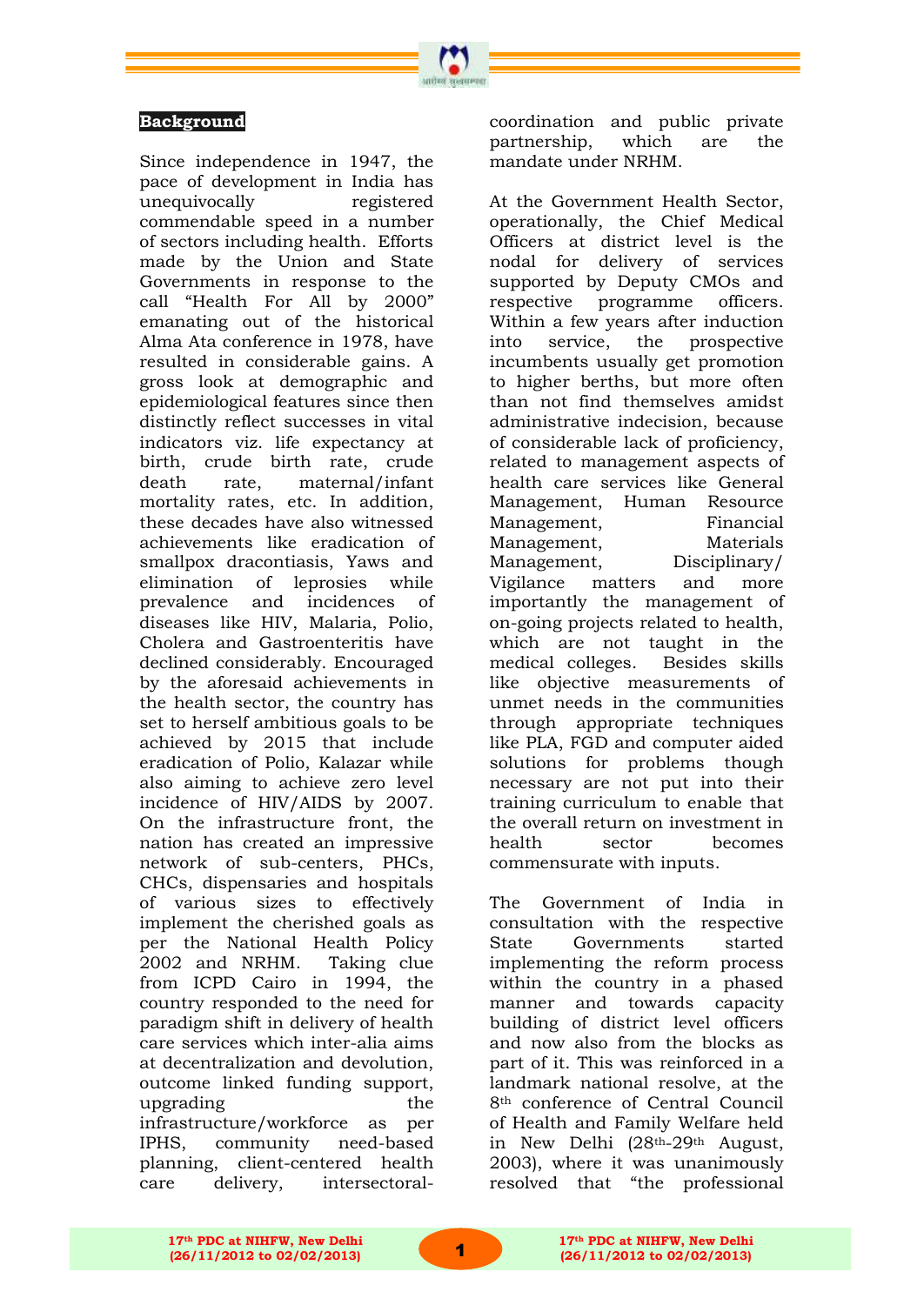training of medical officers in 12- 16 years service bracket in Public Health, Management and Health Sector Reforms, should be made a pre-requisite for promotion to CMOs/Civil Surgeons/Hospital Superintendents to equip them to handle their responsibilities better".

NIHFW started the inaugural programme in 2001. During the pilot stages of the course at NIHFW, the European Commission Technical Assistance (ECTA) office engaged experts from Tata Institute of Social Sciences, Mumbai to evaluate the outcome of first 3 pilot courses conducted at NIHFW. The observations of the experts who conducted the evaluation, submitted to the Department of Family Welfare, Government of India vindicated the usefulness of the course while recommending certain marginal changes, which have been done.

Recently in 2008 the course was evaluated by Administrative Staff College of India (ASCI) on the behest of MOHFW, GOI. The following observations, included in the report made by the participants of the course, are given below:-

- 1. The course was highly appreciated by participants from all the states.
- 2. Almost every participant of the PDC was of the view that the course has influenced him or her very positively and they wish that such an opportunity should have been given to them earlier in their career, since DHOs have serious managerial responsibility to perform in terms of managing human, material

and infrastructure resources, and funds.

- 3. Some of the participants of the PDC believe that their newly acquired skills and knowledge have proven to be an irritant to their senior officers who have not had the benefit of the PDC training before assuming charge of the district and hence training all seniors at district level was essential.
- 4. The participants benefited from the programme both in terms of personal effectiveness as well as capacity building to contribute to the objectives of NRHM and National Health Policy.
- 5. The participants were very happy with the computer skills gained during the training.

Effectively the course has been rolled out to selected 17 regional training centers throughout the country and two more institutes (SIHFW-Rajasthan and SIHFW-Kerala) have also been identified as CTIs. In the coming years senior district/block level medical officers are expected to be trained to deliver services.

The NIHFW"s Core Committee for PDC, had serial consultations with a view to bring in necessary changes/improvement in the forthcoming 16th course, based on the academic expertise available within the Institute as also the collective feedback received from the participants of last course and the evaluation report of ASCI.

Based on the suggestions, the following changes were listed: -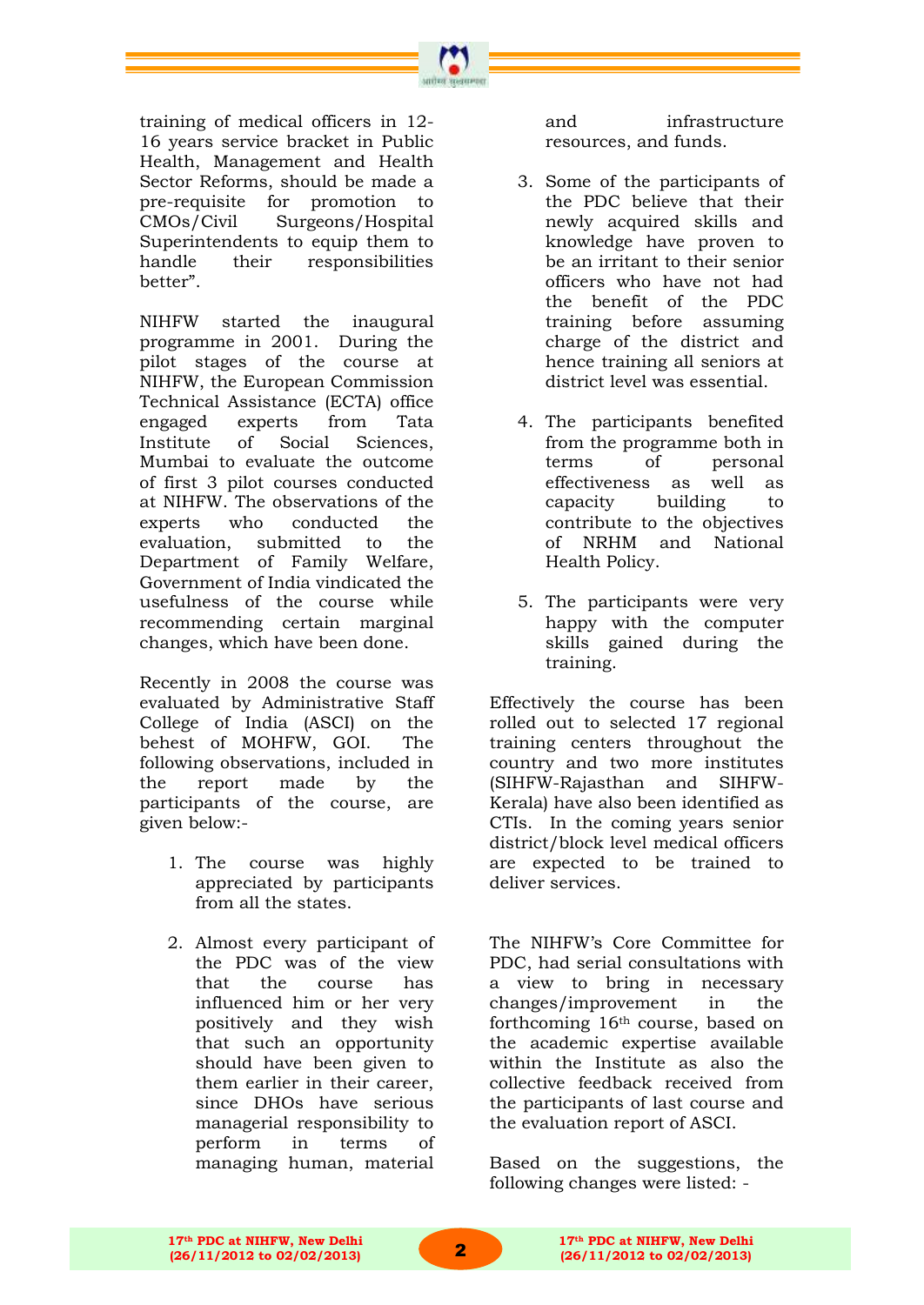

- a). The course duration to remain 10 weeks.
- b). Time for some of the subjects to be further increased e.g. sessions on finance and programme management.
- c). Concentrated efforts for building skills in formulation of Action Plans related to NHRM at levels of districts/blocks/PHCs.
- d). Structured, multi-dimensional evaluation forms for the relevant features of the course.
- e). Field visits made more structured.

The Department of CHA as the nodal coordinating department prepared the Introductory Document and made all other preparations for the course.

#### **Course Content**

The course covers five main areas:

- **1. Management** 
	- > Basic Management Concepts - Functions and Principles
	- Planning, Monitoring and Evaluation
	- > Human Resource Management
	- Materials Management
	- Office Procedures and Disciplinary Procedures
	- > Health Management Information System

#### **2. Communication**

- > Organization
	- Communication
	- > Communication with Community
	- $\triangleright$  PLA Techniques

#### **3. Public Health**

 National Rural Health Mission (NRHM)

- $\triangleright$  Health and Demographic Indicators
- $\triangleright$  Principles of Epidemiology
- $\triangleright$  Surveillance of Diseases
- > Epidemic and Disaster Management
- > National Health Programmes
- Population/Health Policies and Acts.

#### **4. Health Financing**

- $\triangleright$  Basics of Health Economics
- Financial Management
- > Alternative Financing Schemes
- $\triangleright$  Public-Private Partnership
- $\triangleright$  Health Insurance
- User Fee Systems

#### **5. Health Sector Reform and Decentralization**

- > Rationale, implications, types and forms of decentralization
- Panchayati Raj
- $\triangleright$  India's Policy with Regard to Decentralization
- $\triangleright$  Dealing with Change
- Role of District Nodal Officers of NRHM

#### **Computer**

- > Basic Operations of Computers
- Use of MS Word, MS Excel, Power Point and Internet
- $\triangleright$  Preparation of Action Plan on Computer

#### **Aim of the Course**

To improve the competencies of district based doctors, called to take on public health and managerial responsibilities and in turn improve the overall management of health services, and implement the health sector reforms.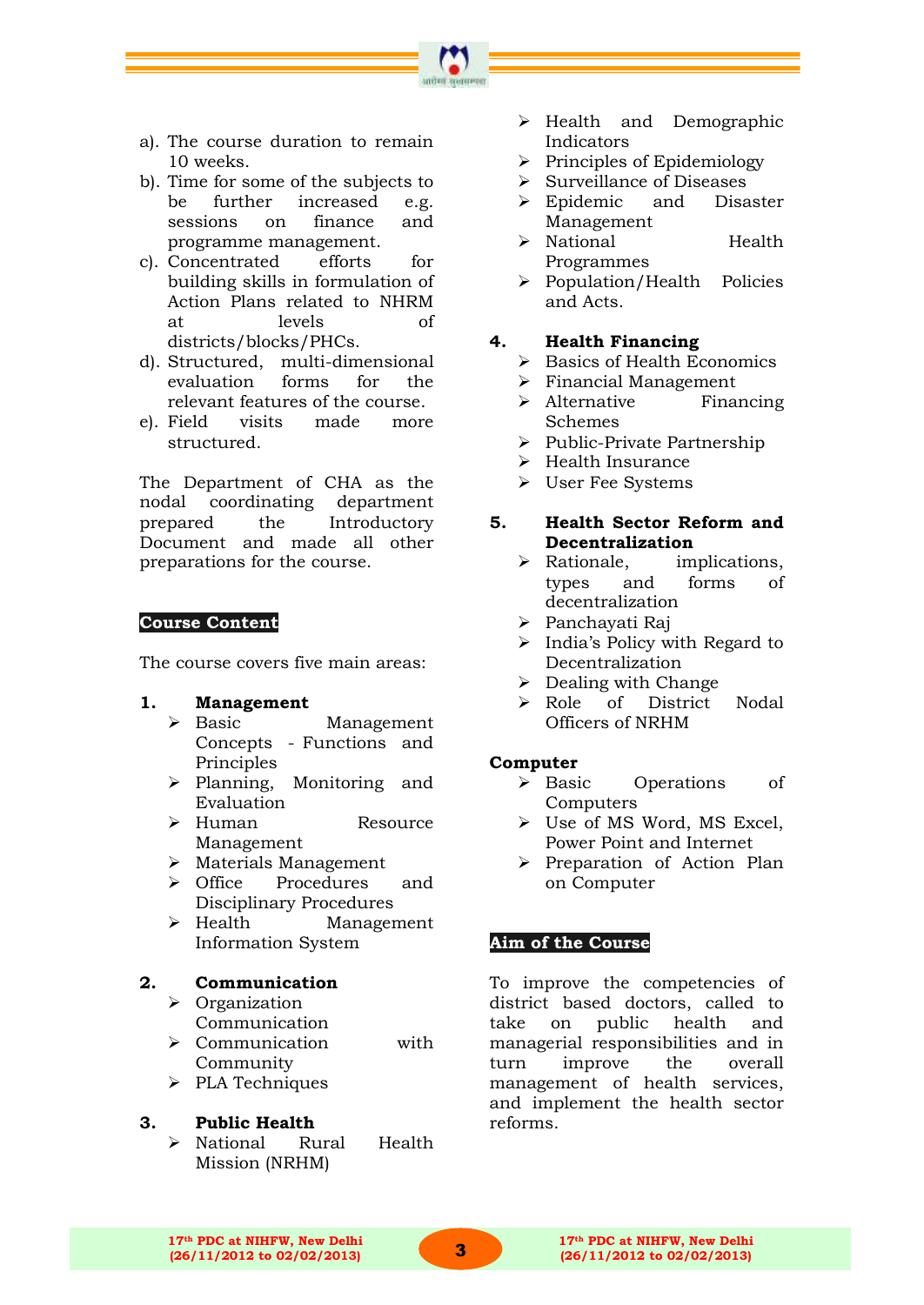#### **Objectives**

At the end of the course, the participants should be able to:

- Explain the existing status of policies, public health programmes and managerial practices in their district;
- Apply principles and techniques of health management and public health for effective delivery of health care under NRHM;
- Describe the components of health sector reforms and their implementation;
- $\triangleright$  Identify and implement the changes required in the district health system for instituting reforms as per NRHM;
- > Prepare an Action Plan related to NRHM issues in their district; and
- Demonstrate adequate computer literacy required for day-to-day working and making presentations.

#### **Welcome and Ice-Breaking**

The 17<sup>th</sup> PDC started with introduction of the participants and the coordinating team. As part of an on-going programme to assess the responsiveness of the participants Pre Course Evaluation was carried out. Participants were asked to write down their expectations, fears about the course. The expectations of the participants were, to know the existing status of different government policies and programmes, about Quality of Care, material, financial and human resource management, NRHM, Health sector Reforms, preparation of District Action Plans and computer skills. Expected fears of the participants

were, long sitting and being away from home for 10 weeks. Implementation of what participants' learned. The inaugural function was started with the welcome speech of Dr. M. Bhattacharya, Nodal officer of Professional Development course (PDC). She welcomed the participants and brief about the course details, elaborated on the role of PDC; need of PDC for mid level health managers/doctors to implement Public Health and National Health Programmes in health sector by taking new initiatives/options under the umbrella of NRHM. She emphasized on the unique design of the course to the trainees and thanked the sponsoring authorities for nominations. The audience comprised of 11 Senior District Level Medical Officers from States of Gujarat, Uttarakhand and Haryana, and Faculty Members, Research Staff involved in this training course.

#### **Sessions on Management**

The class-room sessions started with ground rules based on common consensus. The management sessions dealt with all related aspects of service delivery management under NRHM. Session on Over view of NRHM was taken by Prof. M. Bhattacharya (Nodal Officer Professional Development Course) (PDC) gave detailed over view abut NRHM, why NRHM started, main objectives of NRHM, financial aspects of NRHM.

The sessions on general management aspects including human resource aspects was started with an Organizational Behavioural Laboratory for Developing Self-Understanding and Awareness which was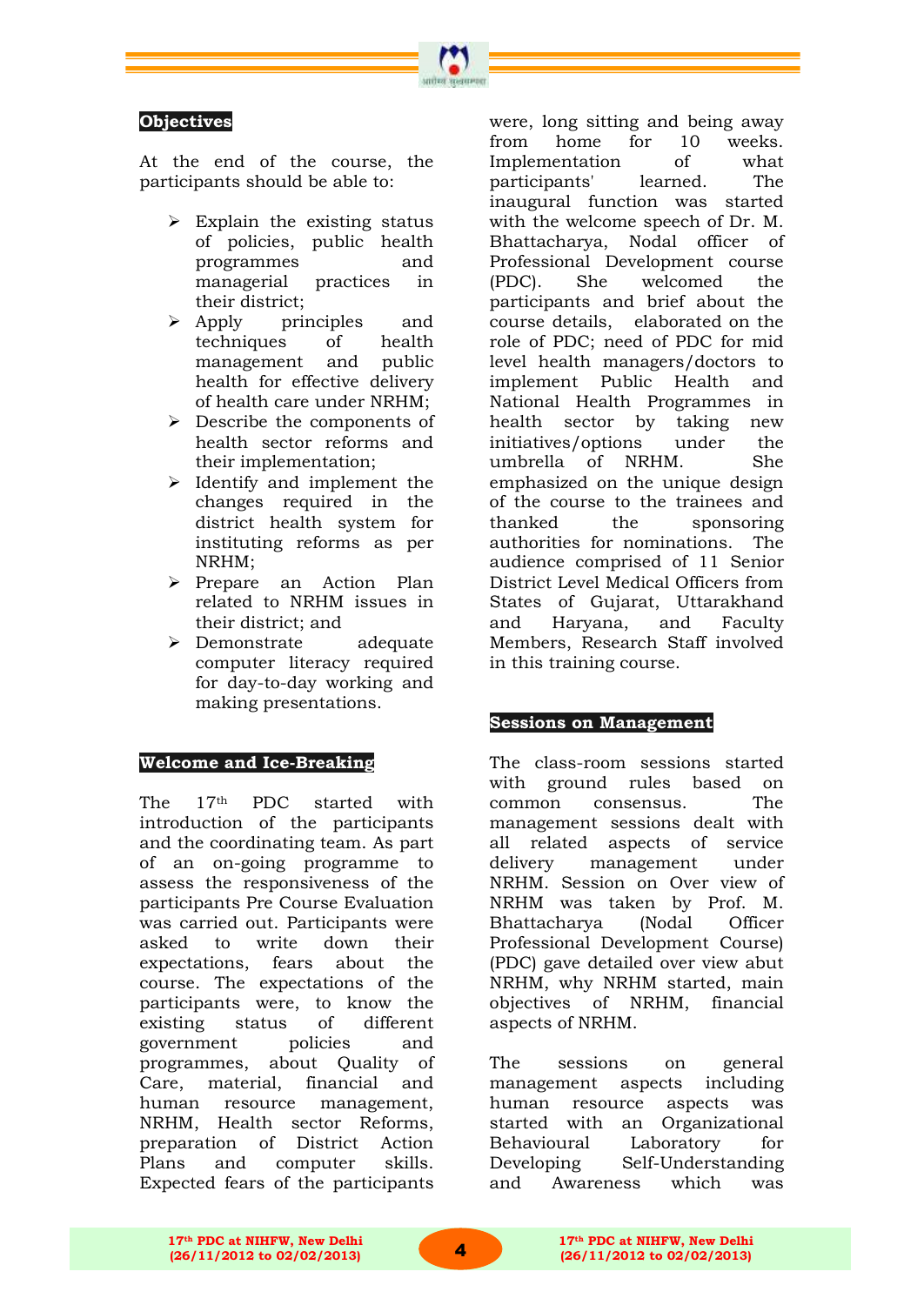conducted for the one and half day using innovative and modern HRM techniques. In this session participants learnt about analysis of themselves, improve yourselves and set examples for others, who is good leader, how to deal with different peoples, Johari window. The associated faculty members impressed upon the participants of the course to keep their mind open throughout the 10 weeks tenure of the course in order to acquire knowledge and commensurate skills to handle the existing human resource pool available with them at their respective places of works, for maximizing the overall productivity. Subjects were covered as per schedule.

Main learnings of the session on Supportive supervision were types of leadership, role and effectiveness, E.Q, I.Q, types of management, Managerial functions, positive attitude to make change, value system, methods of team building , types of leadership, motivation

In the session on negotiation and management of Conflicts, participants learned the need of negotiation, stages of negotiation, when to negotiate, how to negotiate, precondition of negotiation and conditions to carry out the negotiation, how to deal with conflict with in the organization, how to manage the different types of conflicts, consequences of conflict, effects of conflict and causes of conflicts. Participants learnt through exercise and role play.

In the session on Computer the main learnings of the participants were basics of computer, parts of computer i.e. C.P.U, U.P.S, Key board, Mouse, how to operate the computer.

Dr. A.K. Sood spoke on Overview of Management in Health Sector process, function, and skills of management. He described about the styles of management, types of managers, organizations diagnosis.

Main learnings of the session on Motivation were how to motivate subordinates, how work motivation can be applied in a district health organization. How to create good environment in organization

In the session on principals of PLA/PRA participants learnt about principals, methods and techniques of PLA/PRA, concept of PLA/PRA, use of PLA/PRA for enhancing community participation.

The outcome of the session of training and need assessment and training technology were methods for assessing training need and conducting trainings in health sector.

The outcome of the session of strategic communication design for senior medical officers for delivering quality services were, importance of strategic communication in health, team work, (SMCR) i.e. source, message, channel, receiver, situation analysis for effective communication.

In the session on writing for newspaper participants learnt about how to deal with print media, press release, how to draft article for news paper (precautions in writing), importance simple language, word limits in writing for news paper.

Learnings of the subject on Managing Media were significance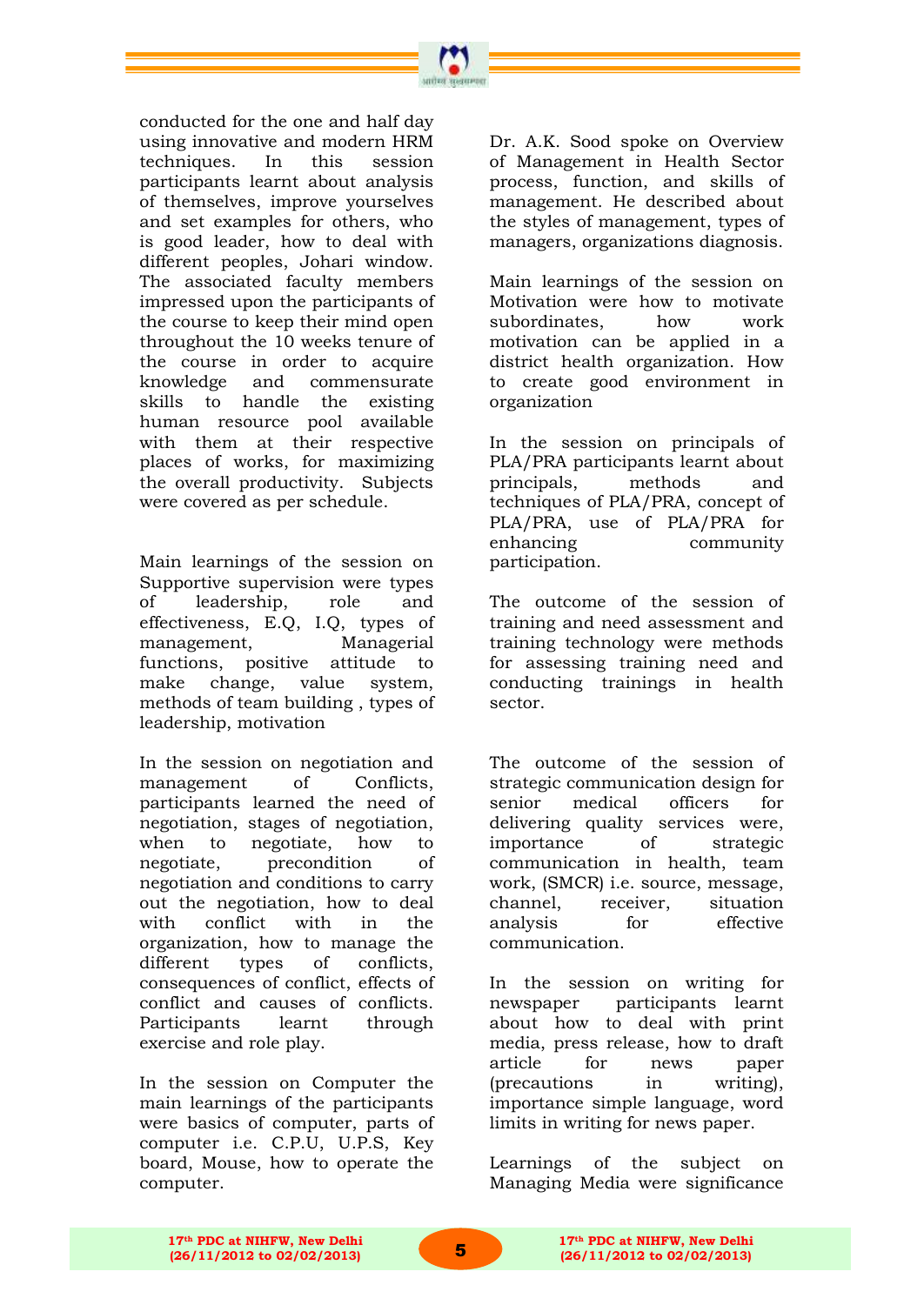of managing media, methods for managing media, difference between print media & visual Media and how to handle media in disaster situation.

In the session on Right to Information, participants learned about the rights of citizens, the process of RTI, exemption from RTI, penalty for defaulters, etc, rights and responsibilities of consumers ways of consumer education, role of quality services in utilization of health services.

In the session on communication process, scope, and importance in health participants learned about the process of communication, scope of communication in health, importance of communication, methods of communication.

In the session on Family Planning Programme, participants learned about the Updates, the current status and consequences of uncontrolled population in India, comparison with global status, different family planning methods, need of educating the community about the benefits of family planning and areas of family planning, and key issues of family planning programme.

Another important session covered during this slot was Preparation of Action plan in which main learnings were to understand the need of the action plan, Criteria for preparation of action plan, how to plan and write the same and what are the contents of an action plan and Evaluation of action plan

In the session of Overview of Hospital Administration, participants learnt about challenges in hospital administration, Importance of upgradation of infrastructure, consumables, non-consumables,

procurement, storage, maintenance and distribution procedures, different aspects of hospital administration, concept of quality care as a central initiative, economical house keeping practices.

In the session on Equipment Management the main learnings of the participants were need-based realistic procurement of equipments for optimal use, how to plan for purchase of equipments, importance of maintenance and methods for condemning materials without delay. Participants learnt use of coefficient of instruments, specification of instruments, maintenance and repair of instruments, methods of condemnation without delay, technical bids, financial bids, Constitution of maintenance committee and disposal procedures for unserviceable and damaged instruments.

In the session on Materials Management, participants learnt about the methods of inventory management, techniques of inventory controls like ABC, VED and FSN analysis, importance of inventory management in the hospitals especially for medicines<br>and challenges of inventory and challenges of inventory management. Participants also learnt how to get right quality, quantity of supply at right time at right place at right cost and types of materials i.e. consumable, non consumable.

In the session on Consumer Rights, the main learnings of the participants were the various aspects of Consumer Rights and their responsibilities alongwith consumer education, role of quality services in utilization of health services, types of consumer forms and how to approach them.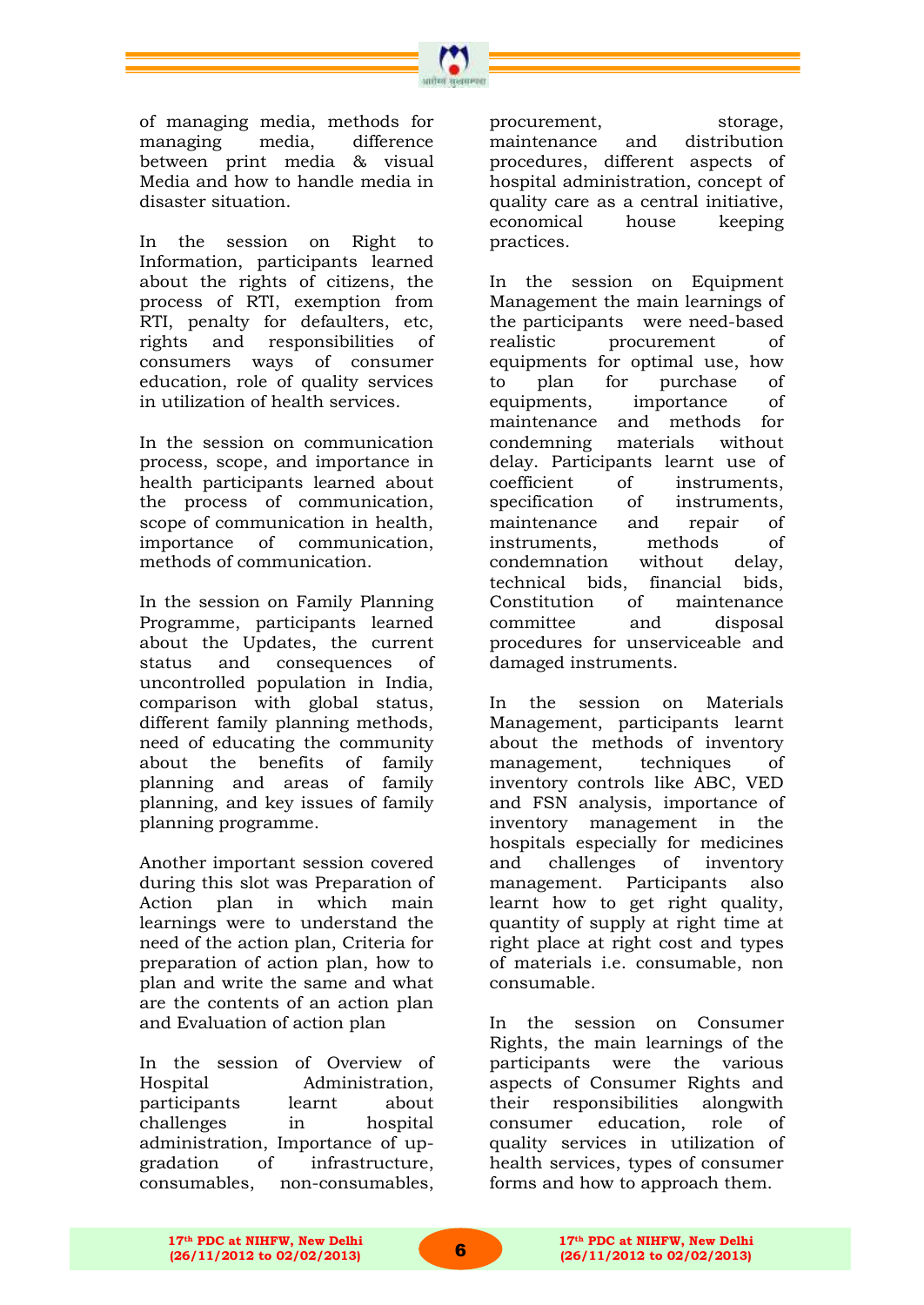The outcome of the session of Life Saving Skills NSSK and EMOC was how to resuscitate both mother and child by practical demonstrate. How to reduce the infant mortality rate, benefits of exclusive breastfeeding.

In the session on Strengthening Routine Immunization participants learned the latest changes in the immunization schedule, micro planning, vaccine and logistic management, monitoring and evaluation of immunization sessions, AEFI and its management and its prevention, vaccine preventable diseases and community mobilization.

The outcome of the session on management of cold chain was that participants were told about vaccine sensitivity and need for cold chain system, maintenance of electrical and non electrical equipments, vaccine and logistic management, temperature monitoring during storage and transportation of vaccines, vaccine flow and demand forecasting, preparation of contingency plans and plans for Alternate Vaccine Delivery System.

In the session on Biostatics and Indicators in Health participants learned the objectives of Statistic, sources of data, type of data, analysis of data, sampling methods, how to calculate mean, median, mode, mean deviation.

In the session on Health Management Information System and role participants learned, Importance of HIMS progress, different evaluation methods, surveys and review missions and role of medical officer in it, web portal.

The outcome of the session of Basic and Emergency Obstetric Care was causes of high MMR in India. list of remedial interventions, the efforts being made under NRHM to address the important causes of high maternal mortality.

In the session on Monitoring and Evaluation of Health Programme participants learned, the progress of the health programme as per guidelines, ascertain if any time/cost over run, decide next course of action.

In the session on FRUs, participants learned about the structure and functions of FRUs, current status of FRU, role of FRU, selection criteria & provision under NRHM and scope for improvement.

In the session on Epidemiology Concept and Uses, Prof. M. Bhattacharya described the definition of epidemiology and its day to day use by doctors, the different terminologies and approaches used. She also talked about public health and main functions of public health.

In the session on Surveillance in Public Health, participants learned about purpose, source, process, compilation, analysis of the data and prompt dissemination to those who need to know for taking relevant action.

The outcome of the session of Strategy of Polio Eradication, importance of surveillance and the strategy of polio eradication and updated about the latest situation of polio.

Session on overview of NRHM was taken by Prof. M. Bhattacharya Acting Director (NIHFW), in which he explained goals and strategies of NRHM i.e. (appointment of ASHA, Capacity building of PRI, Decentralized village and district level health plans, strengthening of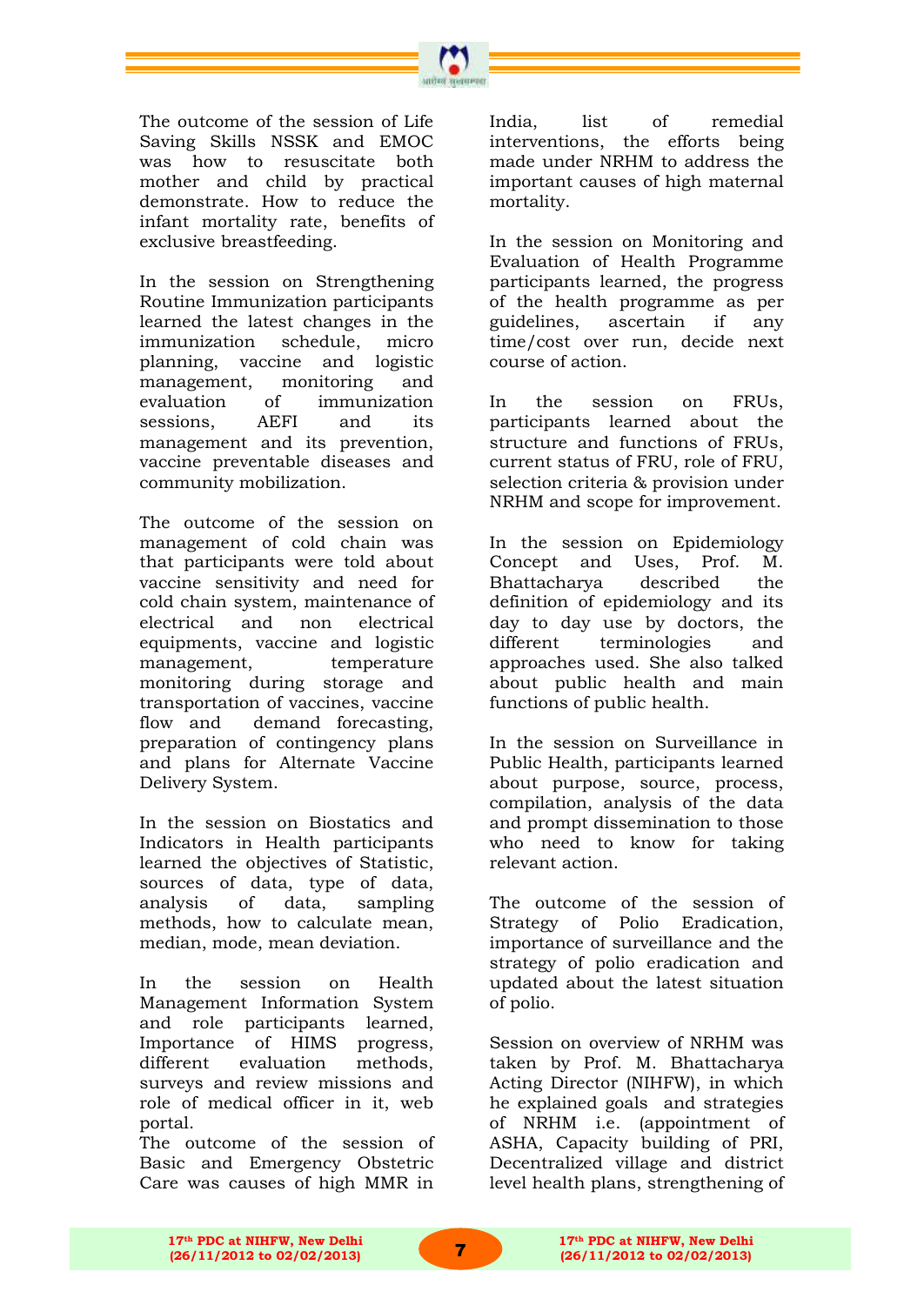

Sub centers, PHC, and CHC, Intersectoral coordination, Data based planning, Monitoring and Evaluation) and approaches (Communication, Monitoring progress against standard, Flexible Financing, Improve management through capacity building, Innovation in Human Resource Management) to operationalise the mission goals and problems in implementation.

In the session on ICDS, participants learned about objectives of ICDS, functioning of ICDS, how to promote early childhood care and education, how to reduce the incidences of malnutrition.

In the session on Training under NRHM with emphasis on ASHA participants learned about implementation of NRHM, the latest Government programmes and how the whole health system has been restructured for better efficiency and effectiveness of delivery of health care, strategies of NRHM i.e. (appointment of ASHA), model used by ministry for training (Kasker)

In the session on Health Care Financing, participant learned about principles of health financing, sources and mechanism of health care financing and related policy issues for implementation and the current status of health care financing in India including the components of health financing. In the session on Planning for Health Care Financing at District Level participants learned about the various aspects of health care financing at district level.

In the session on Accounting and Auditing, participants learned about the different financial procedures, how to issue cheques/DDs and the importance of carefulness while dealing with financial matters.

The outcome of the session of HIV/AIDS was, Described the programmes for TB and HIV/AIDS, Discuss the link between the two diseases and areas of administrative convergence.

In the session on Non Communicable Diseases participants learned the status of NCD in the country and strategies to control the non communicable diseases, progress of the programme.

Outcome of the session of Tobacco Initiatives was the framework convention on tobacco control, health economics and social burden of tobacco use, the initiatives taken by the government and the different programmes/policies for tobacco control, efforts to create awareness in the community about the harmful effects of tobacco use.

In the session on Overview of Health Sector Reforms, participants learned about different health sector reforms in India under NRHM, the major initiatives and challenges.

In the session on Integrated Vector borne Disease Control Programme participants learned about activities being undertaken under IVBDCP and the strengths and weakness in the programme.

In the session on Public Health Nutrition, participants learned about the responsibilities of health departments in nutrition programmes, terminologies, common nutritional deficiencies, importance of diet and supplement in adolescent girls, boys,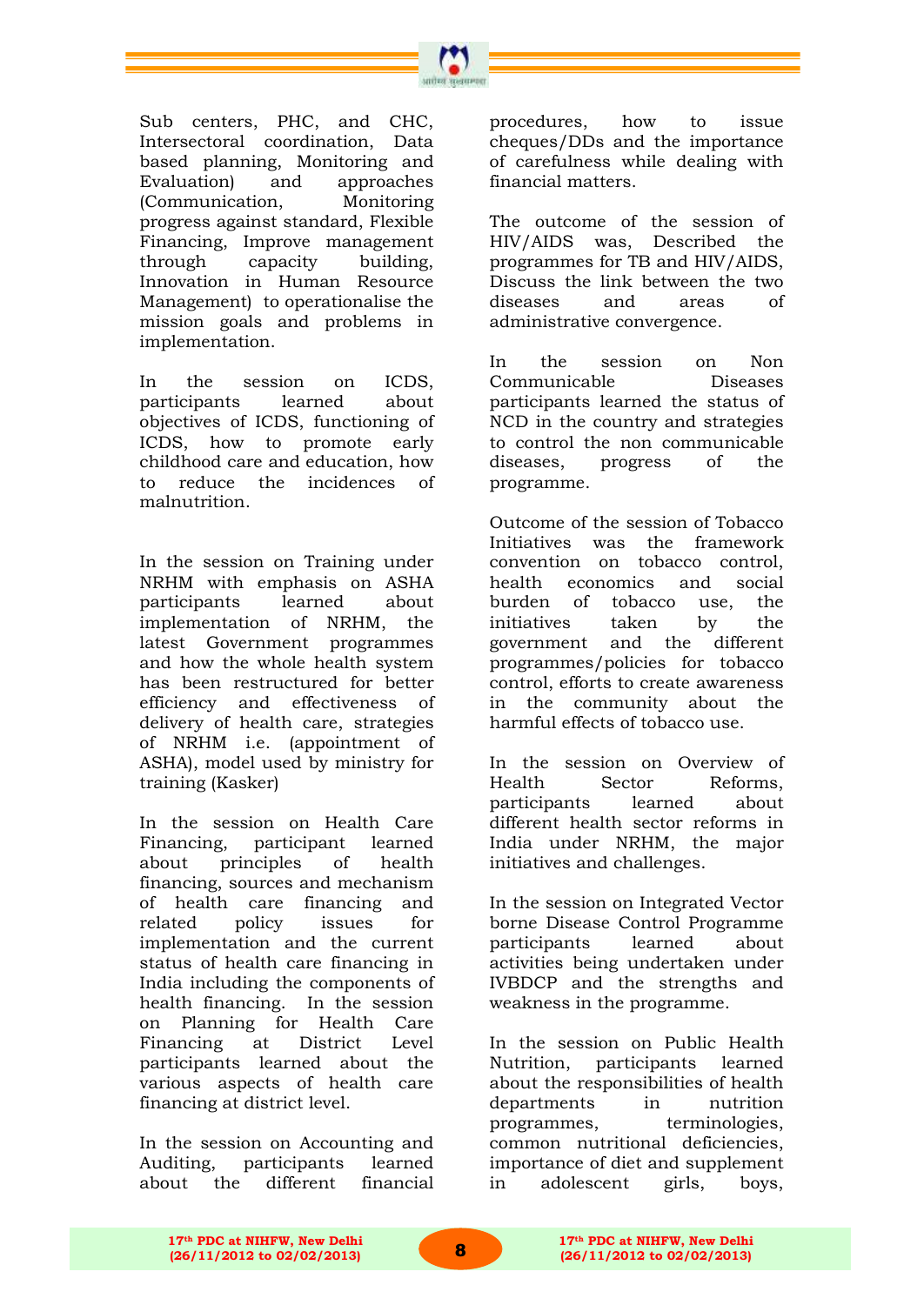pregnancy and post-natal period, exclusive breast-feeding and complementary feeding, different types of malnutrition, implication of malnutrition and their solution.

Learnings of the subject on stress management were Methods and strategies for reducing stress (how to deal the stress in daily life).

In the session on User Charges in Public Health participants learned about advantages of user charges and conditions for exemption from user charges, the activities and functions of Rogi Kalyan Samiti and the proper utilization of user charges as per the guidelines by them.

Outcome of the session on Community Health Insurance were, need for community health insurance, the initiatives taken by the Government and the different centrally sponsored & state specific schemes and models of community health insurance.

In the session on Public Private Partnership participants learned about the importance of public private partnerships and the mechanisms to develop public private partnerships.

Learnings of the session on Adolescent Health were adolescent health, importance of interaction with the adolescent groups, policies and interventions for addressing the issue.

The outcome of the session of Problem Solving was to understand the differences between the present situation and the expected situation. Recognizing the problem and the steps for solving the problem were taught.

In the session Nutritional Status Assessment, the participants learned about how to assess the nutritional status of all the three categories, how to improve their nutritional status.

The session on Office Disciplinary Procedures was related to the basic office procedures and disciplinary procedures, the types of vigilance and organizational structure. How to write note sheets, types of letters, the names of books and publications for rules and regulations were suggested to them to read and refer.

In the session on Geriatric Care, participants learned about issues in geriatric care i.e. social security, emotional support, good health care system, economic support and demographic transition and how to manage old age.

Most important outcomes of the session of Iodine Deficiency Disorder and Vitamin A were magnitude of iodine deficiency and vitamin A deficiency in India and problems in implementation of iodine deficiency and control of nutritional blindness.

In the session on PNDT participants learned the various acts, problems in implementation and solutions.

In the session on GFR Tender and LPC participants learned about procurement methods, procedure of tender, types of tenders, formulation of local purchase committee.

In the session on Managing Medico Legal Cases, the need of proper documentation and not tampering with documents and about medical ethics and how to minimize litigation.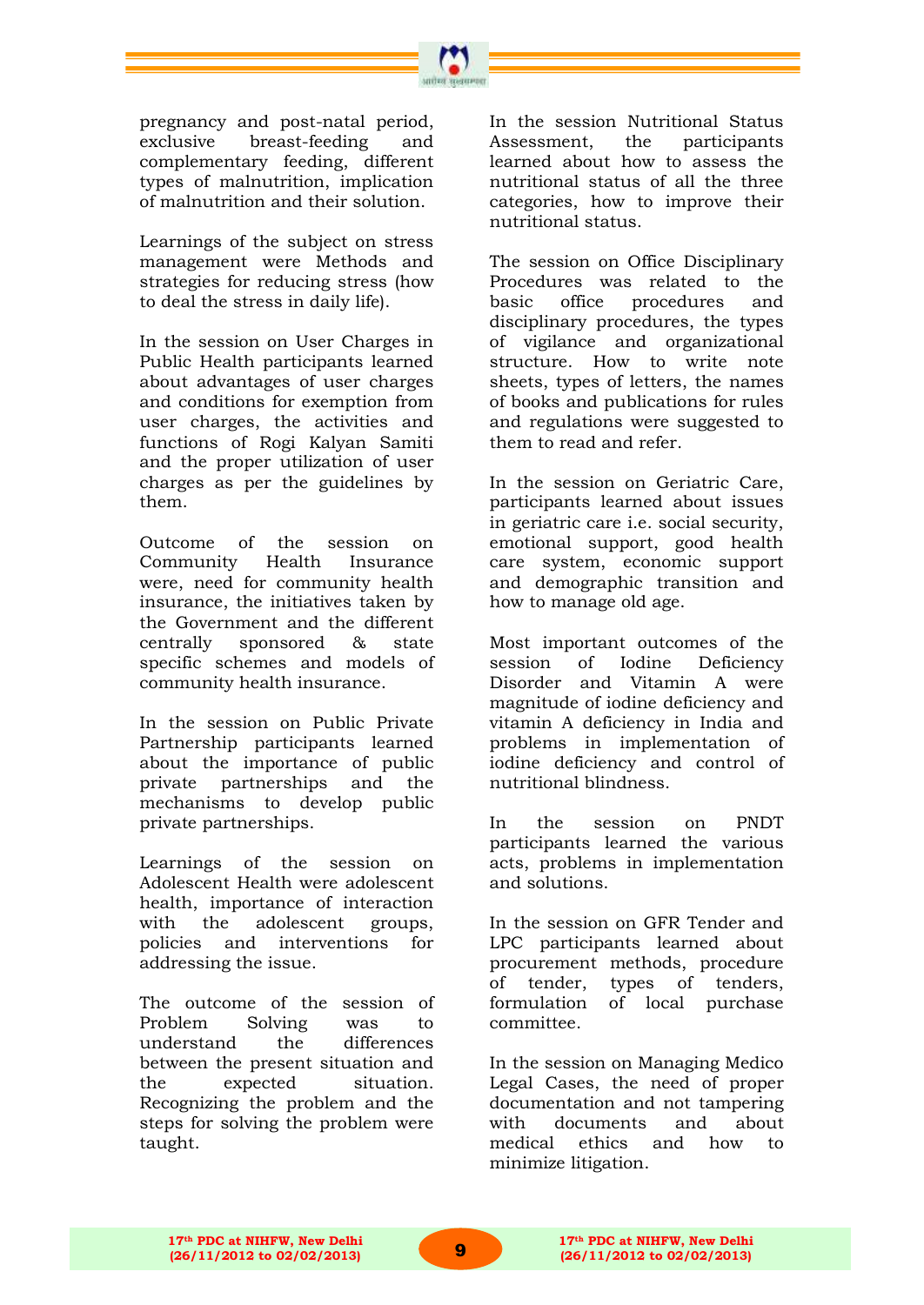

In the session on CPA and Medical Negligence participants learned about medical negligence, consumer rights and different levels to settle disputes, where to make complains. In the session on Managing Medico Legal Cases, the need of proper documentation and not tampering with documents and about medical ethics.



#### **Field visits**

#### **1st First field Visit to Haryana and Himachal Pradesh (Shimla)**

#### **15th December 12 to 23rd December 2012**

The first field visit to Haryana and Himachal Pradesh was organized and led by Dr. Nanthini S. and Dr. Pushpanjali Swain. The team was briefed about the functioning of the health system in the state. PDC participants were taken around the various facilities. The team closely observed the functioning of health system of Himachal Pradesh.

PDC team visited the Dist Training center & Dist. Hospital Kurukshetra on [17th Dec 2012) Monday. This was a 100 bedded hospital running in a Government building, good accessibility, staff quarters also available. Under this hospital 5 CHCs, 16 PHCs, 117 S/Centres, 3-UHCs were functioning. This hospital covered a population of 964231. IEC materials were displayed properly, hospital was very clean, 24x7 emergency services were available and Cold Chain was maintained. There were some weaknesses too - ENT specialist was not available, biomedical waste management was not proper and there were no Curtains/screens for privacy of the clients.

#### **Dist Training center & Dist. Hospital Kurukshetra**

Next visit was organized to **CHC Mathana** in district Kurukshetra. This centre was functioning in a Govt. building. 2.26 Lacs population was covered by this CHC. There were 7-PHC, 34-S/C, 178-VHSC, 186-ASHA, 150-AWW under this CHC. The OPD services were given to an average of 150 patients daily and there were 60 in patients treated every month. Other services provided were 24X7 emergency services, medico legal services and treatment by AYUSH Medical Officer. Recently in the CHC family planning operations are being conducted at an average of about 20 per month. 15 to 20 deliveries per month are also being conducted at this CHC. However, there is no class IV employee and the bio medical waste management needed improvement.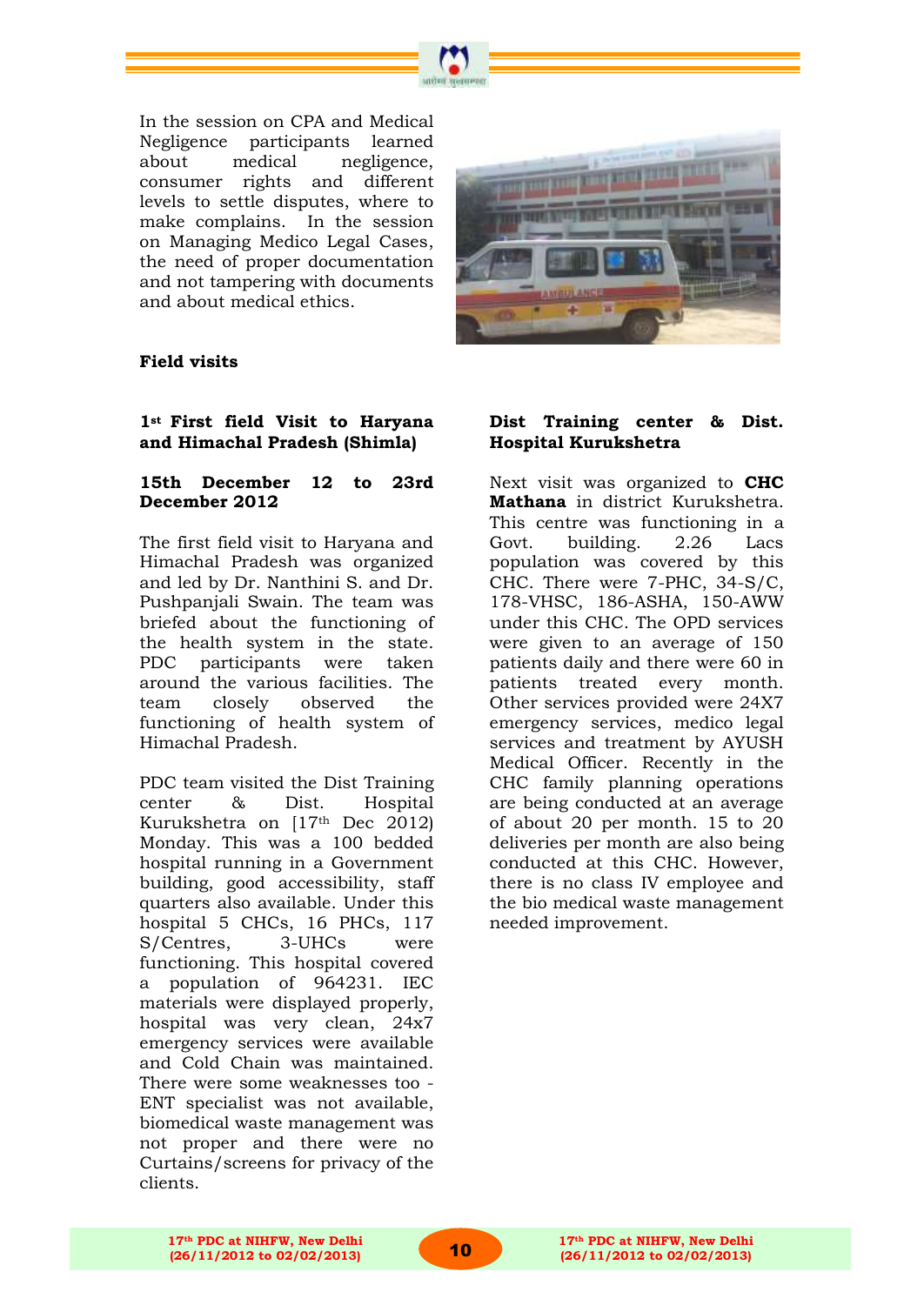

Glimpse of CHC Mathana district Kurukshetra

a district Hospital Kuruksheta Kuruksheta Austrické*st* Hospital Kuruksheta Kuruksheta Kuruksheta Kuruksheta Kuru<br>A

PDC participants interacted with Principal of SIHFW, Haryana, Dr. Usha Gupta. She explained about the functioning of the District Hospital, Panchkula and innovative programs operational in Haryana. This is a good hospital with good accessibility. 8 to 10 lacs population is covered under this hospital. It has an old building and another building is under construction. Services provided include - OPD (3000/Day) & IPD services, 24x7 Emergency services, Medico legal services, AYUSH (Ayurveda Medical Officer, Homeopathy, Yoga), **Dietician,**  Deliveries (500-600 per month) & other MCH services, Surgeries (Package system), Blood Bank, Diagnostic services such as X-ray ( 24x7), USG, CT SCAN (On Call), Lab Services: Hematology, Biochemistry, Histopathology, Microbiology, RNTCP, ICTC, SNCU, Birth & Death Registration – BC issued at TOD & daily reporting to Deputy Collector, Disaster Preparedness, AFHC, Immunization, Referral transport (Free-BPL/RTA/Del. etc), FP Services-Daily, ICTC, National Programs, VIP, Supports & Mela duties were available. There were few good practices i.e. No prescription of outside med, OPD & IPD- All medicines free, Buffer stock of 30 days maintained, Inventory management recorded in Excel, Periodical checks of inventory





102 Ambulance Services in Haryana

Team visited PHC: Pinjore on 19th December 2012. This PHC covered the 57,902 population (29295 Rural +28607 Urban), 82 Villages, 19 Gram Panchayats, 19 Village Health and Sanitation Committees, 07 SCs, 61 AWCs, and 20 ASHA s.

Swasthya Kalayan Samittee (SKS) is formed. Chairman is MO In charge of PHC & Member Secretary is Dental surgeon. Dual signing Authority is both chairman and member secretary for bank account. Grants received under NRHM are received in bank account. One NRHM accountant posted at CHC level. Janani Surkasha Yojana payment to beneficiaries made by Cheque and ASHA payment directly debited to their bank account from CHC.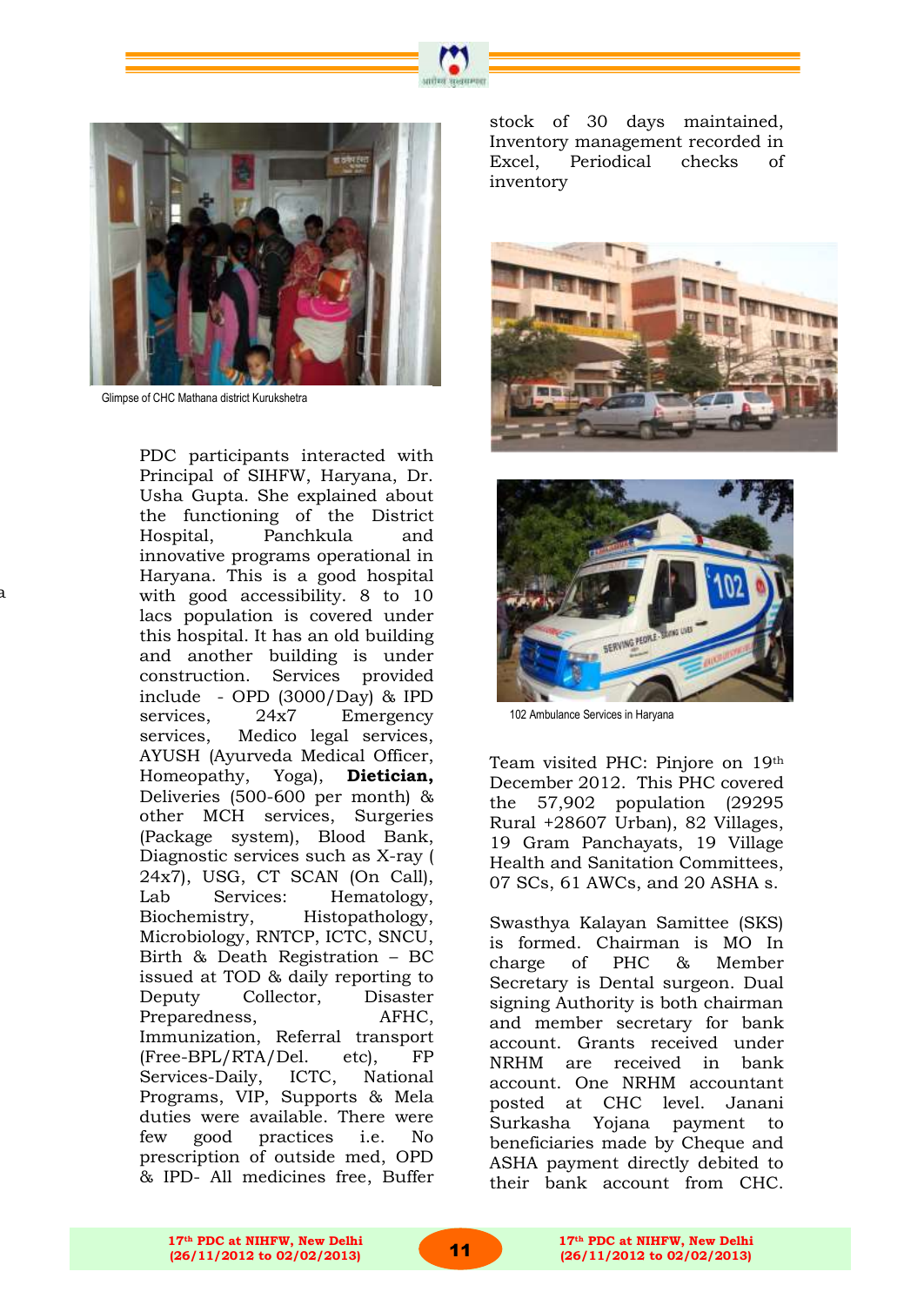



PHC Pinjore

Visit to **Sub Center Surajpur Panchkula** Haryana objective of this visit was to conduct FGD, Data Analysis of Community monitoring sheet, Attending Health & Nutrition day at Sub Centre, having easy accessibility, good infrastructure, IEC materials were well displayed. Participants interacted with ASHA, AWW, and Community leader.

Visit to Sub Center: Nada sahib, Old Panchkula was also organized which is 09 Km from Panchkula city having easy accessibility, good infrastructure. Demographic profile of this centre was 10064 Rural Population. 05 Villages, 05 Gram Panchayat, 05 VHSCs, 09 AWCs , 05 ASHA, 05 Primary Schools, 03 Middle Schools were functioning under this centre. All vaccination days are planned usually on Wednesday for Sub Center & Anganwari Centers. Tracking of eligible children for vaccination is implemented by tracking bag. Hub cutter & Red/ black waste bucket was available at SC but Hypochlorite solution

was not used nor bio medical waste. Vitamin A tablets were available & were using as per norms. Immunization Records & register was up-to-date. Knowledge of ANM about vaccination was very good. Use of Pentavalent vaccine started recently. There were little weakness too logistic & Medicine not arranged properly, Staff need to be trained for Bio Medical Waste management.

#### **Visit to NGO –Swach**

It was started in 1988 It is a non profit making NGO serving in slum areas of Chandigarh. Serving in area of mother & child health, providing adolescent services. Delivering their service in Dist. Yamuna Nagar Haryana. On call & SMS Help to ANC, if needed, prescription on SMS.

Visit of CHC Dharmpur in Himachal Pradesh state was organized on 22 December 2012 Saturday led by Dr. Pushpanjali Swain upgraded from PHC recently. Seven PHC were functioning under this CHC. 1 BMO & 1 MO at CHC. 2 pharmacist, 1 Lab tech & MPHS were posted at this CHC. 2-3 delivery/ month were conducting at here. No ASHA in Himachal Pradesh. Incidence of Mosquito borne disease is low, but water borne disease are common (Tourism).

Visit to Sub Center Bohri in Himachal Pradesh state was organized on 22 December 2012 Saturday. This center was catering 2000 population, Getting All SC grants of NRHM as per Norms, no delivery at SC but > 90% Hosp. delivery major role of 108 Ambulance service in Maternal care.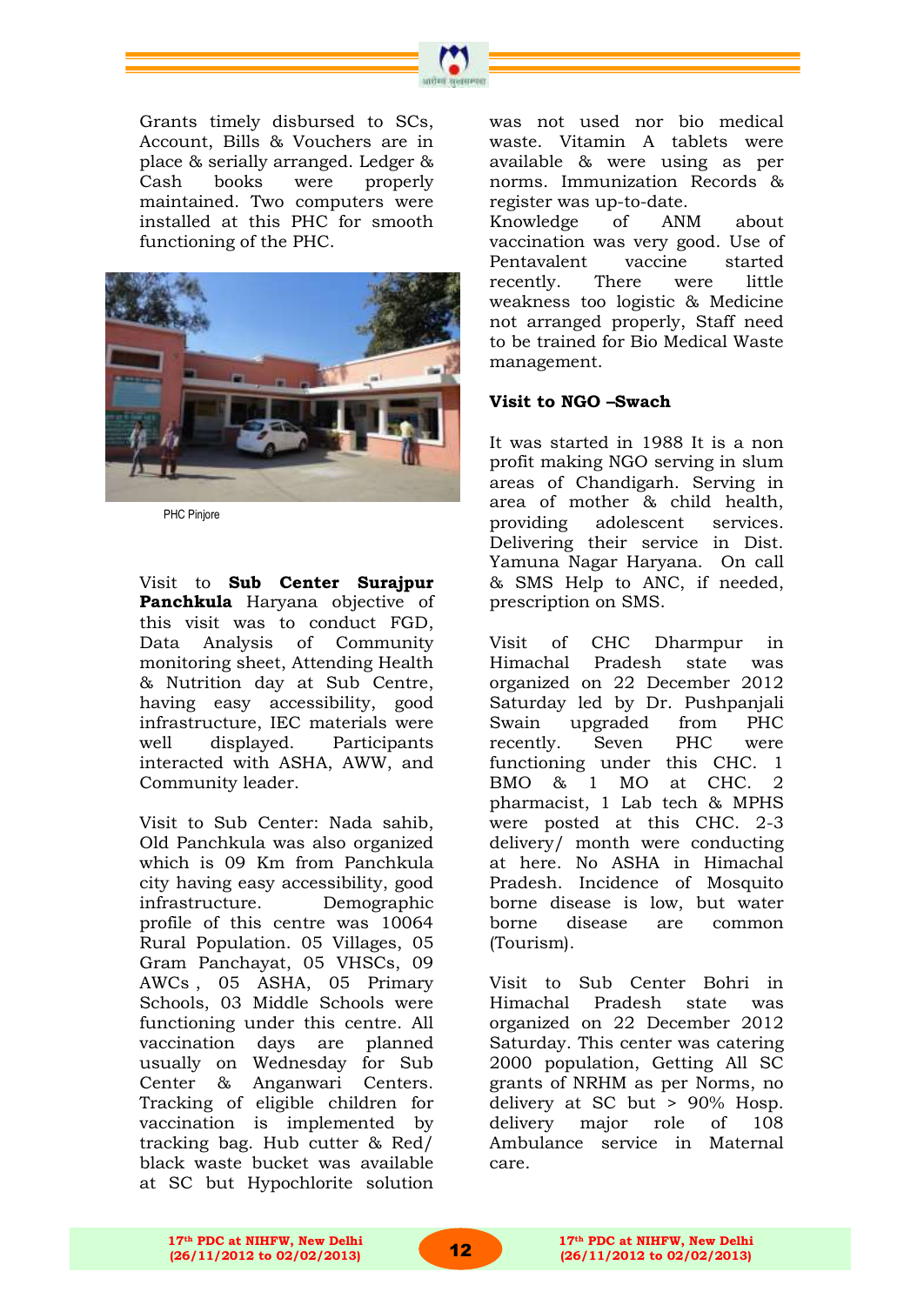

#### **Learning**

At the end of the field visit the participants were made familiar with the health care delivery system of Haryana. They also learned the best practices which were implemented in the state at various levels of health care delivery system. They also learned the various schemes launched under NRHM, their implementation at grass root level.

The participants interacted personally with various health functionaries like ASHA, ANM, staff nurses, medical officers, pharmacists etc. They discussed the problems faced by them in implementing various programmes and schemes of NRHM. After this visit the PDC participants can compare the health care delivery system in Haryana with their respected states.

New things that the participants observed during their visit in district Panchkula, Haryana are:-

- NABH in process
- Computerized treatment
- Biometric attendance system
- Supervision by CCTV
- Computerized medical record
- Supervisory checklist at all concerned places
- Regular evaluation and improvement in patient care based on the feedback from health care clients.

Due to time constraint the participants could not view the logistic & supplies in the health facilities visited. After the participants visited at various health facilities the following recommendations given them to the health authorities of (Principal, SIHFW) Haryana are as follows:-

- Security services in DH, Panchkula

- Timely condemnation of logistics in DH, Panchkula
- Recruitment of class-IV in CHC Mathana.
- Curtain/ screen in labour room for client privacy.
- Queue management
- Segregation of biomedical waste at source.

#### **2nd Field Visit to Cuttack (Orissa) from 15th January 2013 to 19th January 2013**

The second field visit was organized to Orissa. It was headed by Dr. Rajesh. On the arrival (first day) the team was briefed about functioning of health system of the state and various National programmes. First day of the visit i.e. on 17<sup>th</sup> January 2013 participants interact with Dr. G.K. Sahu CDMO Puri. Separate ADMOs are looking after diff. area of Health care e.g. Family Welfare,



Immunizations, Malaria/ Vector born Disease.

# **Visit to Gop CHC**

CHC Headed by MO –Block Dr. Baitharu. 8 PHCs & 27 Sub Centers were covered under this. Catering to around 1,90,000 Population, One AYUSH and One Medical Officer were posted at every PHCs. 1 O&G & 1 Ped. Specialist in position, OPD at CHC is around 200/ day, 8 indoors/ day, 100-150 Deliveries/ month at CHC by 6 SNs, 4-5 MTP/ month, Sterilization camp planned every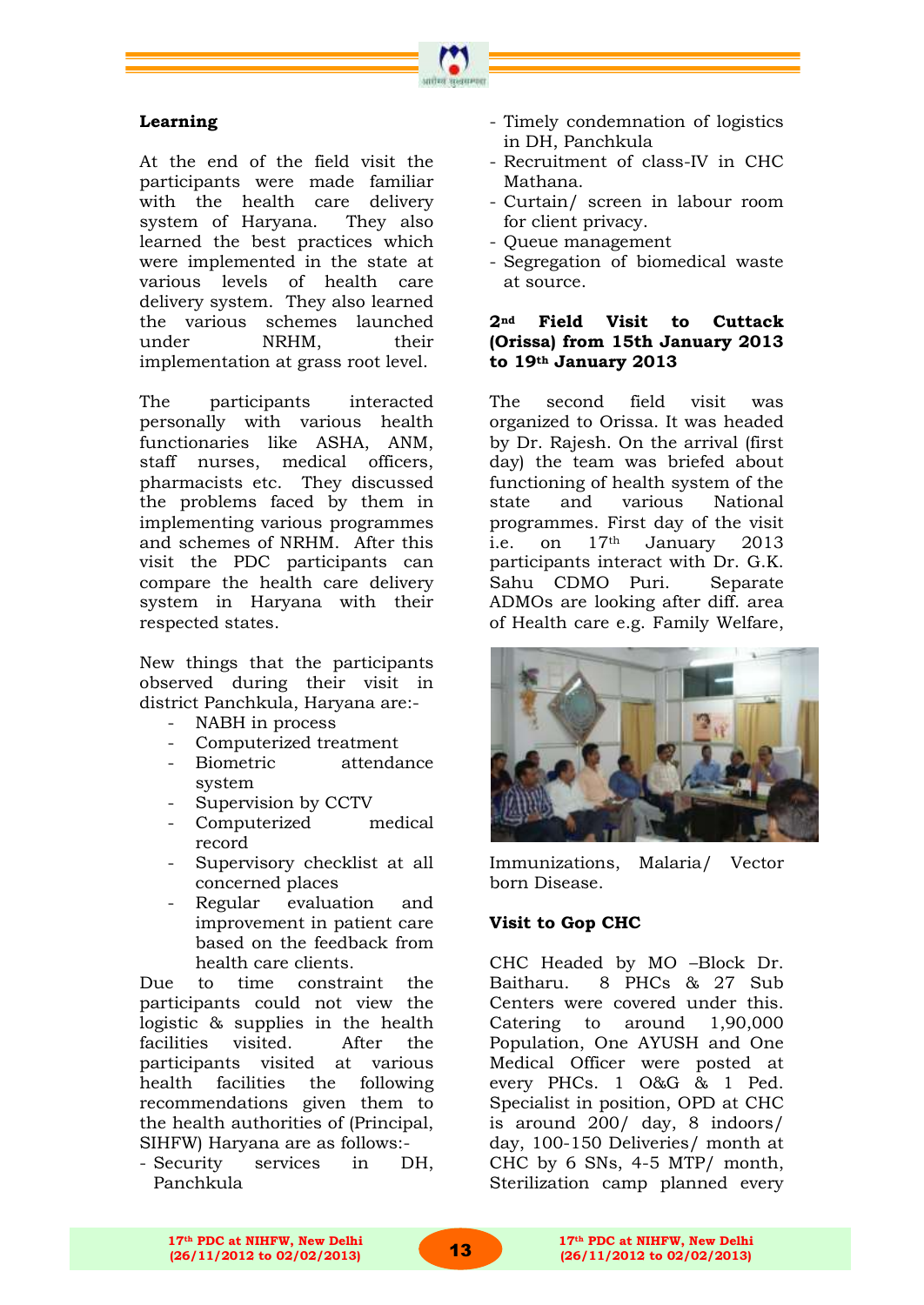



Gop CHC

#### **Visit to SIHFW, Odisha**

Visit to SIHFW, Odisha on 18th January 2013 was organized. This is Regional training centre for Odisha, Chhattisgarhi, Jharkhand and Andaman Nicobar. Here various trainings are providing to the various health functionaries like Capacity building, induction training for MO, administration. Training for senior health officers. PDC -First centre after NIHFW & completed 10 batches, E-Blood



Banking facility available here. Training of pharmacist for logistic and supply is also providing at this center. Emergency ambulance services likely to be started .active involvement of NGOs, IEC/BCC-TV programme on Tuesday, Radio programme on Wednesday.

#### **Visit to Kalinga Institute of Medical Science (PSM Dept.)**

Participants interacted with Principal cum Dean Dr. B.C. Das, HOD Community Medicine Dr. Rout, Faculty members and Post Graduate Students. They shared knowledge, experiences and good practices of the institute with the visiting team.



Visit to KISS (Kalinga Institute of Social Sciences) was organized at 19th January 2013 Saturday. This institute established in 1993. 20,000 Tribal Children Studies in this institute from their KG to PG, totally free of cost. They also get activity training of making various crafts & Utility Items There are 64 Tribes in Odhisha & all are eligible to enter in KISS. Special medical Hospital with 100 bed hospital in the campus. Routine health check up done & many children found suffering from Scabies, Parallel sports & cultural activities are promoted.

#### **Visit to KIMS (Kalinga Institute of Medical Sciences)**

Hospital established about 10 Yrs ago but medical college running for 5 yrs. Rs100/- day is charged from indoor cases & provided all food, stay, and medicine facility are free. Rashtrya Savasthya Bima Yojana empanelment is there Separate medical records department to maintain records of last 10 yrs. Original records kept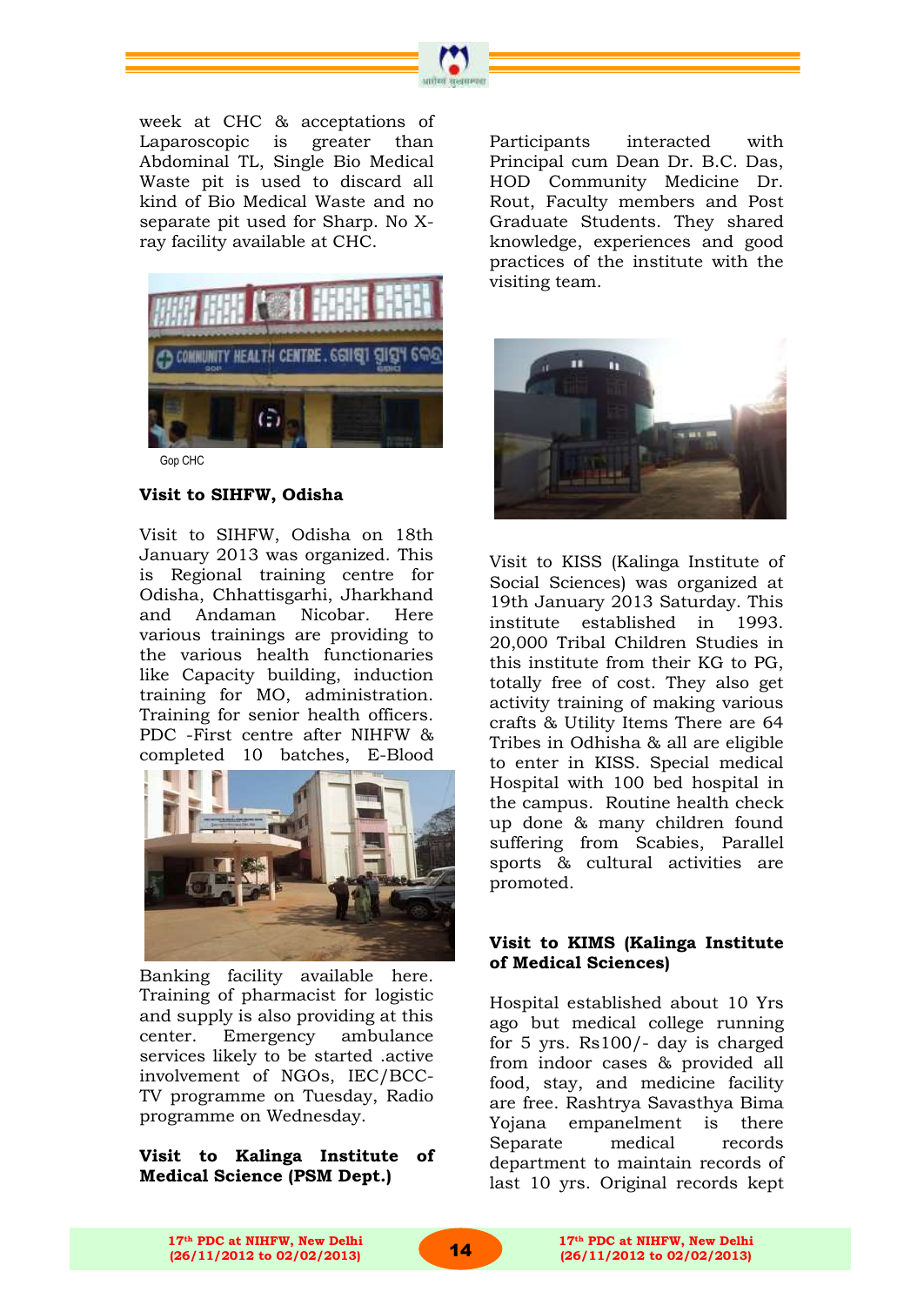

with them & provided copy of it on demand from patients. Computerized inventory system established. Separate inventory for stationery, other items, Chemical & Medicine.

At the end of visit participants presented their findings in front of state authorities

# **Learning**

At the end of the field visit the participants were made familiar with the health care delivery system of Orissa. They also learned various schemes launched under NRHM, their implementation at grass root level. The participants interacted personally with various health functionaries like ASHA, ANM, medical officers etc. They discussed the problems faced by them in implementing various programmes and schemes of NRHM. After this visit the PDC participants can compare the health care delivery system in Orissa with their respected states.

#### **Local field visits**

A local field visit to the **Jai Prakash Naryan (AIIMS**) was organized which was Started with Introduction of hospital by PRO of Hosp. The team was brief about the functioning of trauma centre. Triage (segregation in Red, Green & Yellow category) and planning for routine trauma case management during disaster. Defined areas for specific activities e.g. receiving case, primary examination and treatment Use of technology in Intensive care and in day to day trauma cases treatment (keeping records). Providing latest treatment at almost ZERO expense (Very important point for poor).No discrepancy between poor & rich, no special wards. PDC

participants were taken around the trauma centre.



#### **Visit to Nutrition Rehabilitation Center**

Visit to the Nutrition center was organized which was started with Introduction. Here the director of the institute explained about the dimensions of dual nutrition burden, what is the right parameter to assess nutritional status of Indian children in dual nutrition burden era? how to assess current nutritional status in stunted children? How it is possible that half of Indian children are stunted and underweight and simultaneously projections predict high obesity and steep increase in number of persons with NCD because of obesity epidemic from childhood. Paradigm Shift in Tenth Five Year Plan, household food security and freedom from hunger to nutrition security for the family and the individual; lack of focused interventions on the prevention of over-nutrition to the promotion of appropriate lifestyles and dietary intakes for the prevention and management of over-nutrition and obesity.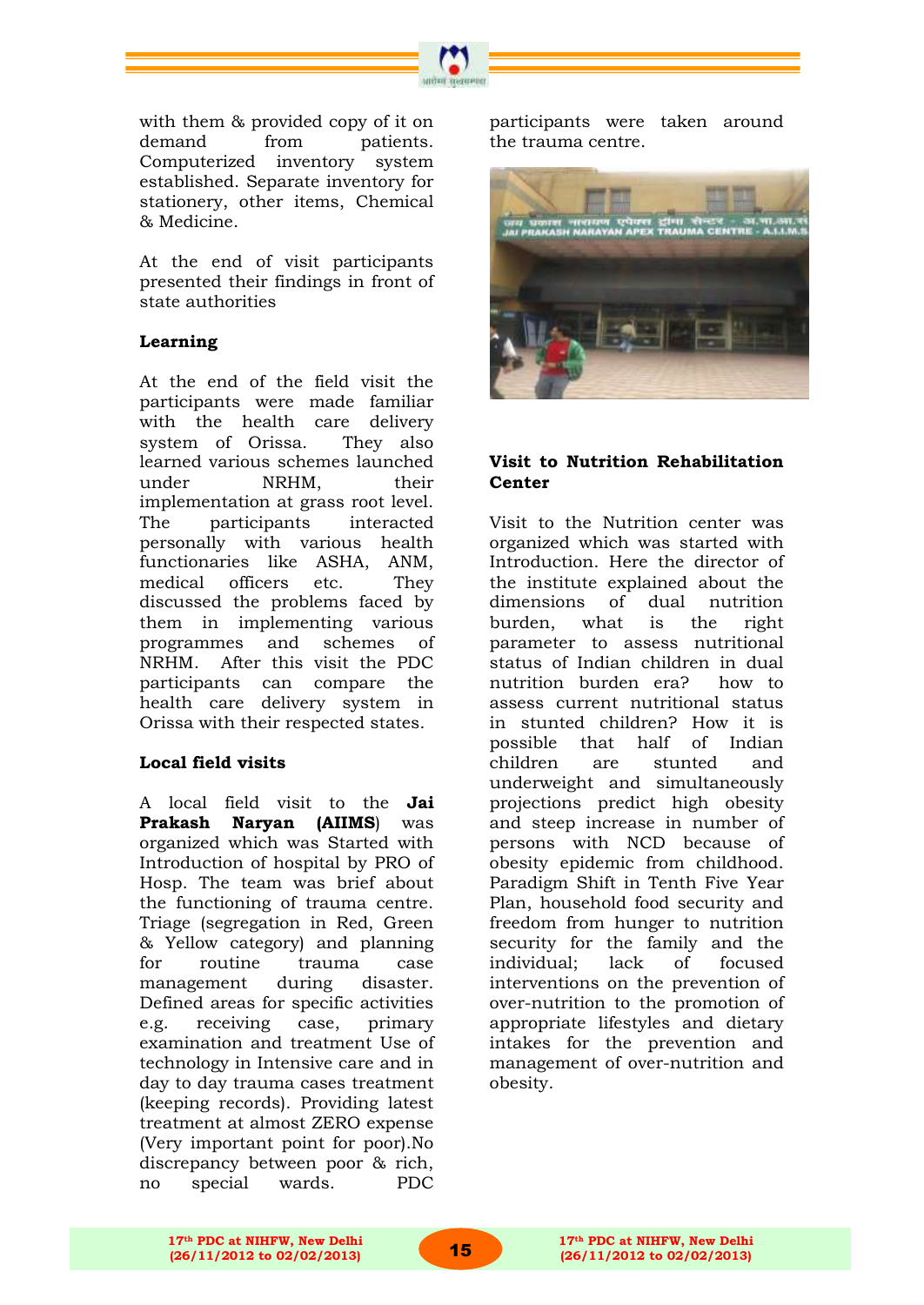



#### **Visit to Kalavati Saran Children Hospital**

A visit to Kalavati Saran Children Hospital was organized which was started with the introduction of participants with the faculty of the hospital who briefed about the functioning of the hospital. Benefits of breast milk to the baby and problems faced by mother and its solution & Counseling, relation between breast feeding and cognitive development, Involvement of husband and mother-in-low, training for counseling use of dummy and charts to explain breast feeding techniques, mock preparation to explain consistency of food, use of Syringe in c/o Inverted nipple, breast milk expression technique, rehabilitation of Severely malnourished children



**Visit to NGO –"Naaz Foundation"**

Visit to Naaz Foundation was organized on 2nd February, 2013. Objective of this field visit was to study the role of NGO in care of HIV /AIDS patients, especially children. This NGO has the Capacity to give care up to 30 children, but some time figure was up to 45 children. 4 story building used as home for these children. Provides homely environment with their all basic care in a dignified way not only Medical support but also educational, Social and activity support without support from Govt., Only runs on donation.



Have dedicated volunteers handle the children, have 1 part time doctor and full time nurse for medical care.



#### **Visit to STD Clinic at Safdarjung Hospital**

A visit to STD clinic Safdarjung Hospital was organized on 3rd January 2013 to observe the functioning of the hospital. This hospital is the National Referral center for HIV /AIDS. It is also have State lab for HIV/AIDS. All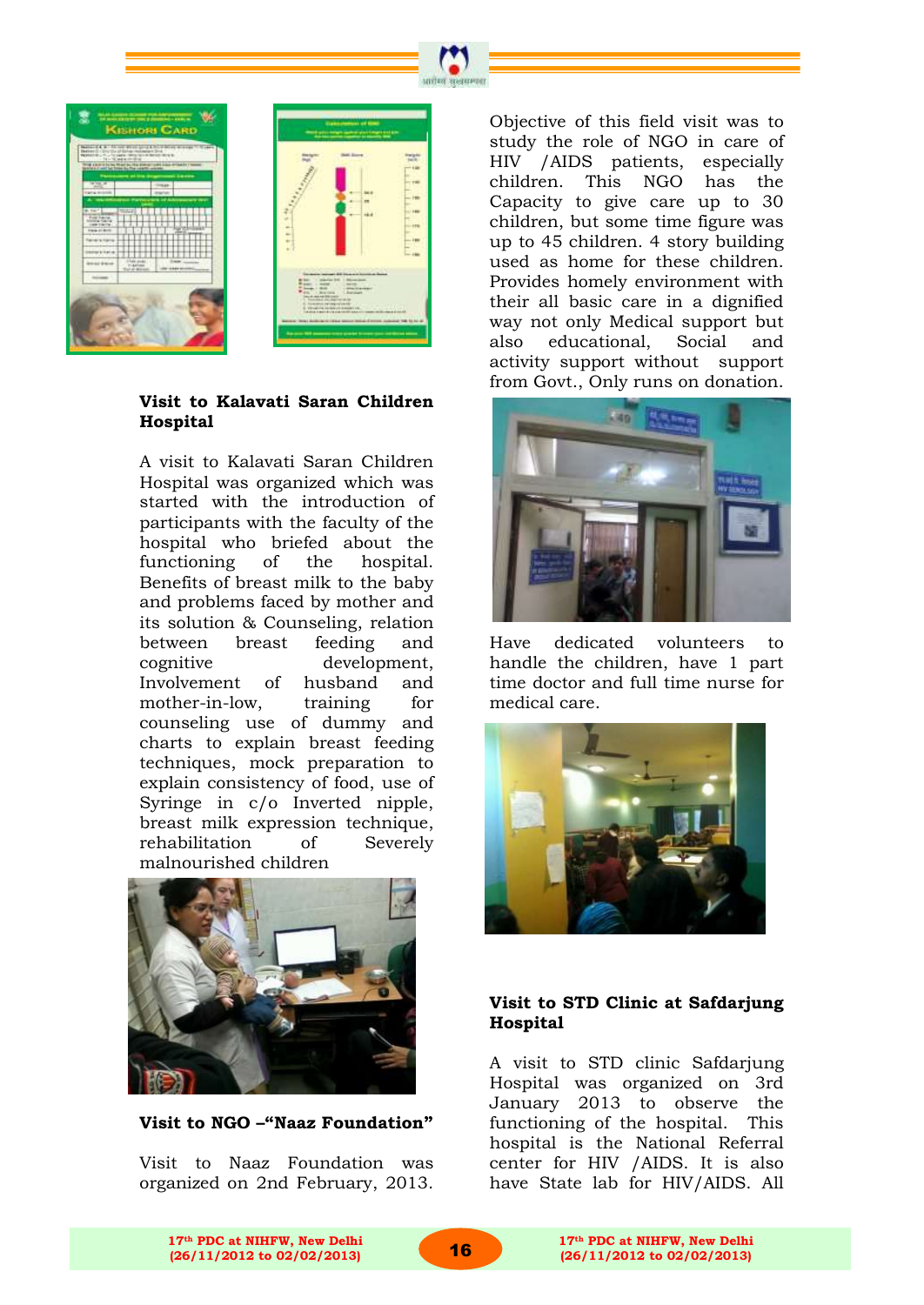HIV /AIDS related facility (Treatment or Investigation) on one floor. E.g. STD OPD, Microbiology, Medical. Three Microbiology labs for STD /HIV Counseling center for male and females are different & to avail service there, no need of registration, VDRL done at Facility,6 weeks, 3 months & 6 Months for HIV negative person having High risk Behavior, PCR Test: Patient converts Positive within 15 days of Exposure (Results comes within 24 Hrs. of collecting Sample). CD 4 cell counter, DF with temp. -70 C is available external thermometer system for perfect reading.

#### **Visit to New Delhi Municipal Corporation (NDMC)**

On 10th January 2013 participants visited to New Delhi Municipal Corporation (NDMC) to observe the functioning of the corporation. Hierarchy of the organization is Chairman, IAS  $\rightarrow$  Secretary  $\rightarrow$ HODs, no councilor but 2 MLAs. Garbage lifting is outsourced at the rate Rs. 250-275 per tonn, door to door collection of garbage by NGO, composting of garbage done on big gardens. Attendance of Saffai kamdaar (All regular) taken at three times daily (7 am, 12 noon, & 3 pm). Online Birth & Death registration system

Field visit of NGO (Mamta) (PLA/PRA) at Tigri Slum Participants of the PDC visited to NGO (Mamta) situated at Tigri urban slum on 30th November 2012. Participants were divided in to two groups, Group one done FGD on awareness in mothers about vaccination & Group -two done FGD on health seeking behavior in unmarried girl of Age group of 18-24 Yrs. with help of NGO, Mamta. This NGO running many programmes like training course on sewing, crafts making. Having one doctor, one lab technician, staff nurse to run clinic, doing Vaccination in the slum, Collects vaccine from nearby Govt. Hospital, on vaccination day & stores vaccine in domestic fridge if remain unused. NGO doing all these activity since long when there was no health services in urban slum. Doing well in the field of HIV /AIDS awareness and adolescent issues awareness. Having very good database of slum community.

#### **National Documentation center (NDC –Library) Visit**

Participants visited National Documentation center (NDC – Library on 1st December 2012. National Documentation Centre (NDC) came into existence in May 1977 with the merger of libraries of two premier institutes i.e. National Institute of Health Administration and Education (NIHAE) and National Institute of Family Planning (NIFP). The core activity of the NDC is to collect/store, publish and disseminate health and family welfare information, which are needed for the benefit of different segments of the society. Mission of NDC is to become the prime custodian of all information resources on current and traditional knowledge of health, population and family welfare to provide high quality of documentation and reference services to the Ministry of Health and Family Welfare for planning health policies, strategies and campaigns to develop human resources of the country to be at par with the best in the world. NDC has a rich collection of latest materials like books, journals, monographs, and online journals, government reports, seminar and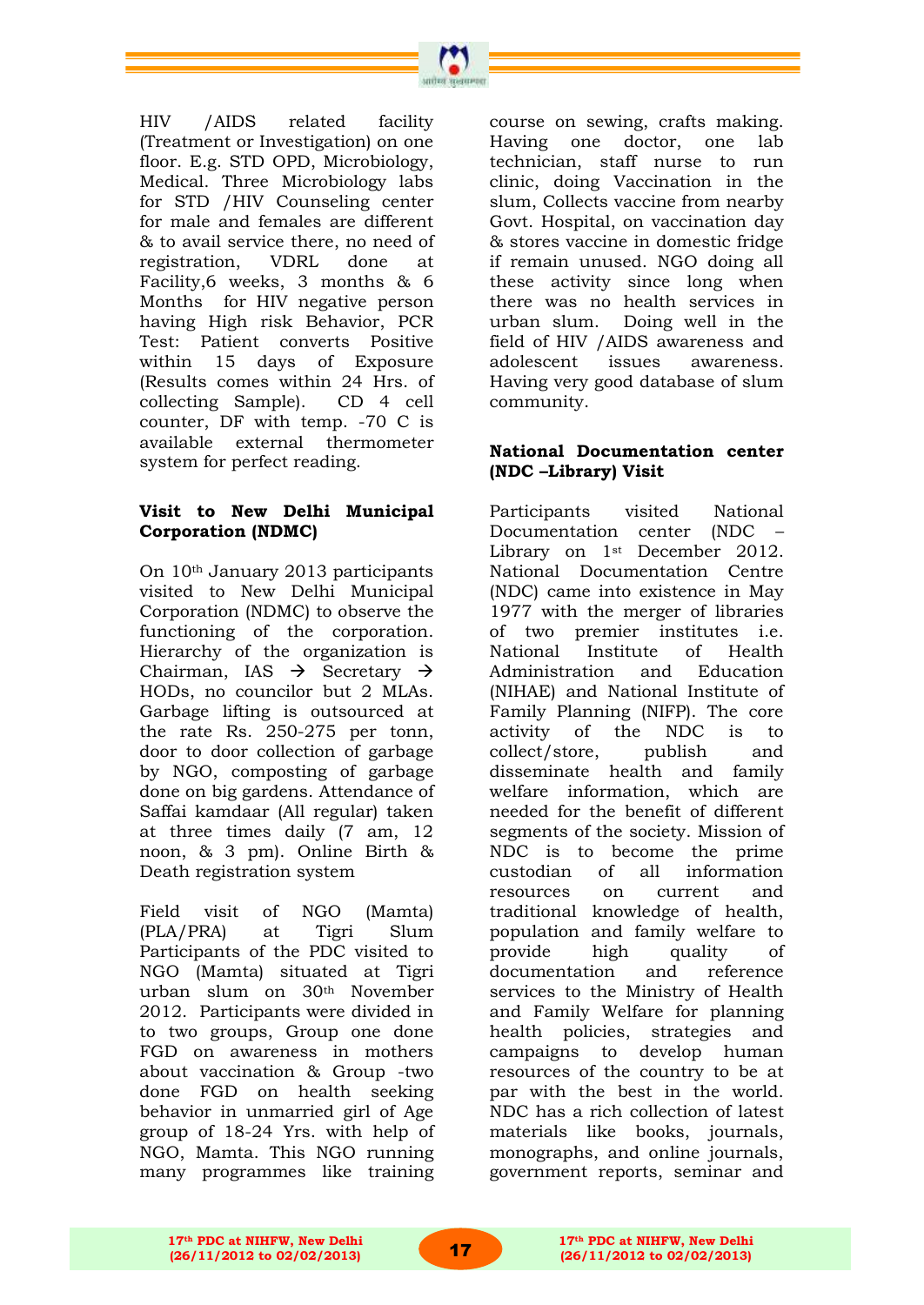

conference proceedings, international publications on Health and Family Welfare and allied disciplines, CD-ROM, online databases, like POPLINE and census reports etc. The collection is completely computerized and they are also going to convert into a digital library.

#### **St. Stephen Hospital Visit for Biomedical waste Management**

Field visit to St. Stephen Hospital was organized on 10th December 2012 to see the best practices of bio medical waste management. Rules & Regulations of Biomedical waste, how it is managed by Hospital, human Resources and material allocation for Bio Medical West Management, care to be taken in routine procedures, role of Incinerator and local disinfection barrier protection.

#### **Valedictory session**

Dr. B. Kishore Deputy Commissioner from MOHFW, GOI and Dr. M. Bhattacharya (Nodal Officer PDC), Dr. A.K. Sood and other coordinators of the PDC from NIHFW graced the concluding session of 17th PDC which was held on 1st February 2013 in the Teaching Block of NIHFW. Dr. Bhattacharya welcomed Dr. B. Kishore and the participants. She expressed her utmost happiness about the performance of the batch. She asked the participants to come out with suggestions on improving the programme and making it more effective. She gave a brief detail about the course. She asked participant to give their opinion about the sessions they liked the most and areas which can be improved in the future courses. All the participants gave feedback about the course. The utility of the course was

appreciated by all the participants. Dr. B. Kishore and Dr. M. Bhattacharya distributed the course completion certificates to the participants. Dr. Nayak from Gujarat was awarded the First prize for Action Plan, Dr. C.S. Rawat from Uttarakhand, Dr. Pandaye from Uttarakhand respectively received II prize for Action Plan. First Prize for Portfolio awarded to Dr. Siraj Vohara from Gujarat. Dr. Sudhir from Haryana, Dr. B. Patel from Gujarat respectively received II prize for portfolio. They also received the cash prize. Dr. T.G. Shrivastva gave the vote of thank.



Valedictory function of 17<sup>th</sup> PDC



Participant of the 17<sup>th</sup> PDC receiving course certificate from Deputy Commissioner (Training), MoHFW, GoI



Participant of the 17<sup>th</sup> PDC presenting best port folio during valedictory session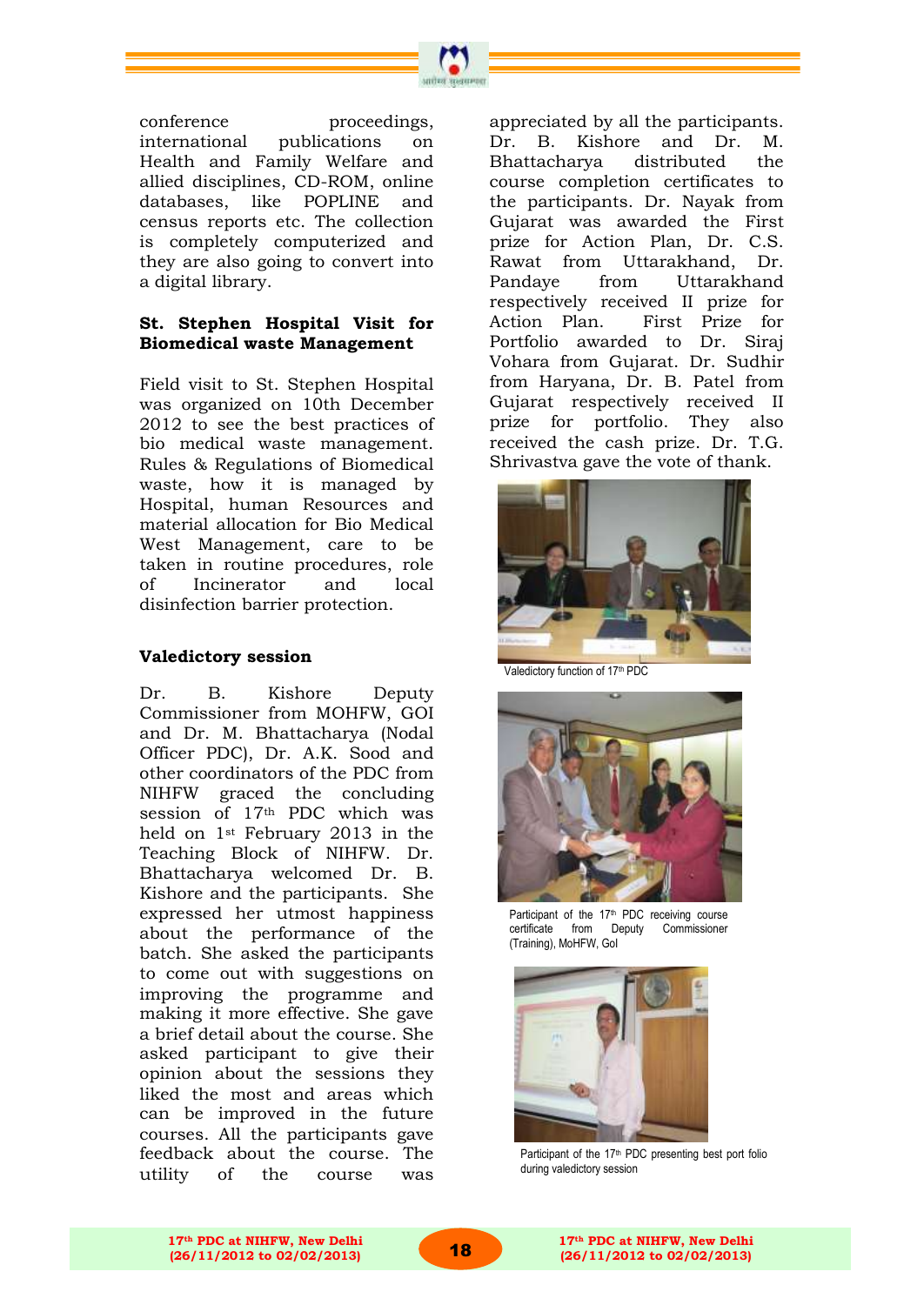

#### **ANNEXURE-I**

#### **17th Professional Development Course in Management, Public Health & Health Sector Reforms for DMOs at NIHFW, New Delhi Programme Schedule**

|                               | 1st WEEK                                                                     |                                                                                     |                                                                                                                                         |                                                                              |                                                                                                                                |  |  |
|-------------------------------|------------------------------------------------------------------------------|-------------------------------------------------------------------------------------|-----------------------------------------------------------------------------------------------------------------------------------------|------------------------------------------------------------------------------|--------------------------------------------------------------------------------------------------------------------------------|--|--|
| Day & Date                    | $9:30$ am                                                                    | $10:00$ am to                                                                       | 11:30 am to                                                                                                                             | $2:00$ pm to                                                                 | 3:30 pm to                                                                                                                     |  |  |
|                               | to 10:00 am                                                                  | 11:15 am                                                                            | 1:00~pm                                                                                                                                 | $3:15$ pm                                                                    | 5:00 pm                                                                                                                        |  |  |
| <b>Monday</b><br>26-11-2012   |                                                                              | 1,2. Introduction, Expectations & Fears<br>and Pre Course Evaluation<br>Course Team |                                                                                                                                         | 3. Overview of<br><b>NRHM</b><br>L/D<br>Dr. M.<br>Bhattacharya               | 4. Computer<br>Class<br>L/D<br>Mr. P.D.<br>Kulkarni                                                                            |  |  |
| Tuesday<br>27-11-2012         | 5,6. Overview of Management<br>Recap &<br>L/D<br>experience<br>Dr. A.K. Sood |                                                                                     |                                                                                                                                         | 7,8. Computer Class<br>L/D<br>Mr. P.D. Kulkarni                              |                                                                                                                                |  |  |
| Wednesday<br>28-11-2012       | sharing                                                                      | 9,10. Computer Class<br>L/D<br>Mr. Parimal Parya                                    |                                                                                                                                         | 11,12. Human Resource Management<br>LD/Exercises<br>L/D<br>Dr. A.K. Sood     |                                                                                                                                |  |  |
| Thursday<br>29-11-2012        |                                                                              | 13,14. Interpersonal Communication<br>L/Games<br>Dr. Neera Dhar                     |                                                                                                                                         | 15,16. Communication Strategies<br>under NRHM<br>L/D<br>Dr. T. Mathiyazhagan |                                                                                                                                |  |  |
| Friday<br>30-11-2012          |                                                                              | 17. Computer<br>Class<br>L/D<br>Mr. P.D. Kulkarni                                   | 18,19. PLA/PRA<br>L/D<br>Mrs. Vandana Bhattacharya                                                                                      |                                                                              | 20. PLA/PRA<br>$L/D$ and<br>Exercises<br>Mrs. Vandana<br>Bhattacharya,<br>Dr. Kumkum<br>Shrivastava, Ms.<br>Nishu<br>Chaudhary |  |  |
| <b>Saturday</b><br>01-12-2012 |                                                                              |                                                                                     | 21,22,23,24. PLA/PRA<br>L/D and Field visit<br>Mrs. Vandana Bhattacharya, Dr. Kumkum Shrivastava, Ms. Nishu Chaudhary,<br>Mr. D.M. Arya |                                                                              |                                                                                                                                |  |  |

Note:

Computer practice by Computer Team

Each Coordinator to ensure completion of port for allotted slot

Sectional evaluation at end of each day by coordinator/Co-coordinator

Filed Visit presentations to be submitted for Course report.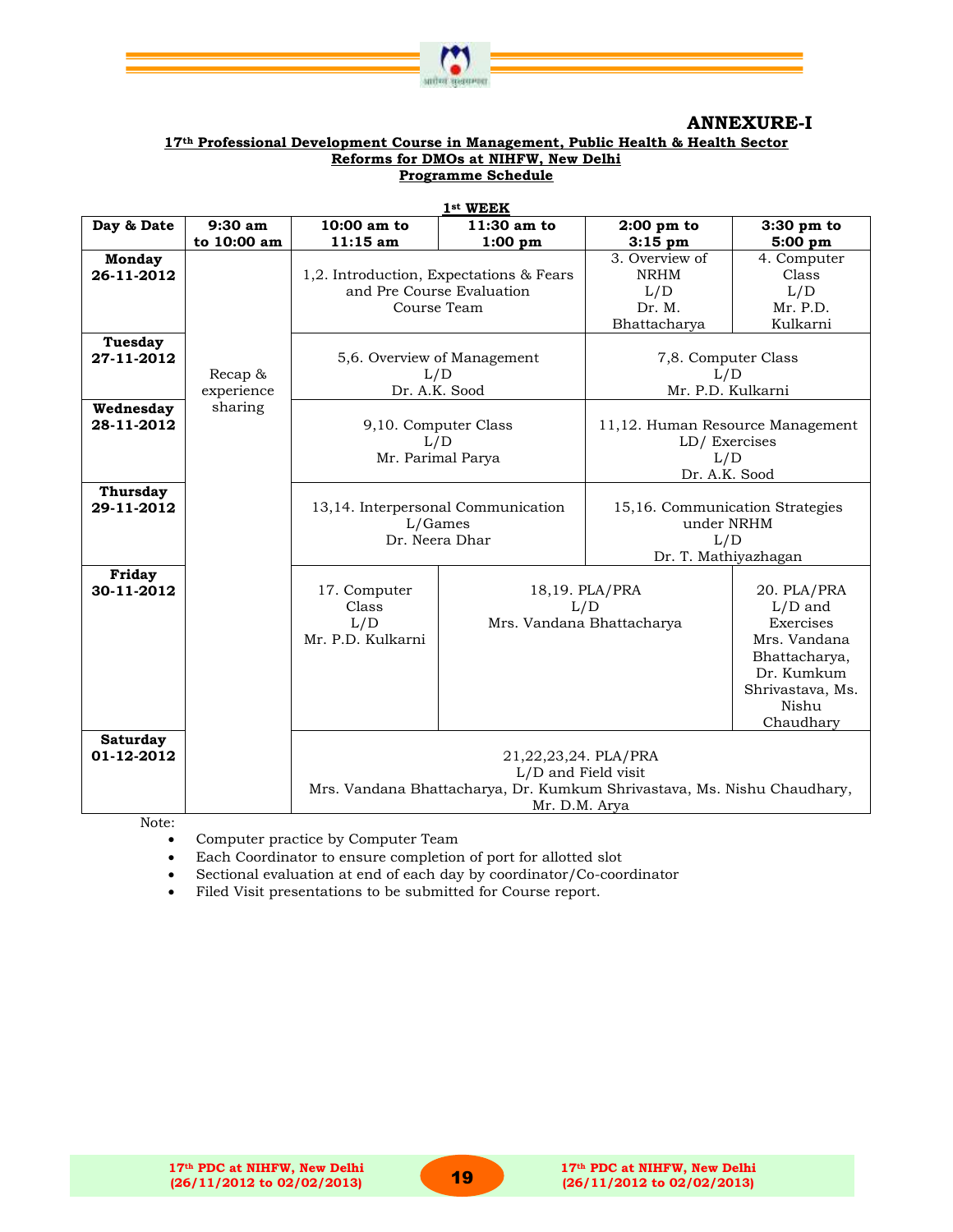

#### **2nd WEEK**

| Day & Date                    | 9:30 am<br>to 10:00 am | 10:00 am to<br>$11:15$ am                                                                                                    | 11:30 am to<br>1:00~pm                                                         | $2:00$ pm to<br>$3:15$ pm                                                       | 3:30 pm to<br>5:00~pm                                                                                                  |  |
|-------------------------------|------------------------|------------------------------------------------------------------------------------------------------------------------------|--------------------------------------------------------------------------------|---------------------------------------------------------------------------------|------------------------------------------------------------------------------------------------------------------------|--|
| <b>Monday</b><br>03-12-2012   |                        |                                                                                                                              | 25,26. Presentation on PLA/ PRA<br>By Participants                             |                                                                                 | 27,28. Organizational Behaviour<br>Laboratory for Developing Self<br>Understanding & Awareness L/D<br>Dr. P.L. Trakroo |  |
| Tuesday<br>04-12-2012         | Recap &<br>experience  | 29,30,31,32. Organizational Behaviour Laboratory for Developing Self<br>Understanding & Awareness<br>L/D<br>Dr. P.L. Trakroo |                                                                                |                                                                                 |                                                                                                                        |  |
| Wednesday<br>05-12-2012       | sharing                |                                                                                                                              | 33,34. Negotiation Skills &<br>Management of Conflict<br>L/D<br>Dr. Neera Dhar | 35. Management<br>of Change<br>L/D<br>Dr. N.K. Sethi                            | 36. Computer Class<br>L/D<br>Mr. Kulkarni                                                                              |  |
| <b>Thursday</b><br>06-12-2012 |                        | 37. Systems<br>Approach<br>$L/D$ to<br>training<br>Dr. U. Datta                                                              | 38. Training Needs<br>Assessment<br>L/D<br>Dr. Poonam<br>Khattar               | 39,40. Quality of Care in Hospitals<br>$L/D$ & exercises<br>Dr. M. Bhattacharya |                                                                                                                        |  |
| Friday<br>07-12-2012          |                        | 41,42. Exercises on Management<br>43,44. Supervision & Motivation<br>Dr. A.K. Sood<br>L/D<br>Dr. Neera Dhar                  |                                                                                |                                                                                 |                                                                                                                        |  |
| <b>Saturday</b><br>08-12-2012 |                        | 45,46. Visit to NDC<br>47,48. Computer Practice<br>Mrs. Hans Kumari                                                          |                                                                                |                                                                                 |                                                                                                                        |  |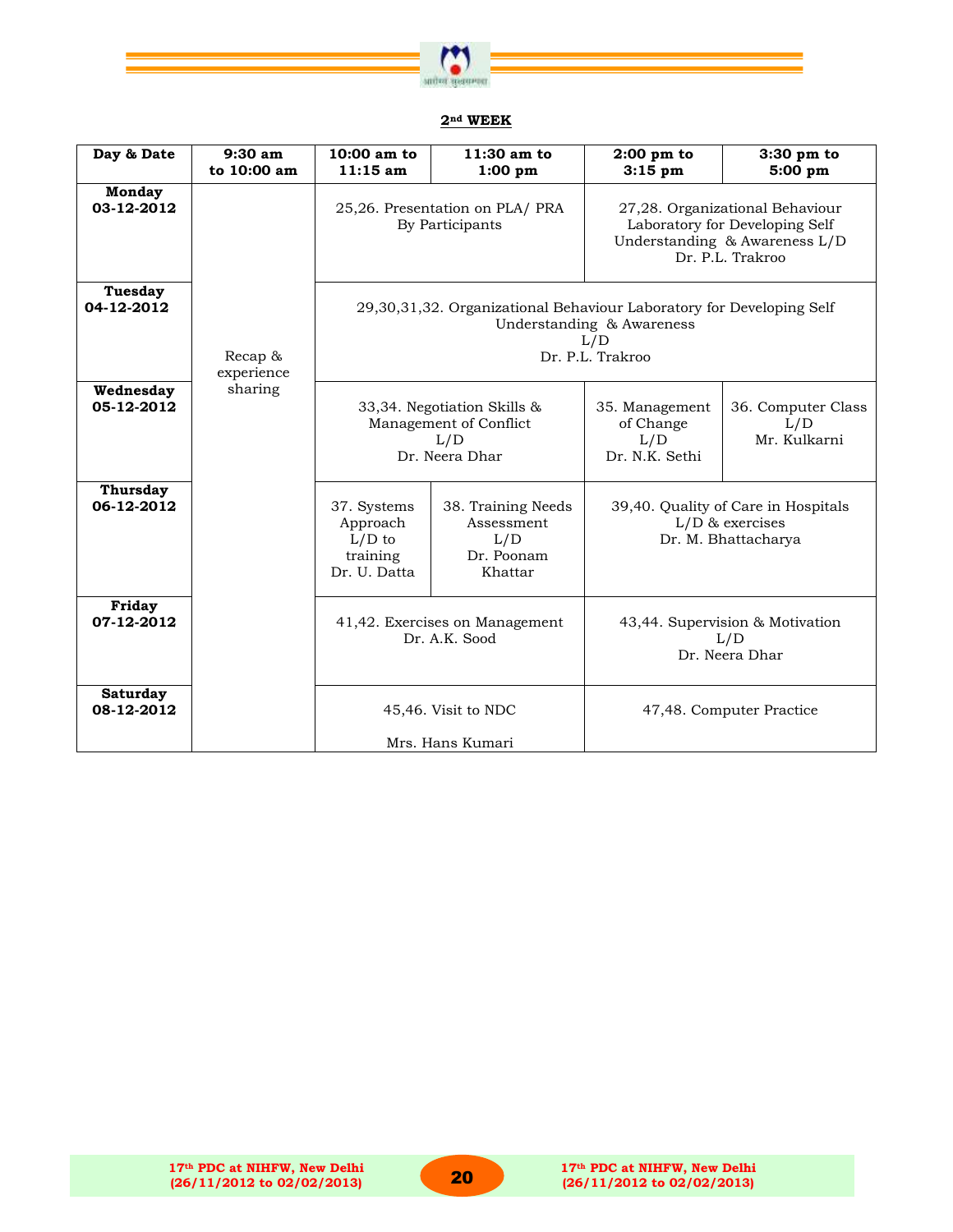

# **3rd WEEK**

| Day & Date                    | $9:30$ am                        | 10:00 am to                                                                                         | 11:30 am to                                                                                              | $2:00 \text{ pm}$ to                                                  | $3:30$ pm to                                                                |
|-------------------------------|----------------------------------|-----------------------------------------------------------------------------------------------------|----------------------------------------------------------------------------------------------------------|-----------------------------------------------------------------------|-----------------------------------------------------------------------------|
|                               | to 10:00 am                      | $11:15$ am                                                                                          | 1:00~pm                                                                                                  | $3:15$ pm                                                             | 5:00~pm                                                                     |
| <b>Monday</b><br>10-12-2012   |                                  | 49. Overview of<br>Hospital<br>Administration &<br>Planning for<br>Hospitals<br>L/D<br>Dr. J.K. Das | 50. Overview of<br>Hospital<br>Administration &<br>Planning for<br>Hospitals<br>Exercises<br>Course Team |                                                                       | 51,52. Essential Drugs, Logistics &<br>Supply<br>L/D<br>Dr. P.C. Samantaray |
| <b>Tuesday</b><br>11-12-2012  |                                  | 53. Material<br>Management<br>L/D<br>Dr. J.K. Das                                                   | 54. Material<br>Management<br>Exercises<br>Course Team                                                   | 55,56. Visit to St. Stephen Hospital<br>Dr. Nanthini S. & Course Team |                                                                             |
| Wednesday<br>12-12-2012       | Recap &<br>experience<br>sharing | 57. Equipment<br>Management<br>L/D<br>Dr. A.K. Agarwal                                              | 58. Equipment<br>Management<br>Exercises<br>Dr. A.K. Agarwal                                             |                                                                       | 59,60. Visit to J.P.N. Apex Trauma<br>Centre, AIIMS Course Team             |
| <b>Thursday</b><br>13-12-2012 |                                  | 61. Quality<br>Assurance in<br>Clinical<br>Diagnostics<br>L/D<br>Dr. T.G.<br>Shrivastav             | 62. Universal<br>Precaution in<br>Hospitals and<br><b>Health Centres</b><br>L/D<br>Dr. Krishna Ray       | 63 & 64. Leadership and Team<br>Building<br>L/D<br>Dr. V.K. Arora     |                                                                             |
| Friday<br>14-12-2012          |                                  |                                                                                                     | 65,66,67,68. Leadership and Team Building<br>L/D<br>Dr. V.K. Arora                                       |                                                                       |                                                                             |
| <b>Saturday</b><br>15-12-2012 |                                  |                                                                                                     | 69,70,71,72. Computer Class                                                                              |                                                                       |                                                                             |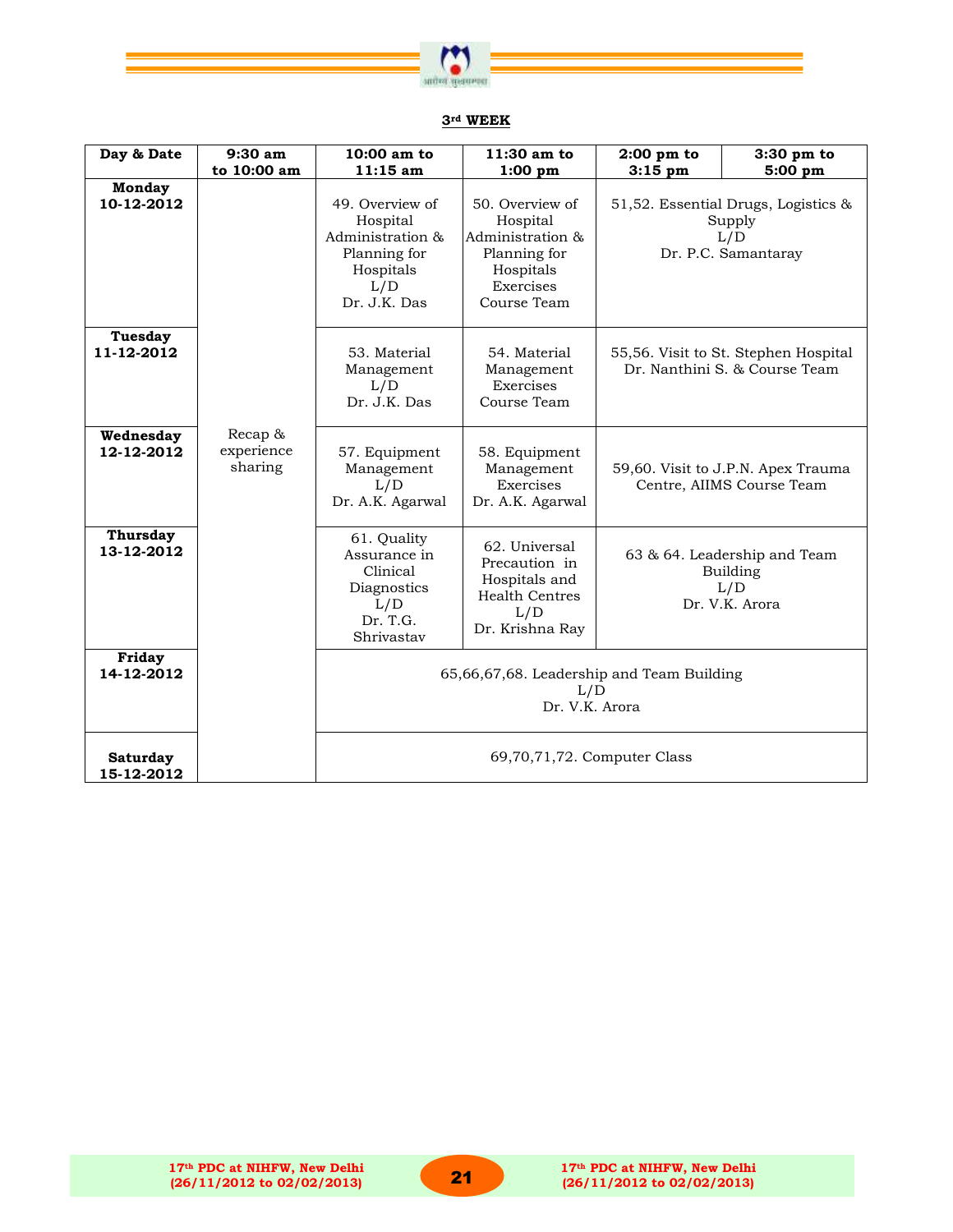

#### **First Field Visit to (17-12-2012 to 22-12-2012)**

| Sunday<br>16-12-2012   | Arrival in the morning                                                        |  |  |  |  |  |  |
|------------------------|-------------------------------------------------------------------------------|--|--|--|--|--|--|
| Monday                 | Visit to Sub-centre and Anganwari and PRIs. Practice PLA/PRA                  |  |  |  |  |  |  |
| 17-12-2012             | techniques to find out about the health services from the<br>community.       |  |  |  |  |  |  |
| Tuesday                | Visit to 24 X 7 PHC                                                           |  |  |  |  |  |  |
| 18-12-2012             | $\checkmark$ Organization & functioning and                                   |  |  |  |  |  |  |
|                        | $\sqrt{N}$ NGO                                                                |  |  |  |  |  |  |
| Wednesday              | Visit to CHC                                                                  |  |  |  |  |  |  |
| 19-12-2012             | Organization & functioning with focus on JSY, HMIS,<br>$\checkmark$           |  |  |  |  |  |  |
|                        | store/supply, financial management, disease control, DOTS                     |  |  |  |  |  |  |
|                        | Functioning of RKS and any NGO<br><b>Functions of BPM</b>                     |  |  |  |  |  |  |
| Thursday               | Visit to CMO office interaction with programme officers                       |  |  |  |  |  |  |
| 20-12-2012             | $\checkmark$ Visit to ICTC and ART Center                                     |  |  |  |  |  |  |
|                        | $\checkmark$ Functions of DPM                                                 |  |  |  |  |  |  |
|                        | $\sqrt{8}$ RKS                                                                |  |  |  |  |  |  |
|                        | $\checkmark$ Financial Management &                                           |  |  |  |  |  |  |
|                        | Data Entry under HMIS<br>✓                                                    |  |  |  |  |  |  |
| Friday<br>21-12-2012   | Visit to office of District Health Society for innovative programmes          |  |  |  |  |  |  |
|                        | under NRHM                                                                    |  |  |  |  |  |  |
|                        | Visit to a tertiary Pvt. Hospital.                                            |  |  |  |  |  |  |
| Saturday<br>22-12-2012 | PPT of the visit report to District Collector and District Health<br>Officers |  |  |  |  |  |  |
|                        | Leave for New Delhi                                                           |  |  |  |  |  |  |

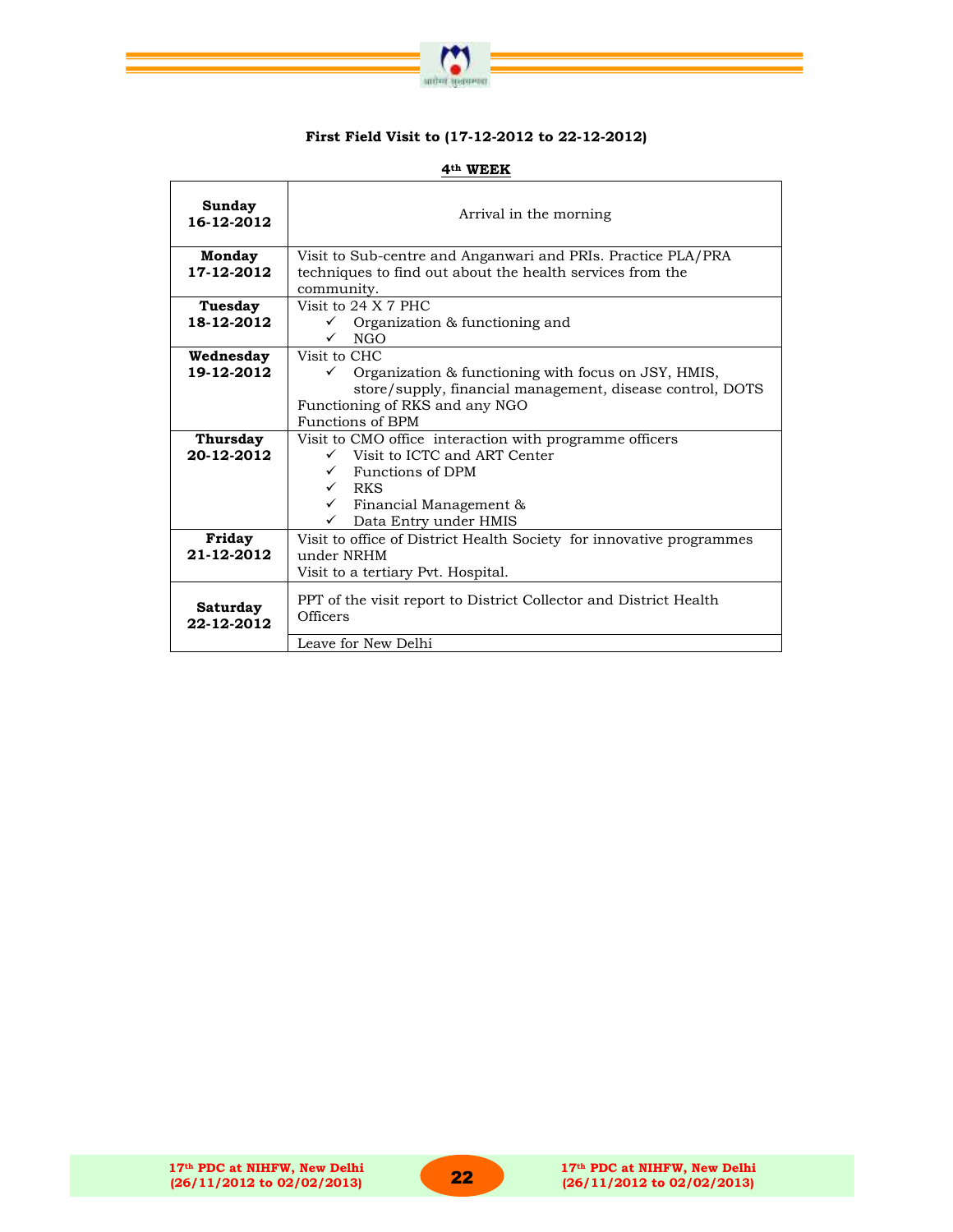

| Day & Date                    | 9:30 am<br>to 10:00 am           | 10:00 am to<br>$11:15$ am                                                       | 11:30 am to<br>1:00~pm                                                                    | $2:00$ pm to<br>$3:15$ pm                                                                                                                        | 3:30 pm to<br>5:00 pm |
|-------------------------------|----------------------------------|---------------------------------------------------------------------------------|-------------------------------------------------------------------------------------------|--------------------------------------------------------------------------------------------------------------------------------------------------|-----------------------|
| <b>Monday</b><br>24-12-2012   |                                  | 73,74. Action Plan<br>L/D<br>Dr. N.K. Sethi                                     |                                                                                           | 75,76. Sources of Data & Use<br>L/D<br>Dr. M.Bhattacharya                                                                                        |                       |
| <b>Tuesday</b><br>25-12-2012  |                                  | 77,78. HMIS<br>L/D<br>Dr. V.K. Tiwari                                           |                                                                                           | 79,80. Computer Class<br>L/D<br>Mr. Parimal Parya                                                                                                |                       |
| Wednesday<br>26-12-2012       | Recap &<br>experience<br>sharing | 81. Consumer<br>Rights and<br>Responsibilities<br>L/D<br>Mr. Bejon Misra        | 82. Epidemiology<br>Dr. M.<br>Bhattacharya                                                | 83,84. Epidemic Management<br>L/D Exercise<br>Dr. Sanjay Gupta                                                                                   |                       |
| <b>Thursday</b><br>27-12-2012 |                                  | 85. Strategy for<br>Polio Free Status<br>L/D<br>Dr. Sunil Bahl &<br>Course Team | 86. IDSP<br>L/D<br>Dr. Gyan Singh                                                         | 87,88. Nutrition Community aspect<br>(Field visit) to NFI<br>Dr. Nanthini S.                                                                     |                       |
| Friday<br>28-12-2012          |                                  | 89. Role of ICDS<br>in Health Sector<br>L/D<br>Dr. Neelam<br>Bhatia             | <b>90. FRU</b><br>Functioning and<br>Constraints<br>L/D<br>Dr. K. Kalaivani               | 91. Janani<br>92. Trainings under<br>Suraksha Yojana<br>NRHM with emphasis<br>on ASHA<br>L/D<br>Dr. Renu<br>L/D<br>Shahrawat<br>Dr. N.K. Dhamija |                       |
| <b>Saturday</b><br>29-12-2012 |                                  | 93.<br>Immunization &<br>Microplaning<br>L/D<br>Dr. Renu Paruthi                | 94. Immunization<br>& Management of<br>Vaccines and<br>Cold Chain<br>L/D<br>Dr. P. Deepak | 95,96. Immunization & Management of<br>Vaccines and Cold Chain<br>Demonstration<br>Dr. P. Deepak                                                 |                       |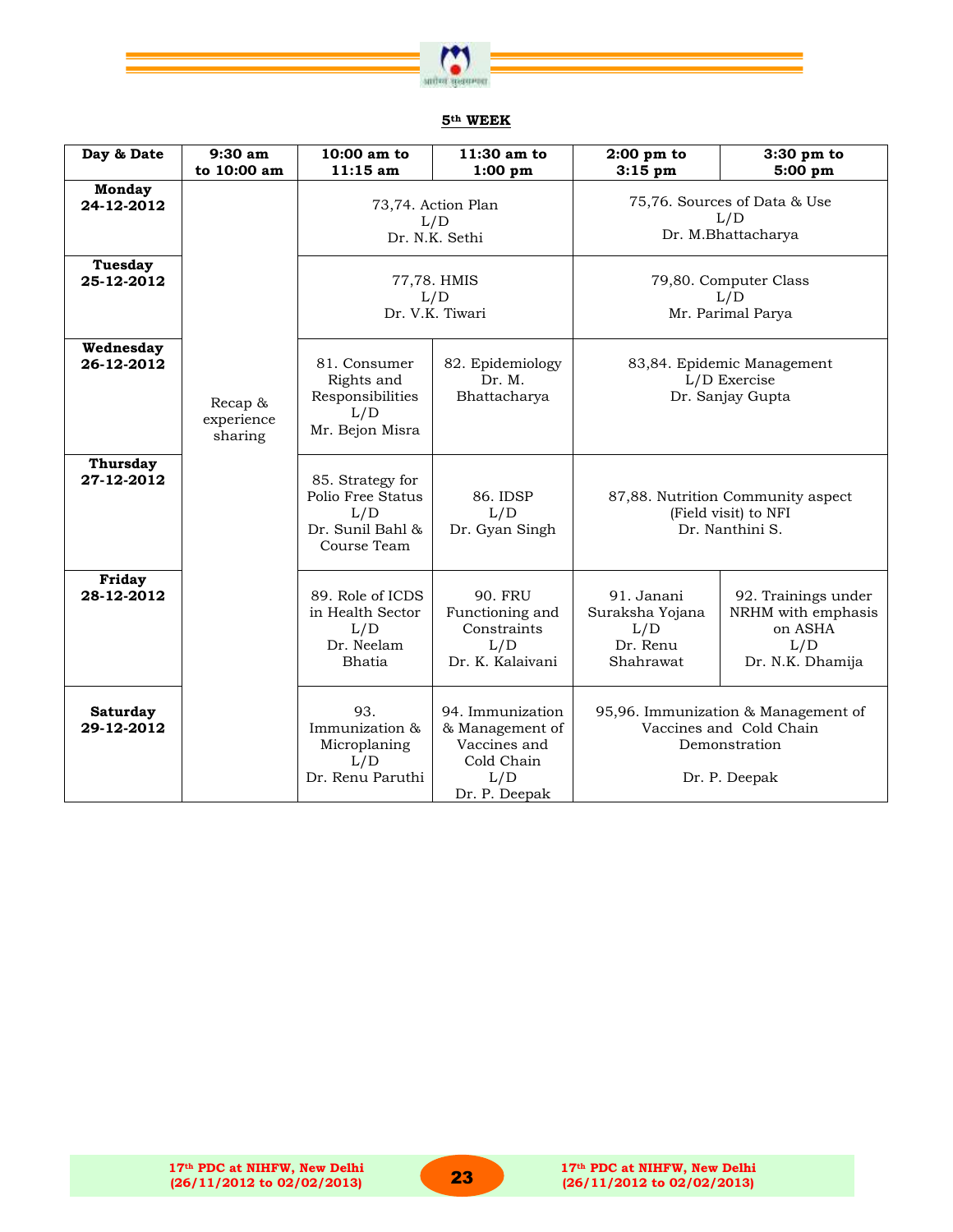

| Day & Date                    | $9:30$ am<br>to 10:00 am                                          | 10:00 am to<br>$11:15$ am                                                            | 11:30 am to<br>$1:00~\text{pm}$                                                          | $2:00$ pm to<br>$3:15$ pm                                                | 3:30 pm to<br>5:00 pm                                                                              |  |
|-------------------------------|-------------------------------------------------------------------|--------------------------------------------------------------------------------------|------------------------------------------------------------------------------------------|--------------------------------------------------------------------------|----------------------------------------------------------------------------------------------------|--|
| <b>Monday</b><br>31-12-2012   |                                                                   | 97. Basic and<br>Emergence<br>Obstetric Care<br>L/D<br>Dr. Himanshu<br>Bhusan        | 98. Family<br>Planning<br>Programmes<br>L/D<br>Dr. Renu<br>Shahrawat                     | 99. IMNCI<br>Dr. S.V. Adhish                                             | 100. Census and SRS<br>findings and<br>implications<br>L/D & Exercises<br>Dr. Pushpanjali<br>Swain |  |
| <b>Tuesday</b><br>01-01-2013  |                                                                   |                                                                                      | 101,102. Infant & Young Child Feeding<br>Visit to Kalawati Saran Hospital<br>Course Team |                                                                          | 103,104. Visit to NAZ Foundation for HIV<br>Care (Demonstration)                                   |  |
| Wednesday<br>02-01-2013       |                                                                   | 105. HIV/AIDS<br>Programme<br>L/D<br>Dr. P. Yujwal                                   | <b>106. RNTCP</b><br>Programme<br>Implementation<br>Dr. M.<br>Bhattacharya               |                                                                          | 107,108. Visit to Youth/Adolescent Friendly<br>Clinic<br>Course Team                               |  |
| <b>Thursday</b><br>03-01-2013 | Recap,<br>experience<br>sharing &<br>preparation<br>of port folio | 109. Over view<br>Non-<br>Communicable<br><b>Diseases</b><br>L/D<br>Dr. Sudhir Gupta | 110. Leprosy<br>Elimination<br>Programme<br>L/D<br>Dr. M. Arif                           | 111,112. Visit to STD Clinic at Safdarjang<br>Course Team                |                                                                                                    |  |
| Friday<br>04-01-2013          |                                                                   | 113. Training in<br>Cancer and<br><b>Diabetes</b><br>L/D<br>Dr. S. Gupta             | 114. Prevention of<br>Cardiovascular<br><b>Diseases</b><br>L/D<br>Dr. Rakesh Yadav       | 115. Mental Health<br>Programme<br>implementation<br>L/D<br><b>MOHFW</b> | 116. National<br>Tobacco Control<br>Programme<br>L/D<br>Dr. Poonam Khattar                         |  |
| Saturday<br>05-01-2013        |                                                                   | 117. Iodine<br>Deficiency<br>Disorders<br>L/D<br>Dr. Umesh Kapil                     | 118.Vit 'A'<br>Prophylaxis<br>Programme<br>L/D<br>Dr. Umesh Kapil                        | 119,120. Computer Class                                                  |                                                                                                    |  |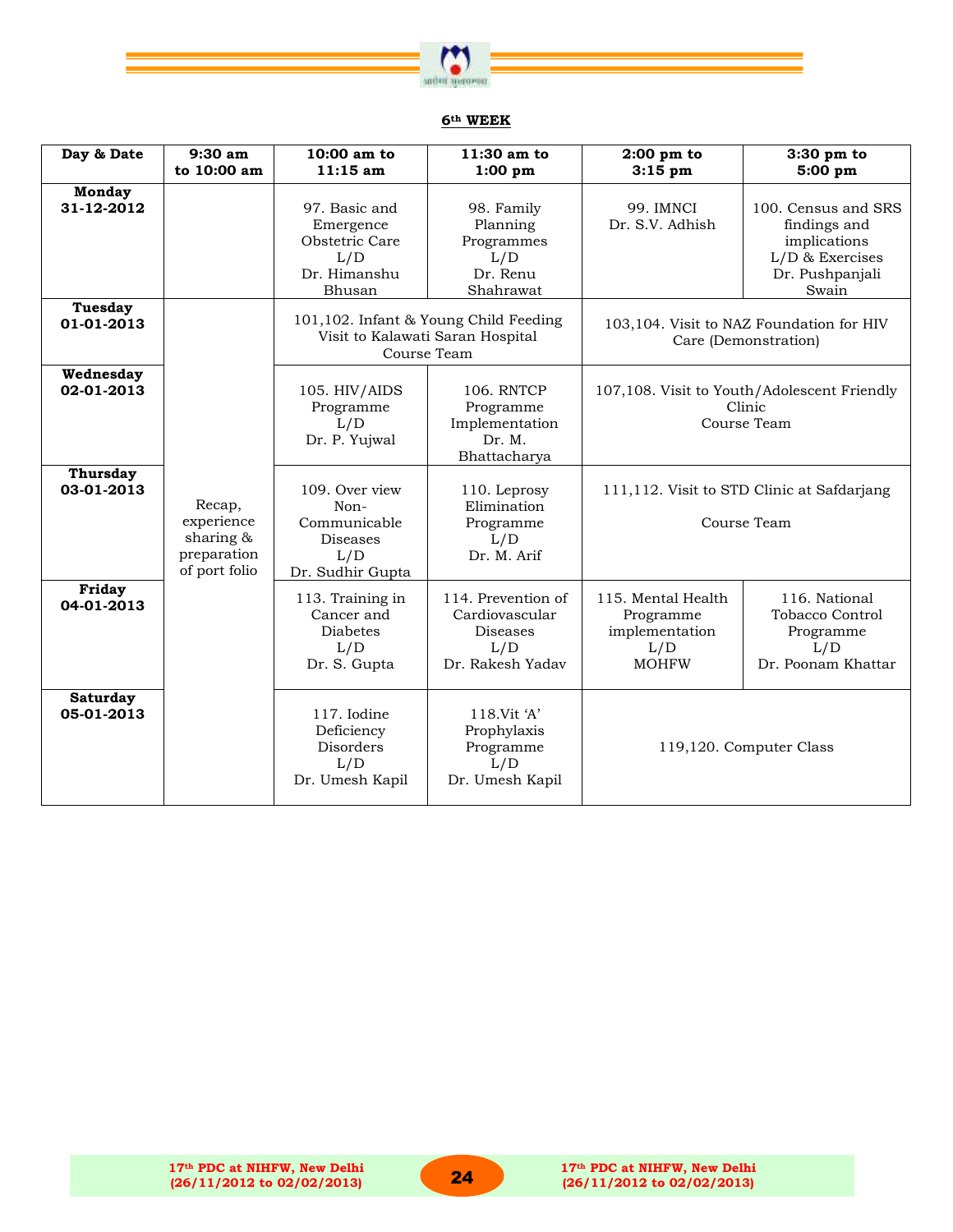

| Day & Date                   | 9:30 am<br>to 10:00 am                           | 10:00 am to<br>$11:15$ am                                                                  | 11:30 am to<br>1:00~pm                             | $2:00 \text{ pm}$ to<br>$3:15$ pm                                            | $3:30$ pm to<br>5:00~pm                            |
|------------------------------|--------------------------------------------------|--------------------------------------------------------------------------------------------|----------------------------------------------------|------------------------------------------------------------------------------|----------------------------------------------------|
| <b>Monday</b><br>07-1-2013   |                                                  | 121. Health Sector Reforms<br>Dr. T. Bir                                                   |                                                    | 123. Malaria Control<br>Programme<br>Implementation<br>L/D<br>Dr. P.L. Joshi | 124. Computer<br>Class<br>L/D<br>Mr. P.D. Kulkarni |
| Tuesday<br>08-1-2013         |                                                  | $125.$ Role of<br>AYUSH in<br><b>NRHM</b>                                                  | 126. DLHS IV<br>L/D<br>Dr.<br>Pushpanjali<br>Swain | 127. District Action<br>Plan $L/D$<br>Course Team                            | 128. Computer<br>Class                             |
| Wednesday<br>09-1-2013       | Recap,<br>experience<br>sharing &<br>preparation | 129,130. Visit to NDMC for<br>School Health & Birth & Death<br>Registration<br>Course Team |                                                    | 131,132. GFR, Tender and LPC<br>$L/D$ & Exercises<br>Mr. Vinod Sharma        |                                                    |
| <b>Thursday</b><br>10-1-2013 | of port folio                                    | 133,134. Public Private<br>partnership<br>L/D Exercise<br>Dr. Sanjay Gupta                 |                                                    | Mr. Vinod Sharma                                                             | 135,136. Office Disciplinary Procedures            |
| Friday<br>11-1-2013          |                                                  | 137,138. Financial Management<br>under NRHM<br>LD/Exercises<br><b>MOHFW</b>                |                                                    | L/D<br>Dr. K.S. Nair                                                         | 139,140. Costing & Budgeting                       |
| <b>Saturday</b><br>12-1-2013 |                                                  | 141,142. RSBY<br>L/D<br>Dr. K.S. Nair                                                      |                                                    | 143,144. Computer Practice                                                   |                                                    |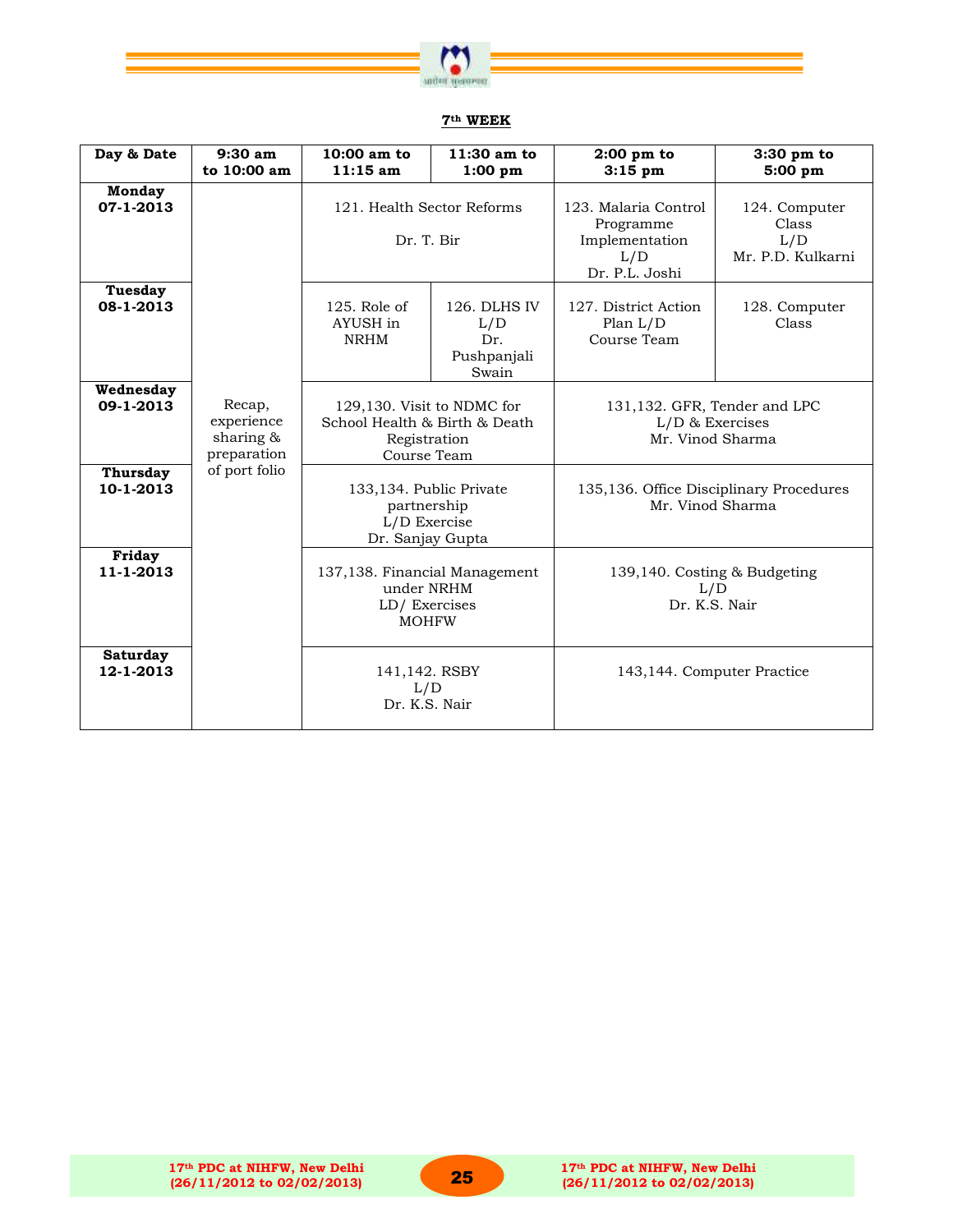

#### **Second Field Visit (14-01-2013 to 19-01-2013)**

| <b>DATE</b>                  | <b>TIME</b>                                                               | <b>ACTIVITY</b>                                                                              |
|------------------------------|---------------------------------------------------------------------------|----------------------------------------------------------------------------------------------|
| Monday<br>14-1-2013          | 11:00 am to 1:00 pm<br>$1:00 \text{ pm}$ to $2:00 \text{ pm}$ Lunch Break | Visit to DHO Office,<br>Interaction with DHO and Programme Officers                          |
|                              | 2:30 pm to 3:30 pm<br>3:30 pm to 5:00 pm                                  | Visit to a VHND<br>Use of untied funds at village and sub centers                            |
| Tuesday                      | 10:00 am to 3:00 pm                                                       | Visit to NGO targeted intervention site for HRG in HIV/AIDS                                  |
| 15-1-2013                    |                                                                           | Programme                                                                                    |
| Wednesday<br>16-1-2013       | 11:00 am to 11:30 am<br>11:30 am to 1:00 pm                               | 1. Interaction with MD, NRHM<br>2. Innovative programmes by Programme Officers:              |
|                              | $1:00$ pm to $2:30$ pm Lunch Break                                        | a) Mother Child Tracking System<br>b) Monitoring the using skype<br>c) Visit to Various NGOs |
|                              |                                                                           | 3. Visit to District Hospital for innovative programmes.                                     |
|                              | $2:30 \text{ pm}$ to $4:00 \text{ pm}$                                    | Problems in implementation of Programme                                                      |
| <b>Thursday</b><br>17-1-2013 | 10:00 am to 4:00 pm                                                       | Visit to 24 x 7 PHC, FRU,                                                                    |
| Friday<br>18-1-2013          |                                                                           | Presentation by Participants.                                                                |
| <b>Saturday</b><br>19-1-2013 |                                                                           | <b>Leave for Delhi</b>                                                                       |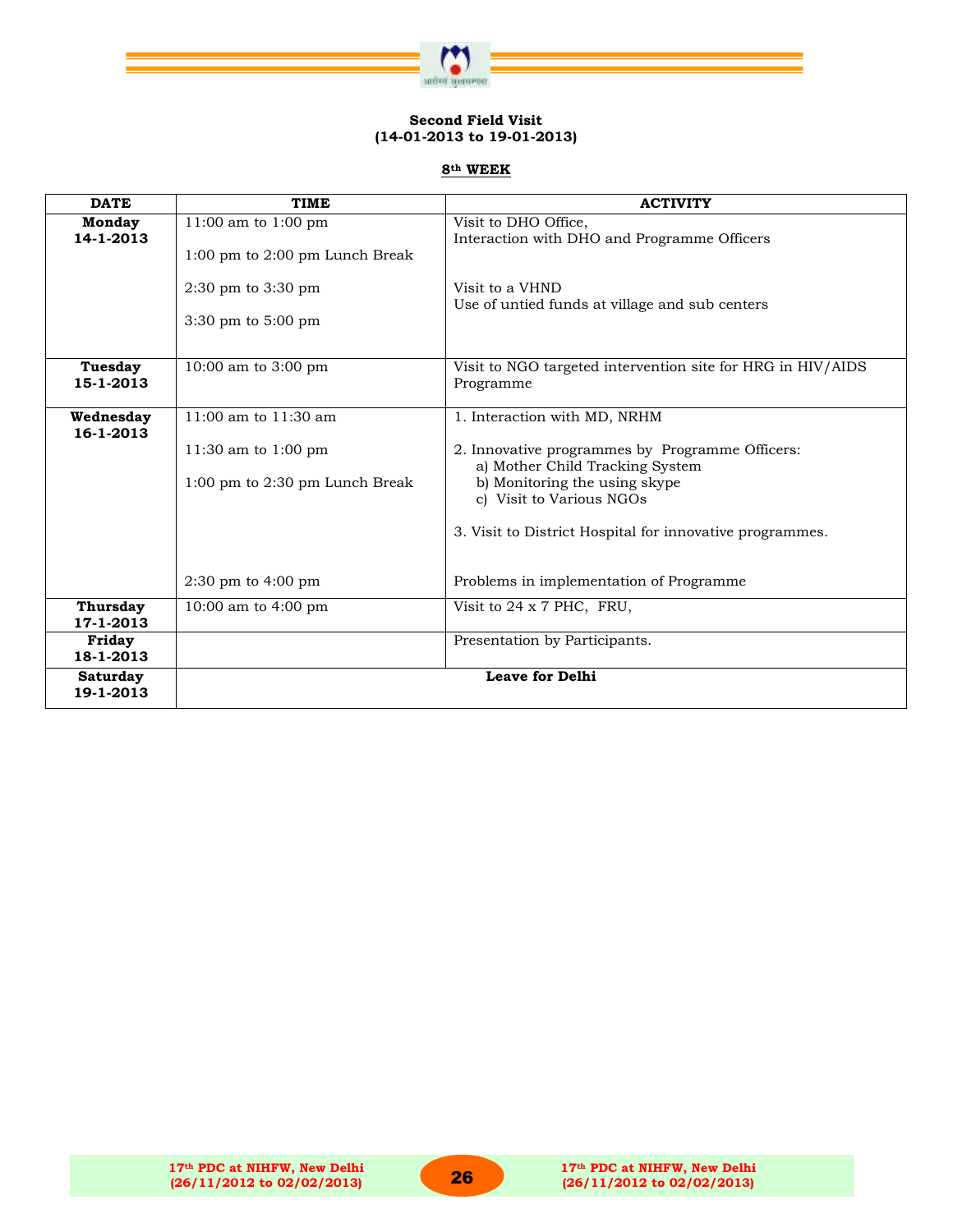

| Day & Date                   | $9:30$ am<br>to 10:00 am          | $10:00$ am to<br>$11:15$ am                                                 | $11:30$ am to<br>1:00~pm                                               | $2:00$ pm to<br>$3:15$ pm                                     | 3:30 pm to<br>5:00 pm                                                      |
|------------------------------|-----------------------------------|-----------------------------------------------------------------------------|------------------------------------------------------------------------|---------------------------------------------------------------|----------------------------------------------------------------------------|
| <b>Monday</b><br>21-1-2013   |                                   | 145,146. Geriatric Care And Service in<br>India<br>L/D<br>Dr. A.M. Khan     |                                                                        |                                                               | 147,148. PNDT & MTP Act<br>Discussion<br>Dr. Sher Singh Kashyotia          |
| Tuesday<br>22-1-2013         | Recap,<br>experience<br>sharing & | 149,150. Overview of Disaster<br>Management<br>L/D<br>Dr. S.V. Adhish       |                                                                        |                                                               | 151,152. Visit to National Disaster<br>Management Authority<br>Course Team |
| Wednesday<br>23-1-2013       | preparation of<br>port folio      | 153.RTI<br>L/D<br>Dr. T.<br>Mathiyazhagan                                   | 154. Managing<br>Medico Legal<br>Cases<br>L/D                          | 155,156. CPA & Medical Negligence<br>Dr. Sher Singh Kashyotia |                                                                            |
| <b>Thursday</b><br>24-1-2013 |                                   | 157.Condemnation<br>Procedures                                              | 158. HIMS<br>Software and Data<br>Management<br>L/D<br>Dr. V.K. Tiwari | 159,160. Finalization of Portfolio                            |                                                                            |
| Friday<br>25-1-2013          |                                   | 161,162. Preparation of Port Folio and<br><b>Action Plan</b><br>Course Team |                                                                        |                                                               | 163,164. Finalization & submission of<br>Portfolio                         |
| <b>Saturday</b><br>26-1-2013 |                                   | 165,166,167,168. Computer Practice<br>Computer Centre                       |                                                                        |                                                               |                                                                            |

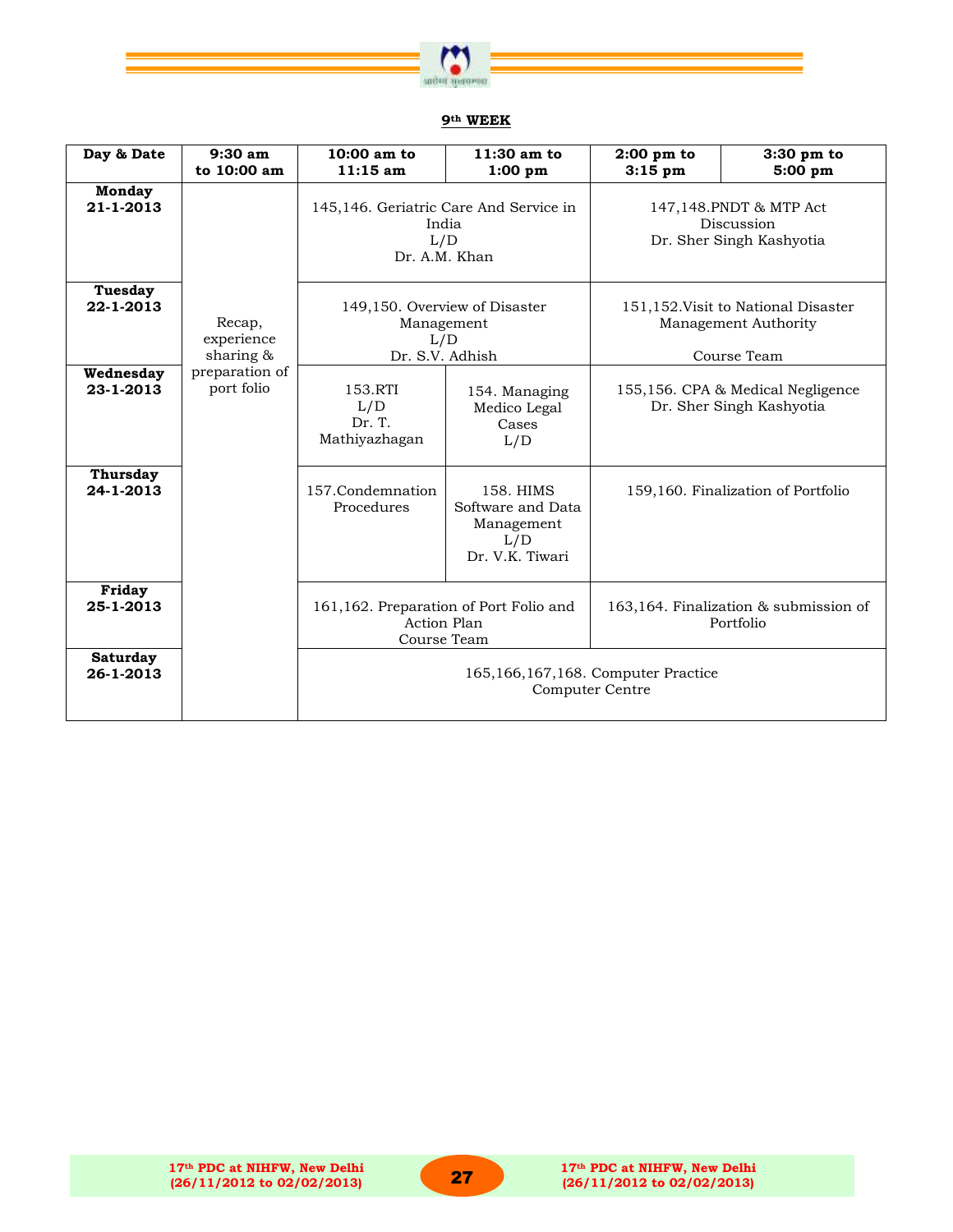

| Day & Date                   | $9:30$ am<br>to 10:00 am                  | $10:00$ am to<br>11:15 am                           | $11:30$ am to<br>1:00~pm                                                   | $2:00$ pm to<br>$3:15$ pm                                      | 3:30 pm to<br>5:00 pm                                           |  |
|------------------------------|-------------------------------------------|-----------------------------------------------------|----------------------------------------------------------------------------|----------------------------------------------------------------|-----------------------------------------------------------------|--|
| Monday<br>28-1-2013          |                                           |                                                     | 169,170,171. Practice on presentation of Action Plan<br>L/D<br>Course Team |                                                                | 172. Computer<br>Class<br>Action Plan                           |  |
| <b>Tuesday</b><br>29-1-2013  | Recap,<br>experience                      |                                                     |                                                                            | 173, 174, 175, 176. Practice PPT of Action Plan<br>Course Team |                                                                 |  |
| Wednesday<br>30-1-2013       | sharing &<br>preparation of<br>port folio | 177,178,179,180. Presentation of Action Plan(Final) |                                                                            |                                                                |                                                                 |  |
| <b>Thursday</b><br>31-1-2013 |                                           | 181,182. Presentation of Action Plan                | 183,184. Computer Practice                                                 |                                                                |                                                                 |  |
| Friday<br>01-2-2013          |                                           | 185,186. Computer Test<br>Mr. P.D. Kulkarni         |                                                                            |                                                                | 187,188. Post Course Evaluation,<br>Distribution of Certificate |  |
| <b>Saturday</b><br>02-2-2013 |                                           | Distribution of Certificate & Wrap Up               |                                                                            |                                                                | Departure                                                       |  |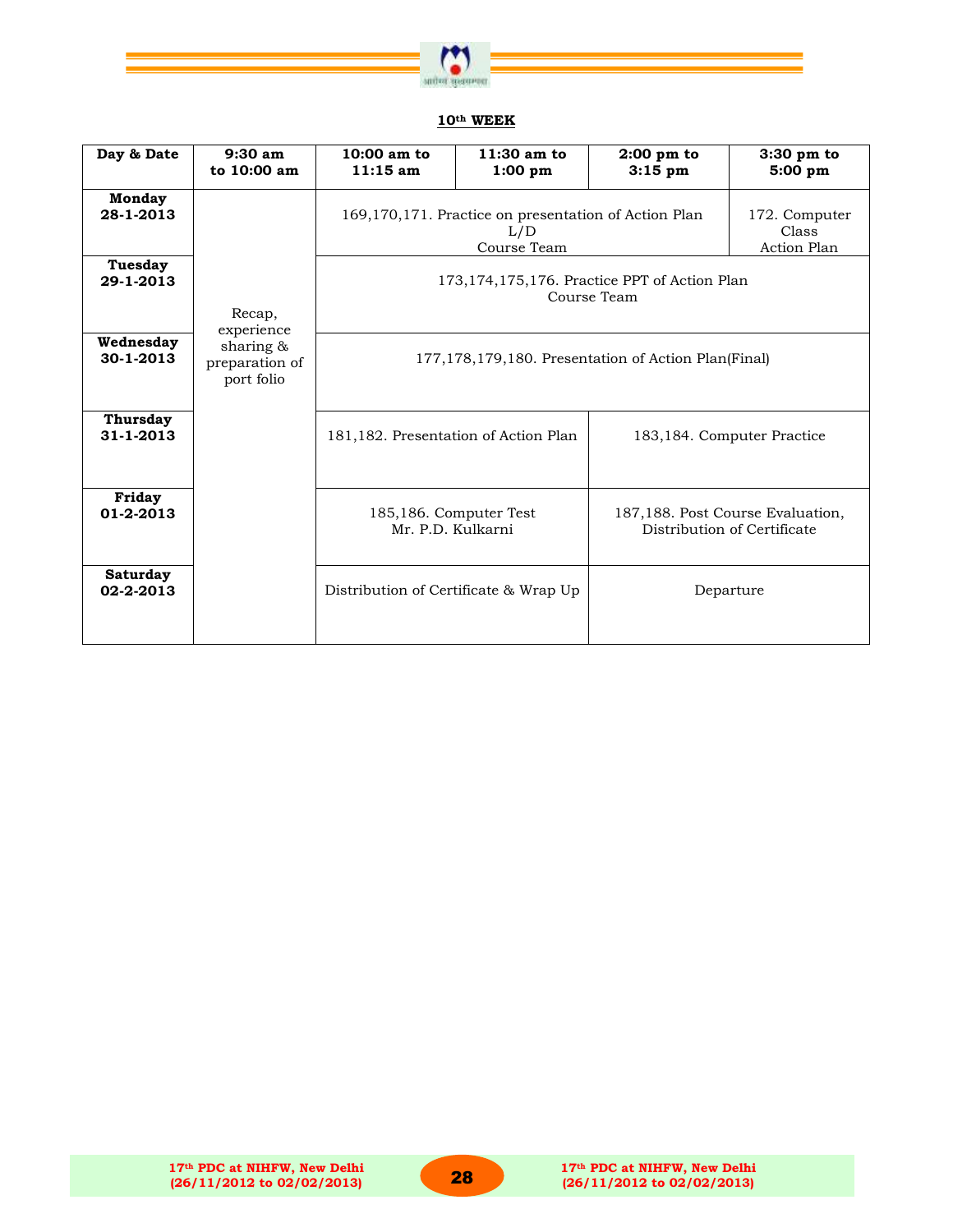#### **ANNEXURE-II**

# **Sessional Objectives**

# **1-2. Pre Course Evaluation**

At the end of the session, the participants should be able to:-

(i) List the expected learning from the course vis-à-vis their role in the field & their fears & expectations.

# **3. Overview of NRHM**

At the end of the session, the participants should be able to:-

- (i) List the goals and strategy of NRHM.
- (ii) Identify approaches to operationalise the mission goals.
- (iii)Discuss problems in implementation.

# **5-6. Overview of Management**

At the end of the session, the participants should be able to:-

- (i) Describe the basic concepts of management.
- (ii) Describe the management, process & functions.
- (iii)Analyze issues related to management practices in context of health care delivery.

#### **11-12. Human Resource Management**

At the end of the session, the participants should be able to:-

- (i) Describe the importance of human resource as being central to an organization.
- (ii) Discuss the difference between role and job and how to increase their role effectiveness.

# **13-14. Interpersonal Communication**

At the end of the session, the participants should be able to:-

- (i) Explain the importance of Interpersonal Communication (IPC) in effective delivery of Public Health Services.
- (ii) Describe the process of interpersonal communication.
- (iii) List the skills of explaining.
- (iv) Enumerate the skills of active-listening
- (v) Discuss the skill of non-verbal communication
- (vi) List the barriers of effective Interpersonal Communication

#### **15-16. Communication Strategies under NRHM**

At the end of the session, the participants should be able to:-

- (i) Describe the strategic communication in NRHM.
- (ii) Discuss the various methods of communication suited for different stakeholders.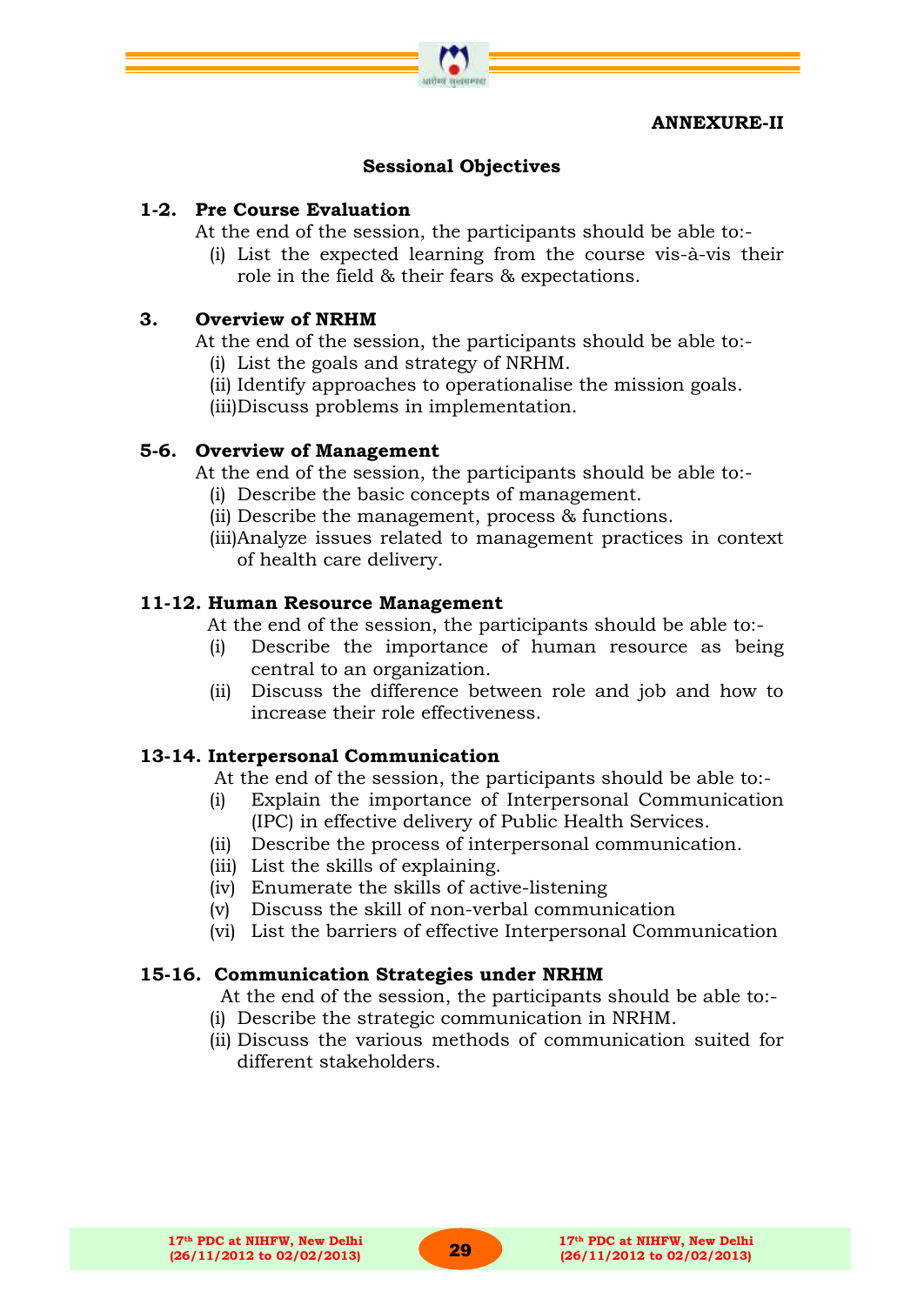# **18-26. Principles of PLA/ PRA for Community Mobilization and Field**

# **Visit**

- At the end of the session, the participants should be able to:-
- (i) Explain the concept of PLA/PRA.
- (ii) Describe the various methods of PLA/PRA.
- (iii) Discuss the use of PLA/PRA for enhancing community participation.

# **Then Presentation on PLA/PRA**

# **27-32. Organizational Behaviour Laboratory for Developing Self Understanding & Awareness**

At the end of the session, the participants should be able to:-

- (i) List steps for self-improvement.
- (ii) Discuss the groups/individual behaviour dynamics.

# **33-34**. **Negotiation Skills and Management of Conflict**

At the end of the session, the participants should be able to:-

- (i) Describe how to set up a negotiation process to avoid conflict.
- (ii) Describe how to use arbitration in the negotiation process.
- (iii)Discuss the process for identifying the causes of conflict.

(iv)Discuss the process of team building.

# **35. Management of Change**

At the end of the session, the participants should be able to:-

- (i) Discuss the need for a change in an organisation.
- (ii) Explain the mechanisms for implementing changes effectively.

# **37. System Approach to training**

At the end of the session, the participants should be able to:-

- a. Describes a systematic method such as performance-based training (PBT), training system development (TSD)
- b. Describe the existing system and to determine its current capabilities and effectiveness assessment.

# **38. Training Need Assessment**

At the end of the session, the participants should be able to:-

(i) Develop an overall plan and training programs to meet specific user needs.

# **39-40. Quality of Care in Hospitals**

At the end of the session, the participants should be able to:-

- (i) Discuss the concept of quality.
- (ii) Describe the various processes for ensuring quality in hospitals and health centres.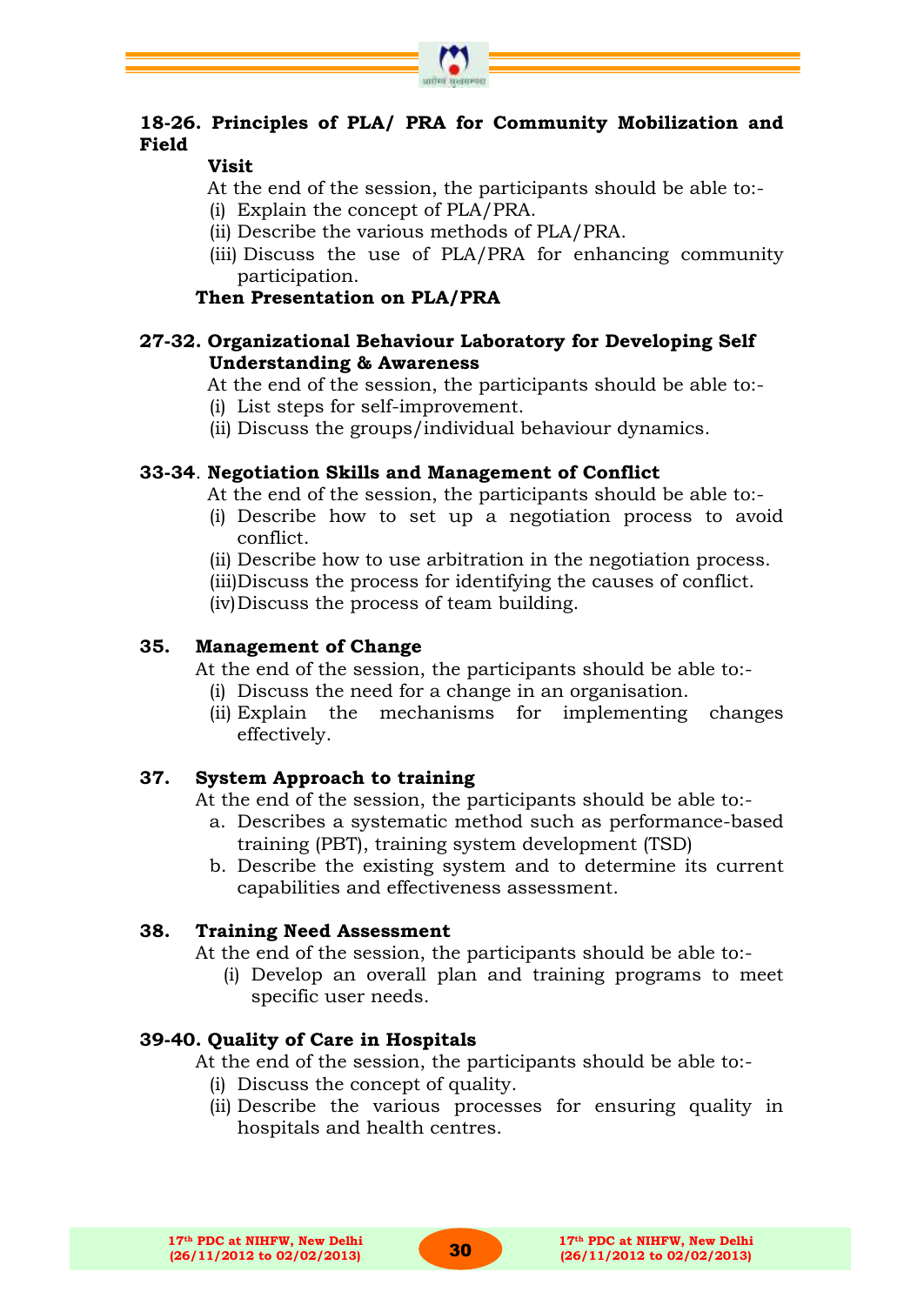

# **41-42. Exercises on Management**

(i) Skill building exercises.

# **43-44. Supervision and Motivation**

- At the end of the session, the participants should be able to:-
	- (i) Explain the concept, functions and styles of supervision.
	- (ii) Describe the supervisory practices within a district health system.
	- (iii)Explain work motivation and the ways to motivate subordinates.
	- (iv)How work motivation can be applied in a district health organization.

# **45-46. Visit to NDC**

- At the end of the session, the participants should be able to:-
- (i) To access literature in the library and on the net for knowledge gain.

# **49-50. Overview of Hospital Administration & Planning for Hospitals**

At the end of the session, the participants should be able to:-

- (i) Describe the planning process in hospitals
- **(ii)** Discuss the different aspects of Hospital Administration

# **51-52. Essential Drugs, Logistics and Supply**

At the end of the session, the participants should be able to:-

- 1. List the National lists of essential medicines
- 2. Describe the concept of essential drugs and efficient management of the drug supply and rational use.
- 3. Describe the strategies for controlling, and monitoring of supply.
- 4. Describe the basics of logistics

# **53. Materials Management**

At the end of the session, the participants should be able to:-

- (i) Discuss the importance of using modern scientific method for materials management.
- (ii) Discuss various techniques of materials management including Inventory Control techniques.

# **54. Exercises on Material Management**

(i) Skill building exercises.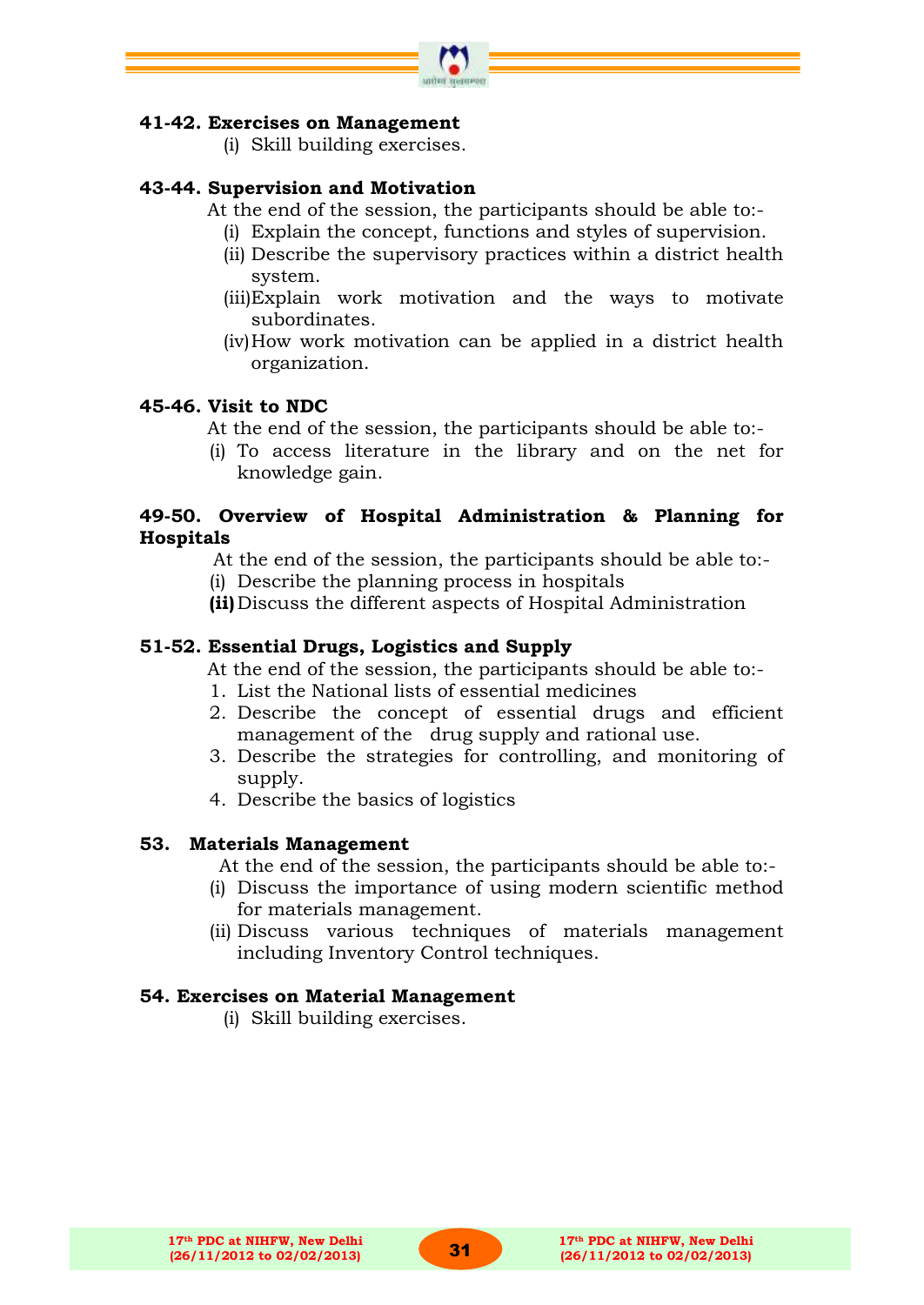

# **55-56. Visit to St. Stephen Hospital**

- (i) To describe the various functional areas in hospital
- (ii) To discuss the quality of services provided by St. Stephen hospital.
- (iii) To learn about the segregation of hospital wastes and it management.

## **57-58. Equipment Management**

- At the end of the session, the participants should be able to:-
- (i) Describe the importance of purchasing, keeping inventory and maintaining equipment at district level.
- (ii) Discuss the importance of condemnation procedure in their organizations and the required changes.

## **59-60. Visit to J.P.N. Apex Trauma Centre**

(i) To see the high standards of trauma care to the patients in accordance with international standards.

## **61. Quality assurance in clinical diagnostics**

At the end of the session, the participants should be able to:- (i) Define the gold standards of diagnostic test.

(ii) Explain its uses in program

(iii) Explain the various diagnostic tests (specificity and sensitivity against gold standards).

# **62. Universal Precaution in hospital and Health Centres**

At the end of the session, the participants should be able to:-

- (i) List the universal precaution procedures
- (ii) Discuss the implementation process in their own work place

#### **63-68. Leadership and Team Building**

At the end of the session, the participants should be able to:-

- (i) Describe the various styles of leadership.
- (ii) Analyze their-own leadership style.

(iii)Explain the ways of building a health team

#### **73-74. Action Plan**

At the end of the session, the participants should be able to:-

(i) Identify the problem in their work place.

(ii) Diagnose the causes of the problem.

(iii)Frame goals, objectives and strategies.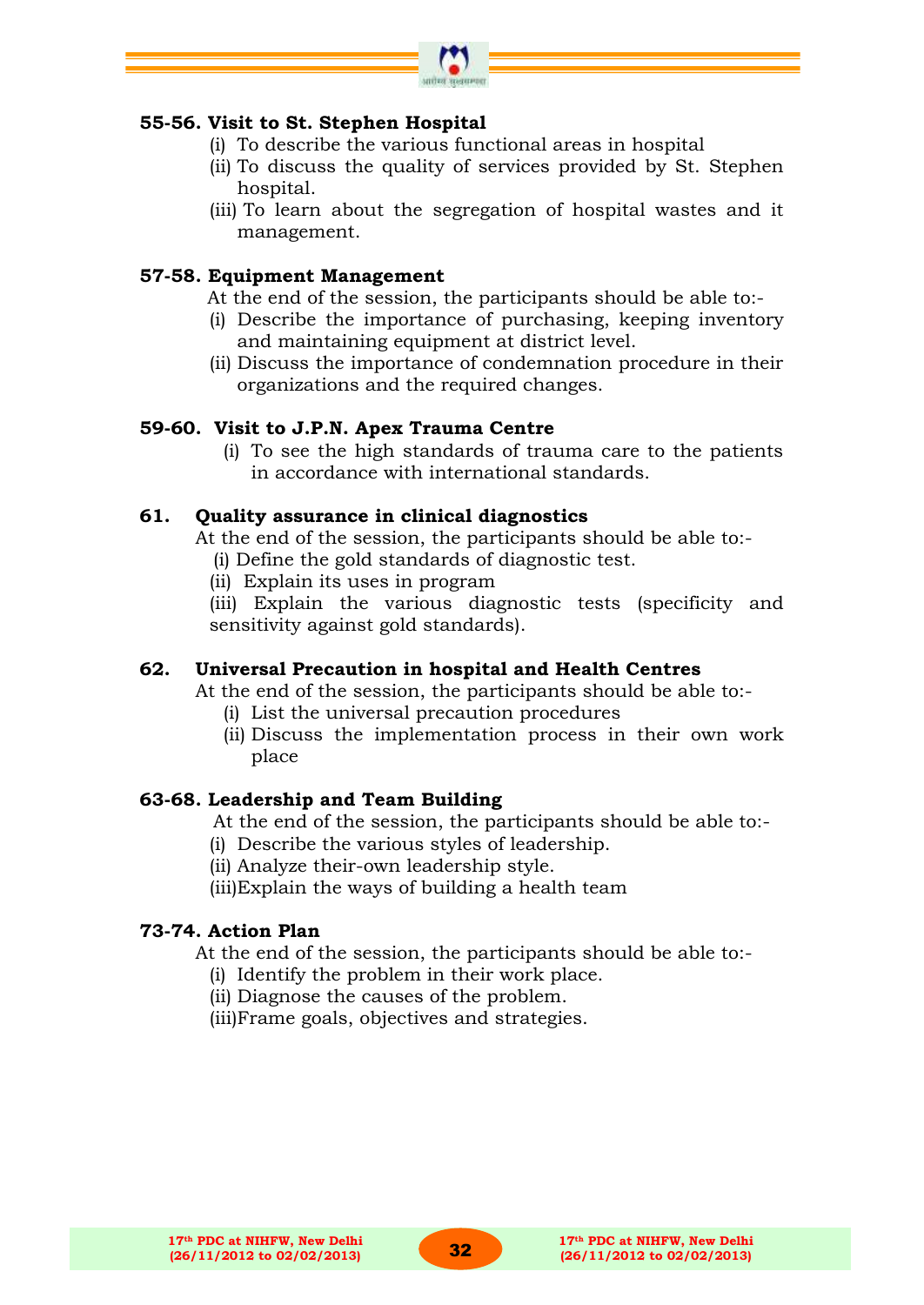

# **75-76. Sources of Data and use**

- At the end of the session, the participants should be able to:-
- (i) Describe the sources of data.
- (ii) Discuss the methods of data interpretation

# **77-78. HIMS**

- At the end of the session, the participants should be able to:-
- (i) Describe the sources of data and current HMIS.
- (ii) Discuss problems in implementation and strategies for improvement.

## **81. Consumer Rights and Responsibilities**

At the end of the session, the participants should be able to:-

- (i) Discuss the rights & responsibilities of consumers.
- (ii) Explain ways of consumer education.

(iii)Describe role of quality services in utilization of health services.

## **82. Epidemiology**

- At the end of the session, the participants should be able to:
	- (i) Disease control and eradication strategies on the basis of epidemiological analysis.

#### **83-84. Epidemic Management**

At the end of the session, the participants should be able to:-

- (i) Enumerate the steps for epidemic management.
- (ii) Explain the responses for controlling epidemics of communicable diseases.

#### **85. Strategy for polio free Status**

At the end of the session, the participants should be able to:-

- (i) Describe the methods and significance of surveillance in Polio Eradication Programme.
- (ii) Discuss the problems in implementation and process of monitoring.

#### **86. IDSP**

At the end of the session, the participants should be able to:-

- (i) Discuss organization and functions of the Integrated Disease Surveillance Project.
- (ii) Describe constraints in implementation.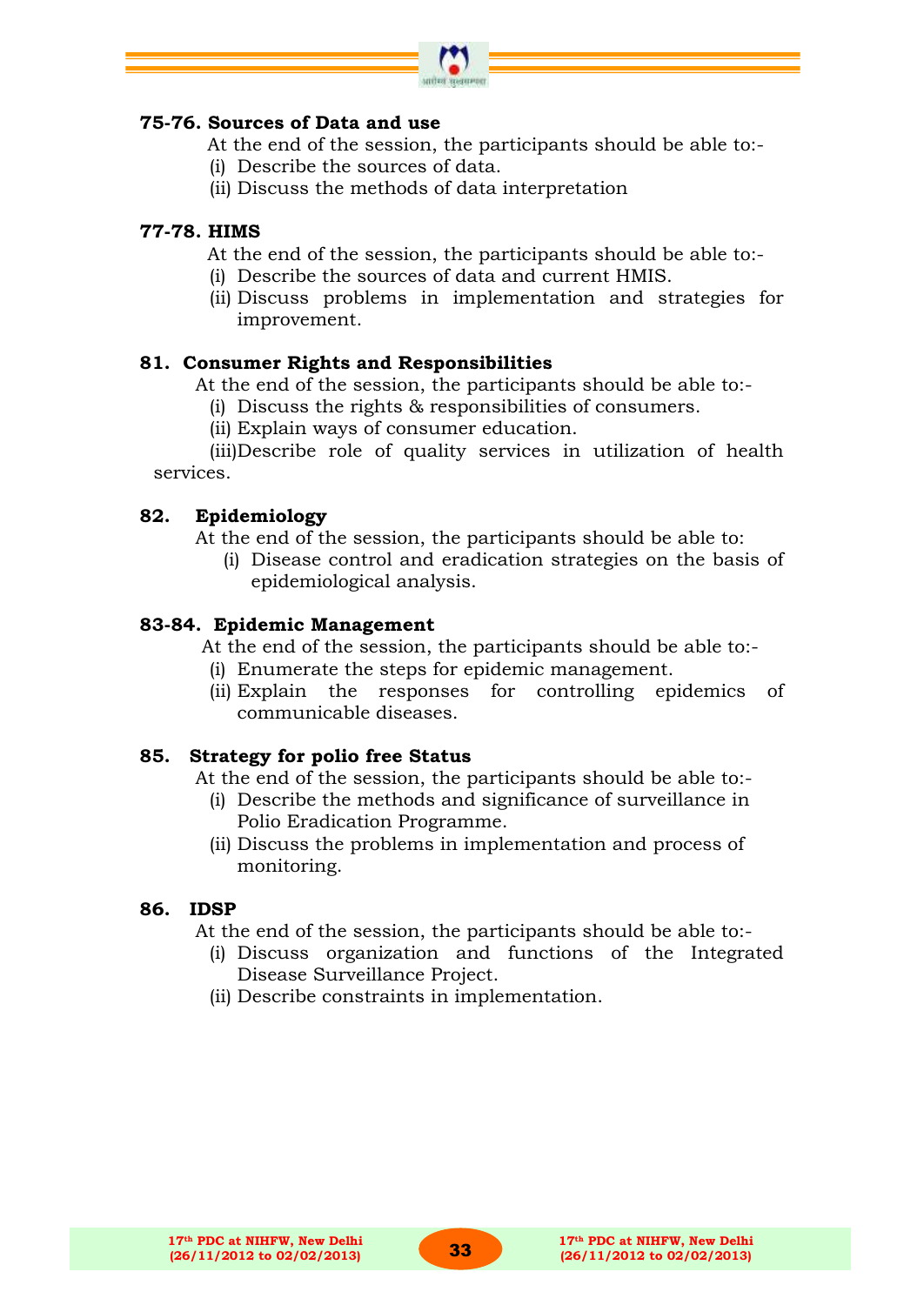

# **87-88. Nutrition community aspect (Field Visit)**

At the end of the session, the participants should be able to:-

(i) To evaluate the impact of National programs through field visits, data collection and reports and interaction with community.

# **89. Role of ICDS in Health Sector**

At the end of the session, the participants should be able to:-

- (i) Identify the role of ICDS in health.
- (ii) Explain the mechanism for coordination and convergence with NRHM.

#### **90. FRU Functioning and Constraints**

At the end of the session, the participants should be able to:-

- (i) Discuss the current status of FRUs.
- (ii)Describe the processes for improvement

## **91. Janani Suraksha Yojana**

At the end of the session, the participants should be able to:-

- (i) Explain the concept of JSY.
- (ii) Describe the implementation of JSY.
- (iii)Discuss the problems in implementation.

## **92. Trainings under NRHM with Emphasis on ASHA**

At the end of the session, the participants should be able to:-

- (i) Enumerate the kind of training under NRHM.
- (ii) Discuss the National Training Strategy.
- (iii) Discuss the training components of ASHA.

#### **93. Immunization and Microplanning**

At the end of the session, the participants should be able to:-

(i) Micro plan for Hard to reach areas.

(ii) Ensuring the Highest Quality of immunization activities and campaign implementation

#### **94-96. Immunization & Management of Cold Chain for Vaccines**

At the end of the session, the participants should be able to:-

- (i) Describe the overview of immunization programme and cold chain vaccine management.
- (ii) List essential elements of the cold chain and vaccine management system and its importance in the immunization programme.
- (iii)To illustrate storage and correct stocking of vaccine, icepacks, diluents at district and block health facilities and during the transport.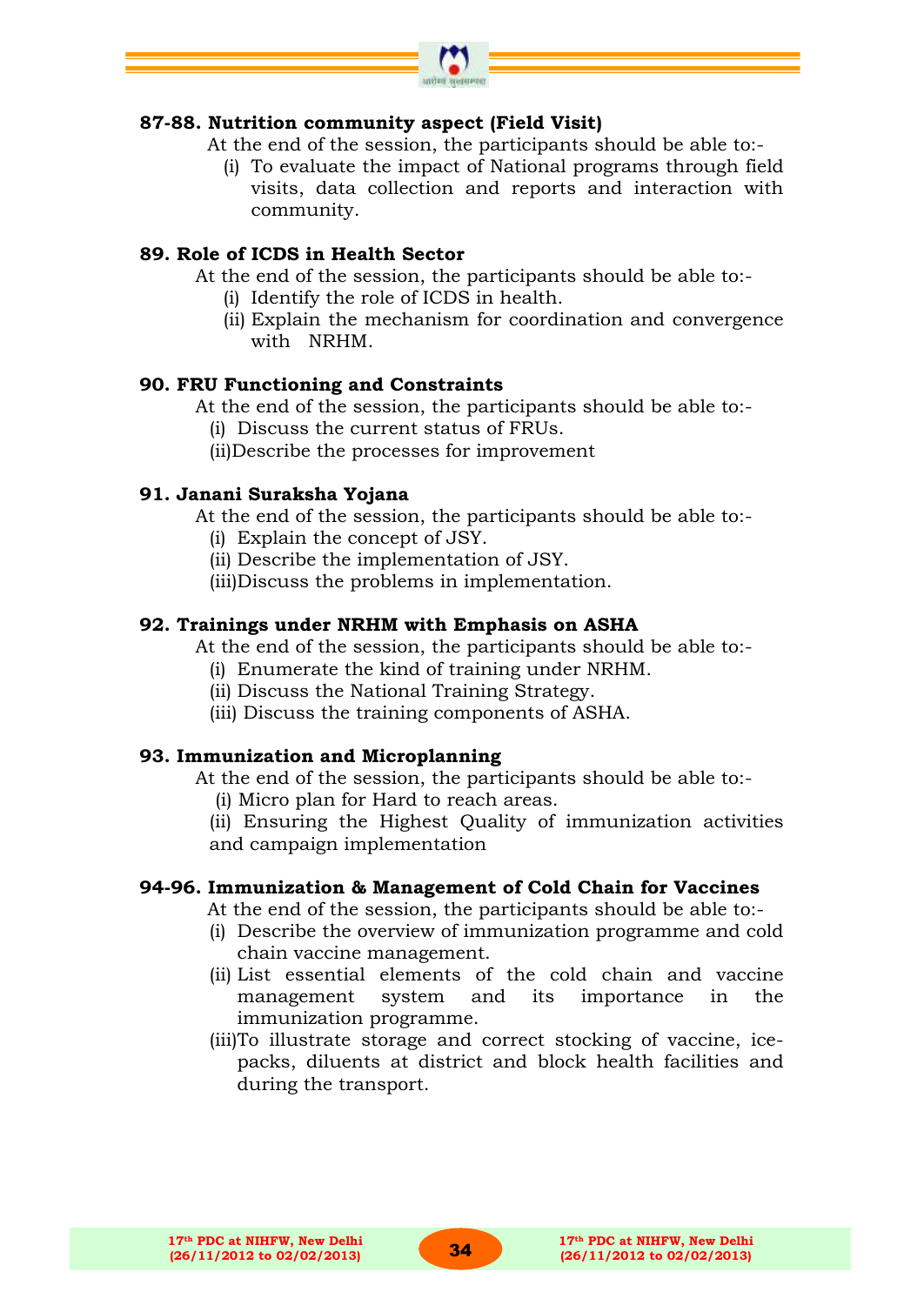

#### **97. Basic and Emergency Obstetric Care**

At the end of the session, the participants should be able to:-

- (i) Understanding the underlying causes of high MMR in India.
- (ii) Appreciating the efforts being made under NRHM to address the important causes of high maternal mortality.
- (iii)The list of remedial interventions to take care of the important causes of maternal mortality.

## **98. Family Planning Programmes**

At the end of the session, the participants should be able to:-

- (i) Discuss the various Family Welfare methods.
- (ii) Describe the constraints in success of Family Planning Programme.

## **99. IMNCI**

At the end of the session, the participants should be able to:-

- (i) Describe the contents of IMNCI.
- (ii) Recognise the role of this programme in reducing infant and child mortality.
- (iii)Plan for its integration in existing Health Care system.

# **100. Census and SRS findings and implications**

(i) To achieve a stable population by 2045

## **101-102. Infant & young Child Feeding (Visit to Kalawati Saran Hospital)**

- (i) To observe the functioning of hospital
- (ii)To learn about lactation management

# **103-104. Visit to NAZ Foundation for HIV Care**

- (i) Describe the role of NGOs in care and support of ill persons.
- (ii) Discuss the services available for HIV/AIDS patients.

#### **105. HIV/AIDS**

At the end of the session, the participants should be able to:- (i) Describe the programs of HIV/AIDS.

#### **106. RNTCP**

At the end of the session, the participants should be able to:- (i) Describe the programs of TB Control.

# **107-108. Visit to Youth/ Adolescent Friendly Clinic**

(i) To assess satisfaction among female patients of a youthfriendly clinic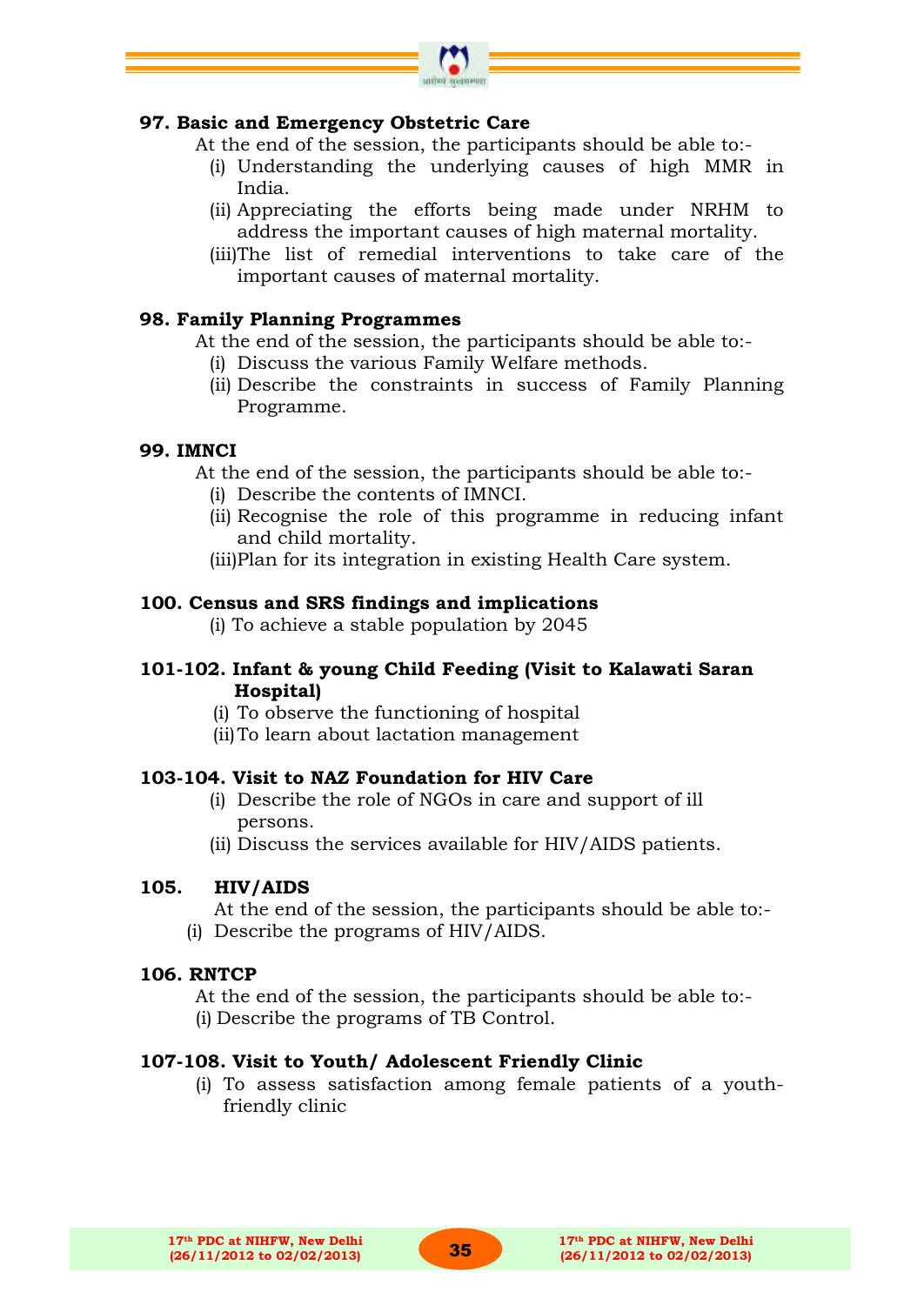

# **109. Overview of Non Communicable Diseases**

At the end of the session, the participants should be able to:-

- (i) Describe the status of NCD in the country.
- (ii) Discuss the Non Communicable Diseases control strategies and progress.

#### **110**. **Leprosy Elimination Programme**

At the end of the session, the participants should be able to:-

- (i) Describe current status of leprosy.
- (ii) Discuss the strategy for elimination of leprosy.

#### **111-112. Visit to STD Clinic**

(i) To observe the various functions of Clinic.

#### **113. Training in Cancer and Diabetes**

- At the end of the session, the participants should be able to
	- (i) Explain how to use training modules
	- (ii) Discuss the interventions to prevent and control cancer and diabetes

#### **114**. **Prevention of Cardiovascular Diseases**

At the end of the session, the participants should be able to:-

- (i) Discuss factors contributing to Cardiovascular Disease.
- (ii) Explain methods of prevention.
- (iii)Discuss health promotion methods for CVD prevention

#### **115. Mental Health Programme Implementation**

At the end of the session, the participants should be able to:-

- (i) Discuss the magnitude of mental diseases in the country.
- (ii) Discuss the mental health programme in the country.

#### **116. National Tobacco Control Programme**

At the end of the session, the participants should be able to:-

- (i) Describe the initiatives taken by Government.
- (ii) Discuss the tobacco related legislations.
- (iii)Explain the steps to initiate programmes in their workplace.

#### **117. Iodine Deficiency Disorders**

- At the end of the session, the participants should be able to:-
	- (i) Discuss current situation of iodine deficiency disorders in India and causes.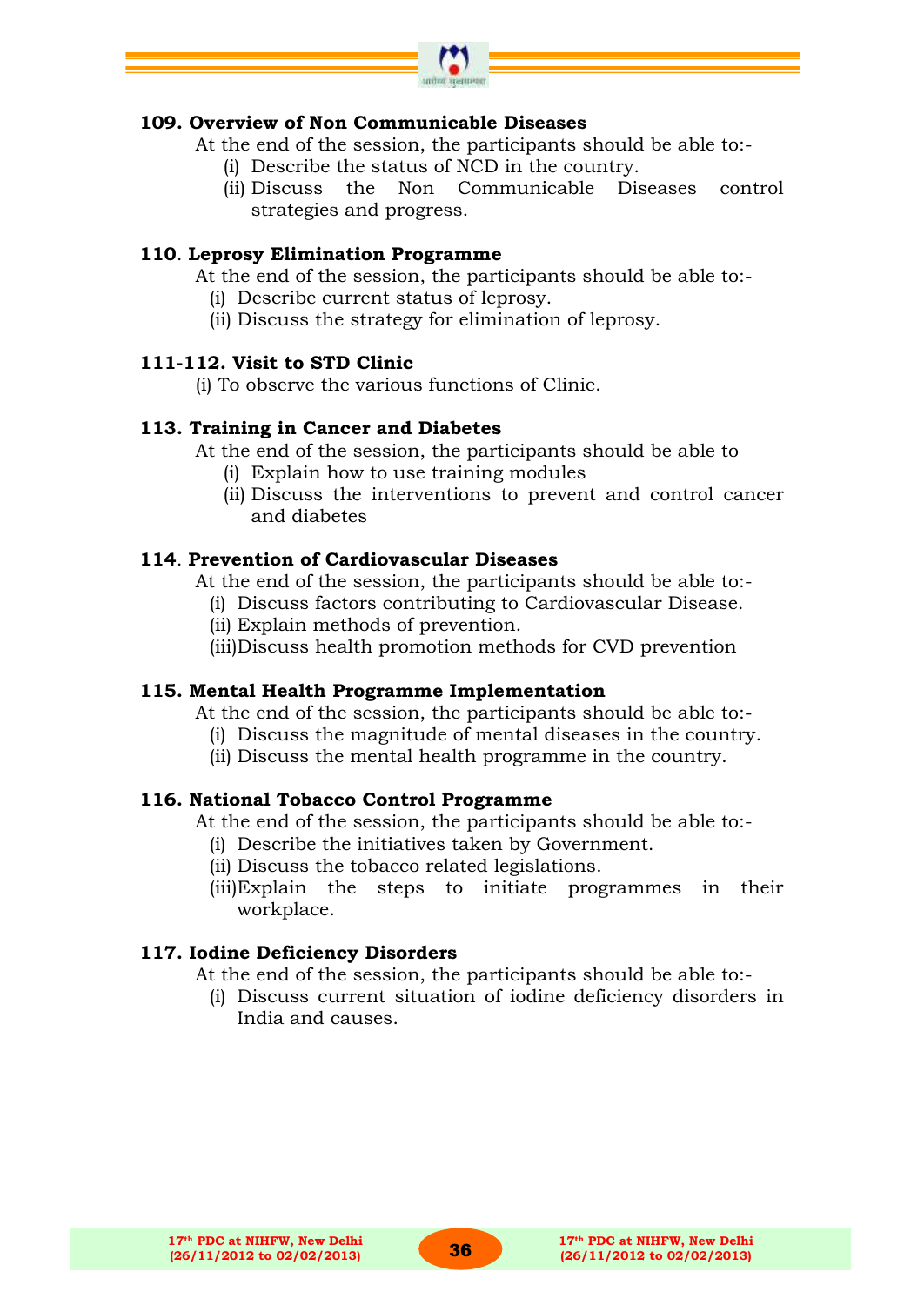# **118. Vit "A" Prophylaxis**

At the end of the session, the participants should be able to:-

- (i) Describe the magnitude of Vitamin "A" deficiency disorder and nutritional blindness in India.
- (ii) Enlist the doses & schedule for treatment of nutritional blindness and Vitamin "A" prophylaxis.
- (iii)Discuss challenges in implementation

## **121-122. Health Sector Reforms**

At the end of the session, the participants should be able to:-

- (i) List the major health sector reforms.
- (ii) Discuss the various Health Sector Reforms and their implementation status

#### **123. Malaria Control Programme Implementation**

At the end of the session, the participants should be able to:-

- a. Reduction of malaria morbidity
- b. Maintenance of the gains achieved so far by reducing transmission of malaria

#### **125. Role of AYUSH in NRHM**

At the end of the session, the participants should be able to:-

- (i) Discuss the role of AYUSH under NRHM.
- (ii)Describe the current status

#### **126. DLHS IV**

(i) Describe the features of DLHS IV

#### **127. District Action Plan**

(i) Process of Action plan

# **129-130. Visit to NDMC for School Health and Birth and Death registration.**

(i) Functioning the NDMC

(ii) Innovative programmes of NDMC

#### **131-132. GFR Tender and LPC**

At the end of the session, the participants should be able to:-

- (i) Discuss the process of tender.
- (ii) Describe the various government financial rules.
- (iii)Discuss the rules and regulation of local purchase committee (LPC)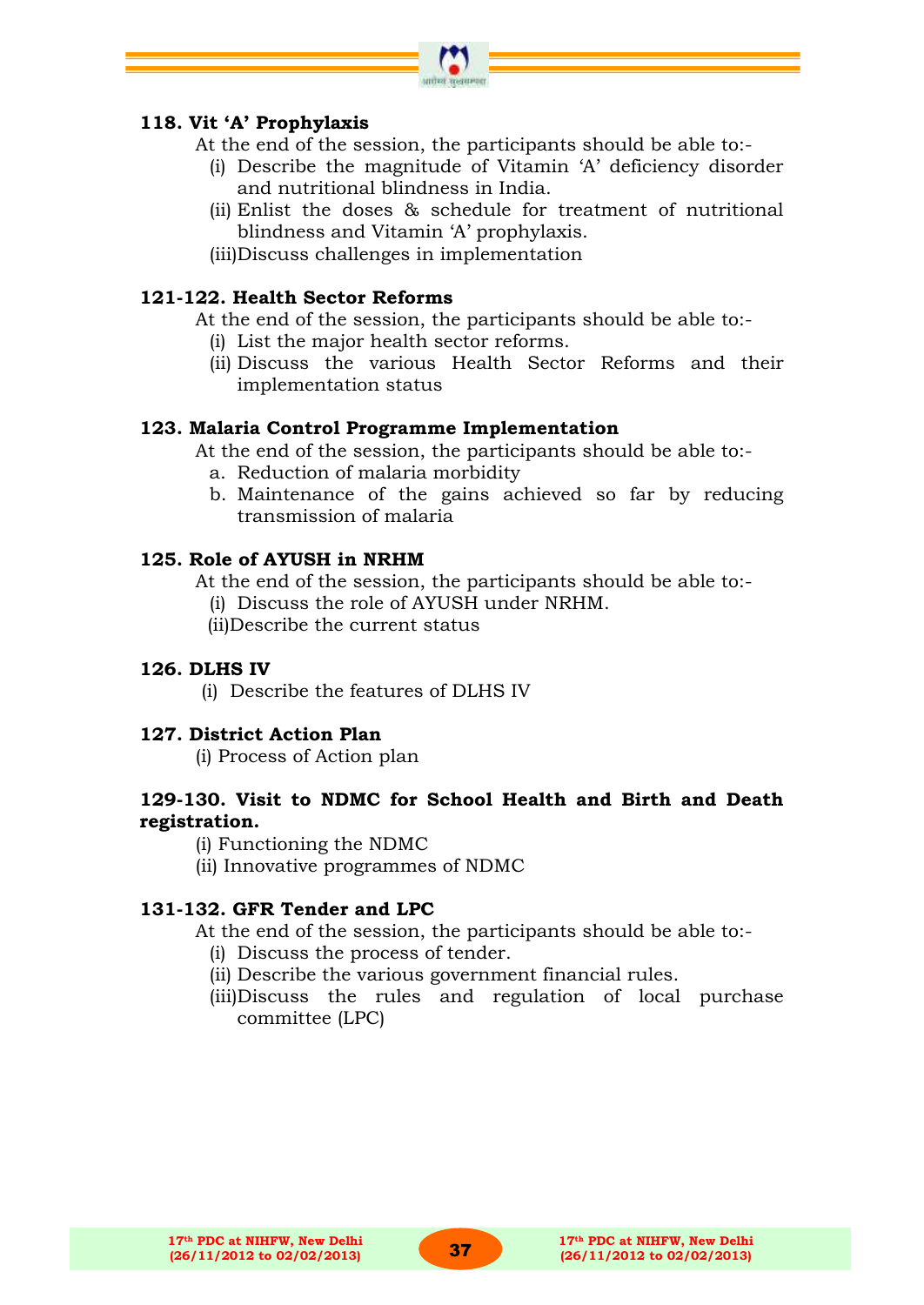

# **133-134. Public Private Partnership (PPP)**

- At the end of the session, the participants should be able to:-
	- (i) Describe importance of public private partnerships.
	- (ii) Describe mechanisms to develop PPP.

# **135-136. Office, Disciplinary, Procedures**

At the end of the session, the participants should be able to:-

- (i) Describe the shortcomings in functioning of an office.
- (ii) Describe the steps in implementing disciplinary procedures.
- (iii)Describe various vigilance procedures

## **137-138. Financial Management under NRHM**

At the end of the session, the participants should be able to:-

- (i) Describe the main financial procedure carried out at district levels.
- (ii)Describe how to control finances by forward planning

# **139-140. Costing and Budgeting**

At the end of the session, the participants should be able to:-

- (i) Describe the costing of various activities.
- (ii) Describe different types of budgeting procedures.
- (iii)Discuss performance based budgeting.

#### **141-142. RSBY**

At the end of the session, the participants should be able to:-

(i) Describe different aspects of RSBY

# **145-146. Geriatric Care & Services in India**

- At the end of the session, the participants should be able to:-
- (i) Describe the status of geriatric care in India and role of Govt. & NGOs.

#### **147-148. PNDT Act & MTP Acts**

At the end of the session, the participants should be able to:-

(i) Describe the various acts, problems in implementation and solutions.

#### **149-150. Overview of Disaster Management**

At the end of the session, the participants should be able to:-

- (i) List the various events and disasters, which require preparedness.
- (ii) Describe the contingency plans for managing them.

# **151-152. Visit to National disaster Management Authority**

(i) To observe the functioning of National disaster Management authority.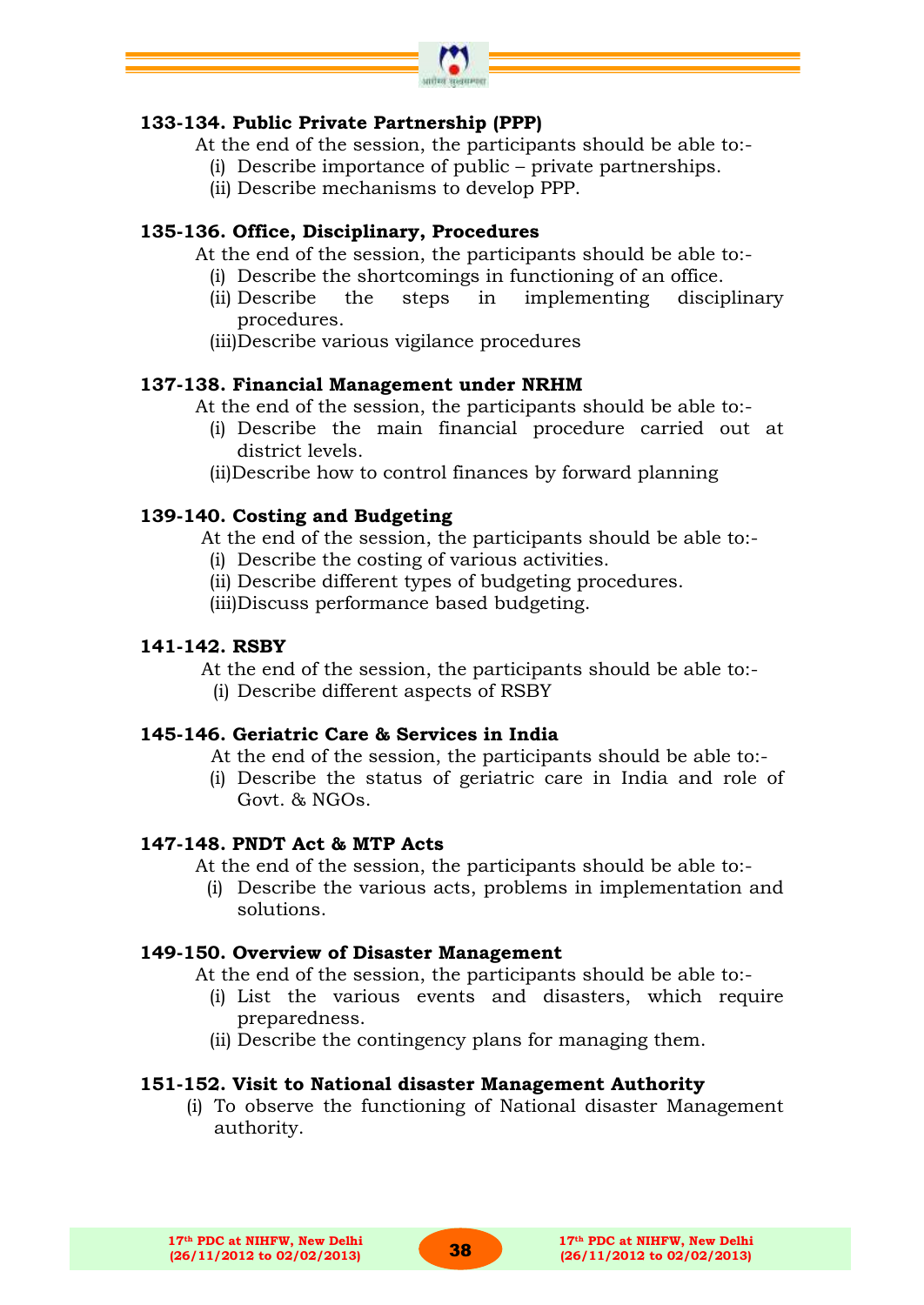

# **153. RTI**

- At the end of the session, the participants should be able to:-
- (i) Explain the various provisions under the RTI Act.
- (ii) Discuss the procedure to be followed for implementation of the Act.

# **154. Managing Medico-Legal Cases**

At the end of the session, the participants should be able to:-

- (i) Describe the need for knowledge on medico-legal issues.
- (ii) Discuss the various medico-legal issues of relevance.

# **155-156. CPA & Medical Negligence**

At the end of the session, the participants should be able to:-

- (i) Describe the important aspects of CPA & and other examples of medical negligence.
- (ii) Discuss the operationalization of these acts in their districts.

# **157. Condemnation Procedures**

(i) Describe the different condemnation programmes.

# **158. HIMS Software and Data Management**

(i) Describe the use of HMIS software at different health facilities.

# **159-160. Finalization of Portfolio**

# **161-164. Preparation of Port Folio & Action Plan**

At the end of the session, the participants should be able to:-

- (i) Identify the problem in their work place.
- (ii) Diagnose the causes of the problem.
- (iii) Frame goals, objectives and strategies.

# **169-182 Preparation and Presentation of Action Plans**

# **183-186 Computer practice and Computer test**

# **187-188 Post Course Evaluation**

# **4, 7-8, 9-10, 17, 36, 47-48, 69-72, 79-80, 119-120, 124, 128, 143- 144**

# **Computer Classes and Preparation of Action Plan on Computer**

At the end of the session, the participants should be able to:-

- (i) Describe the MS Word, MS Excel & Power Point, internet and their use.
- (ii) Demonstrate the skills to work on them and prepare Action Plan on Power point.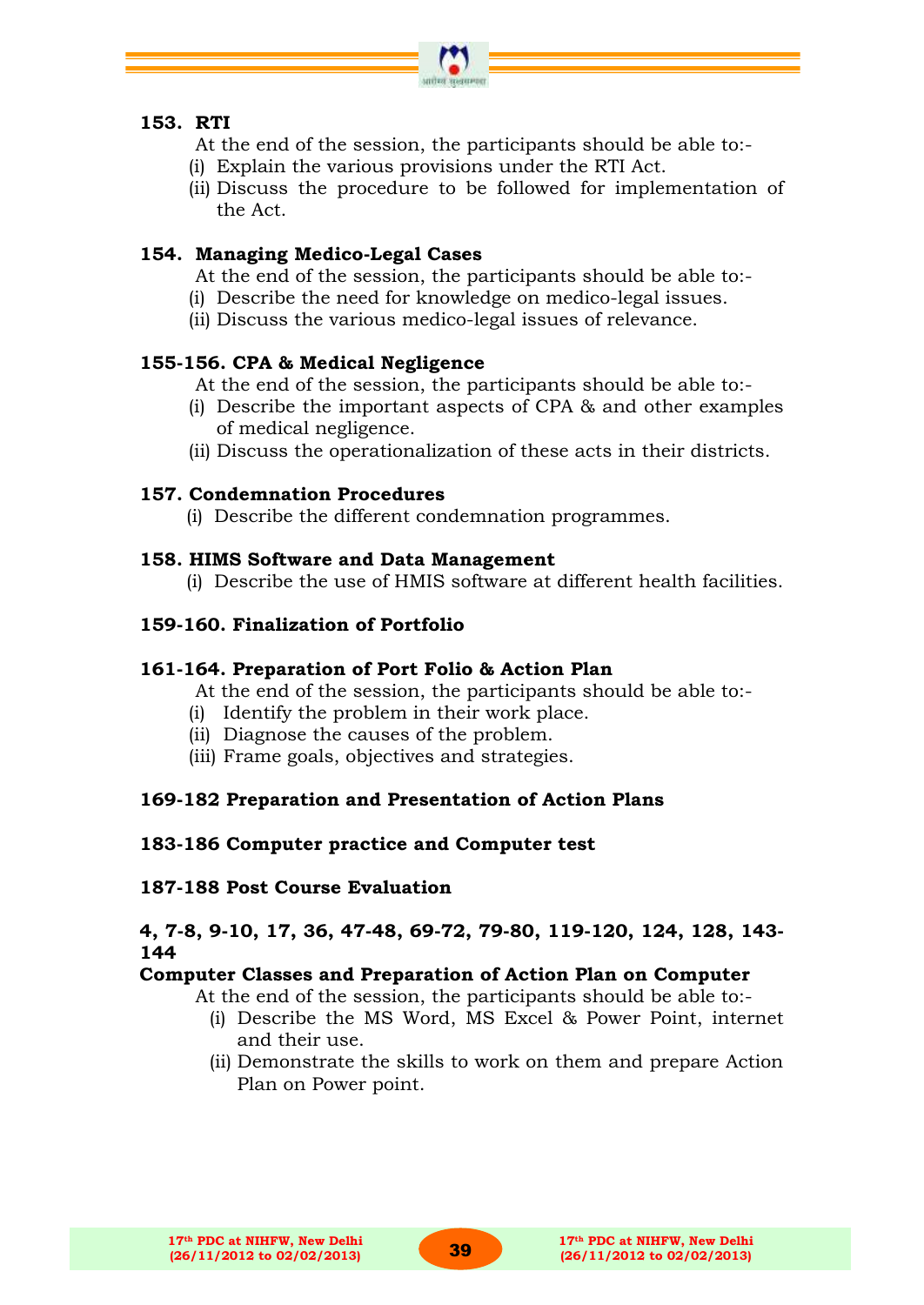

# Course Director

Prof. Jayanta K. Das

# Nodal Coordinator

Prof. (Mrs.) M. Bhattacharya

| <b>S. No.</b> | <b>Course Coordinators</b> | <b>Dates</b>                      | <b>Mobile</b> |
|---------------|----------------------------|-----------------------------------|---------------|
| $\sim$ 1      | Dr. T.G. Shrivastav        | 26-11-12 to 15-12-12 (9873710664) |               |
| $\mathcal{P}$ | Dr. Nanthini S.            | 16-12-12 to 13-01-13 (9810334505) |               |
| $\mathbf{R}$  | Dr. P. Swain               | 14-01-13 to 02-02-13 (9891122681) |               |

# **Course Co-coordinator**

Mrs. Vandana Bhattacharya

# **Course Associates**

Mr. Devmitra Arya **(9810753439)**

# **Secretarial Assistance**

Mrs. Radha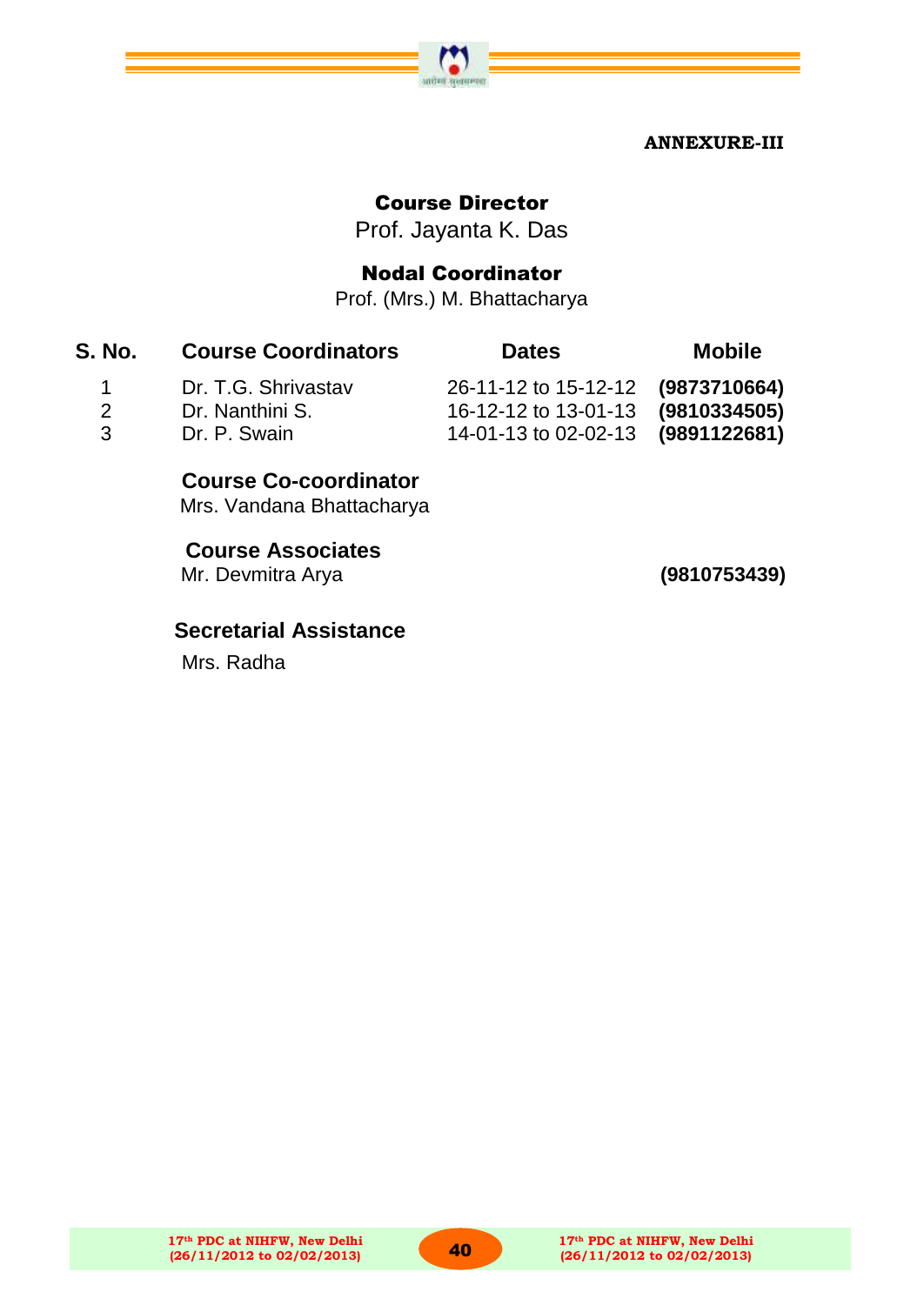

#### **ANNEXURE-IV**

# **RESOURCE PERSONS**

|  | __         |  |  |  |
|--|------------|--|--|--|
|  |            |  |  |  |
|  | (EXTERNAL) |  |  |  |
|  |            |  |  |  |

| S.<br>No. | <b>Contact Name</b>                                                     | <b>Address</b>                                                                                                                                                                                                                 | Email & Phone                                                                                                                                             |
|-----------|-------------------------------------------------------------------------|--------------------------------------------------------------------------------------------------------------------------------------------------------------------------------------------------------------------------------|-----------------------------------------------------------------------------------------------------------------------------------------------------------|
| 1.        | Dr. P.L. Trakroo<br>Professor                                           | House No-939, Sector-21 C<br>Housing Board Colony, Faridabad<br>Haryana -121001                                                                                                                                                | pltrakroo@gmail.com                                                                                                                                       |
| 2.        | Dr. Neelam Bhatia<br>Consultant                                         | National<br>Public<br>Institute<br>of<br>Cooperation & Child Development<br>(NIPCCD), 5, Sirifort Institutional<br>Area, Hauz Khas, New Delhi-<br>110016                                                                       | Ph: 26964373, 26963382,<br>26865187, 26515579,<br>26963383, 26962447                                                                                      |
| 3.        | Dr. H. Bhushan<br>Deputy Commissioner<br>(Maternal Health)              | Ministry of Health & Family<br>Welfare, Room no-505, A Wing,<br>Nirman<br>Bhawan,<br>New<br>Delhi-<br>110011                                                                                                                   | dr_hbhushan@hotmail.com<br>bhimanshu@hub.nic.in<br>Ph(O):- 011-23062930                                                                                   |
| 4.        | Dr. P. Yujwal Raj<br>Senior Technical Officer<br>(Surveillance)         | National<br><b>AIDS</b><br>Control<br>Organisation (NACO),<br>Department of AIDS<br>Control<br>(DAC), Ministry of Health<br>&<br>Family Welfare, Government of<br>India, Chanderlok Building, 36,<br>Janpath, New Delhi-110001 | pyraj@yahoo.com<br>M: 9350566003<br>Ph(O): 43509925                                                                                                       |
| 5.        | Dr. Renu Paruthi<br>Routine Immunization<br><b>Training Coordinator</b> | National<br>Polio<br>Surveillance<br>R.K. Khanna<br>Tennis<br>Project,<br>Afrika<br>Stadium,<br>Avenue,<br>Safdarjung Enclave, New Delhi-<br>110029                                                                            | paruthire@npsuindia.org,<br>Ph(O):- 011-26169727<br>Mob: 9810405852<br>Fax: 011-26191865                                                                  |
| 6.        | Dr. Sudhir Gupta<br>CMO (NCD)                                           | Ministry of Health and Family<br>Welfare, Room No-445, A-wing,<br>Nirman Bhawan, New Delhi                                                                                                                                     | cmoncd@nb.nic.in<br>Ph(O):- 23061980                                                                                                                      |
| 7.        | Dr. M.A. Arif<br>Country Representative                                 | Netherlands Leprosy Relief -<br>India, B-38, Panchsheel Enclave,<br>New Delhi - 110 017                                                                                                                                        | Ph(O):- 26498546, 26497964,<br>26497965<br>Fax: 26498547<br>info@nlrindia.org<br>nlrindia@airtelbroadband.in<br>nlrindia@airtelmail.in<br>cr@nlrindia.org |
| 8.        | Dr. Sher Singh Kashyotia<br>Public Health Specialist                    | Emergency Medical Relief(EMR),<br>General<br>Directorate<br>of Health<br>Services, Ministry of Health and<br>Family Welfare, Nirman Bhavan,<br>New Delhi-110011                                                                | Ph(O):- 011-2306-2898<br>Mobile:- 9868-458 457<br>Fax:- 011-23061469,<br>23061457<br>doctorshersingh@gmail.com<br>doctorshersingh@yahoo.co.in             |
| 9.        | P.C.<br>Ex<br>Samantaray<br>Dr.<br>Consultant PDC                       |                                                                                                                                                                                                                                | drpcsr@yahoo.co.uk                                                                                                                                        |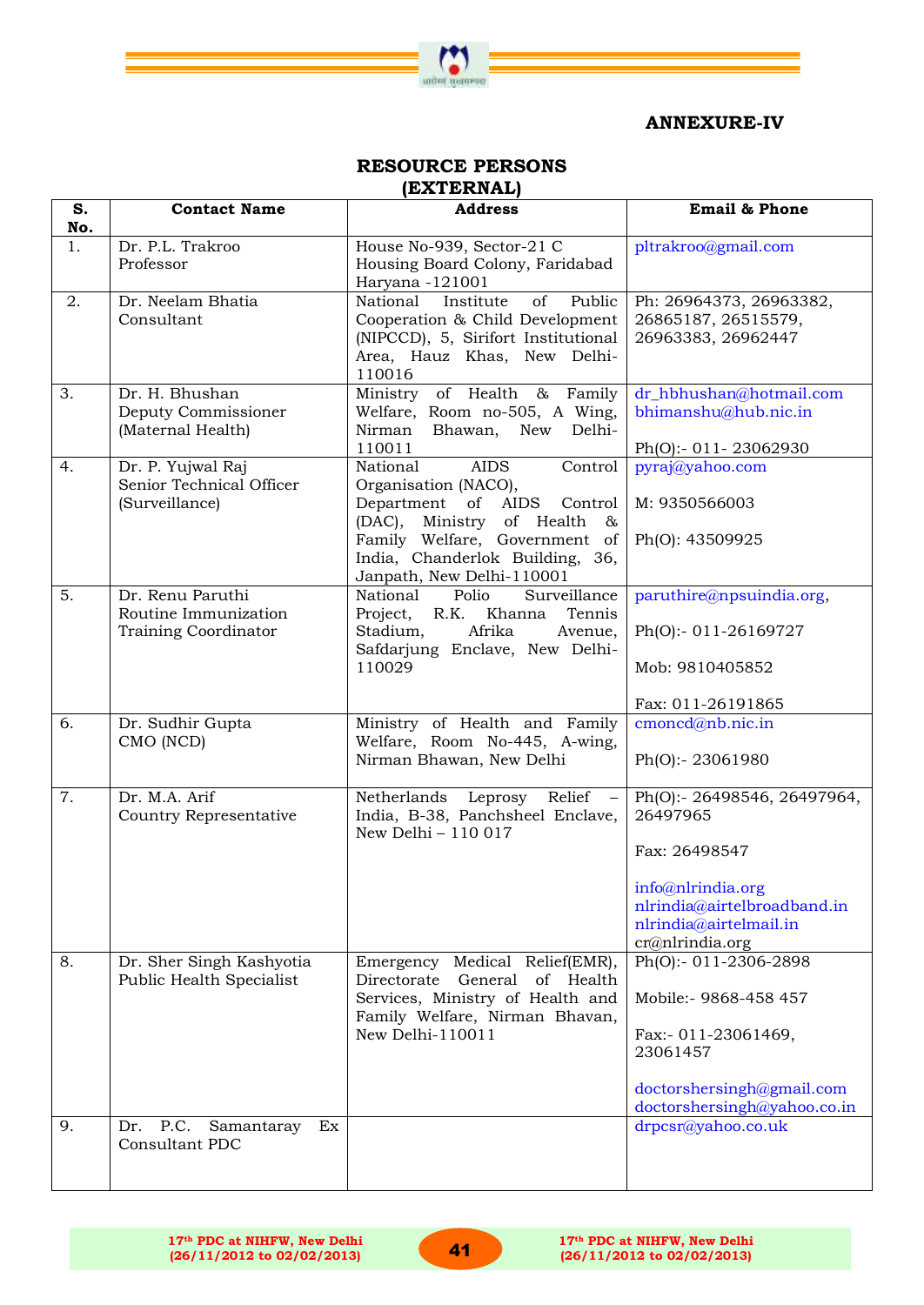

| S.  | <b>Contact Name</b>                                                                                                                                                  | <b>Address</b> | <b>Email &amp; Phone</b> |
|-----|----------------------------------------------------------------------------------------------------------------------------------------------------------------------|----------------|--------------------------|
| No. |                                                                                                                                                                      |                |                          |
| 10. | Mrs. Ratna Samantaray                                                                                                                                                |                |                          |
|     | Advocate                                                                                                                                                             |                |                          |
| 11. | Dr. Umesh Kapil, Professor<br>(Public Health Nutrition),<br>Old OT Block, All India<br>Institute of Medical Sciences<br>(AIIMS), New Delhi-110029,<br>(O): 26593383. |                |                          |
| 12. | Rakesh<br>Dr.<br>Yadav,<br>Cardiologist, All<br>India<br>Institute of Medical Sciences<br>(AIIMS), Ansari Nagar, New<br>Delhi-110029,<br>$(O)$ :-<br>26593218        |                |                          |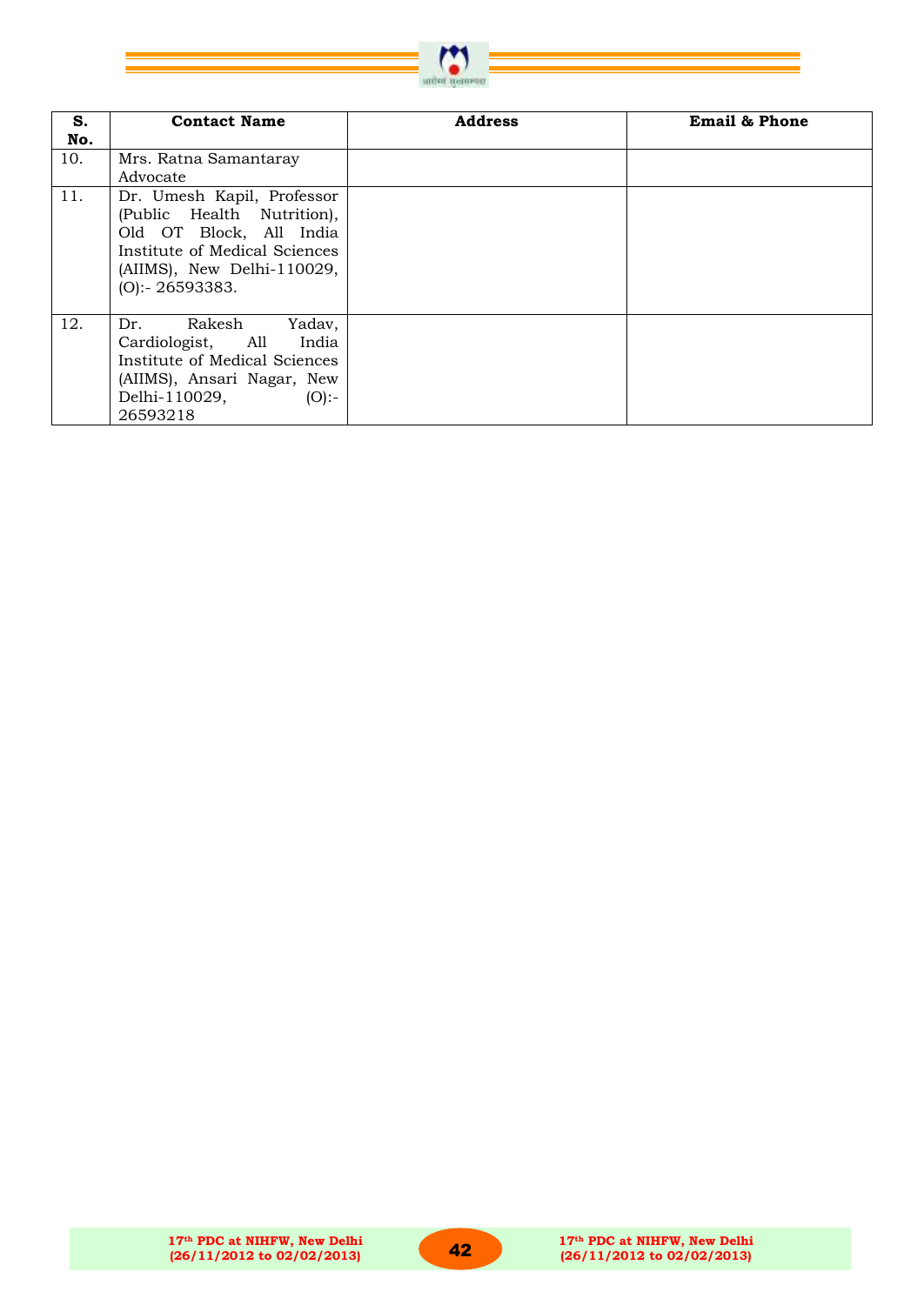**ANNEXURE-V**

# **RESOURCE PERSONS (NIHFW)**

- 1. Prof. J.K. Das, Director, National Institute of Health & Family Welfare (NIHFW), Email: director@nihfw.org
- 2. Dr. M. Bhattacharya, Prof.& Head, Department of Community Health Administration, Email: [cha\\_nihfw@yahoo.co.in,](mailto:cha_nihfw@yahoo.co.in)
- 3. Dr. N.K.Sethi, Prof. & Head, Department of Planning and Evaluation, Email: nk.sethi@nic.in
- 4. Dr. A.K. Sood, Dean of Studies, Prof. & Head, Department of Education and Training, Email: sood\_kumar\_ajay@yahoo.com
- 5. Dr. A.M. Khan, Prof. & Head, Department of Social Sciences Email: m\_khannihfw@yahoo.com
- 6. Dr. K. Kalaivani, Prof. & Head, Department of Reproductive Child Health, Email: kalaivanikrishnamurthy@gmail.com
- 7. Dr. V.K. Tiwari, Professor, Department of Planning & Evaluation, Email: vktiwari.nihfw@gmail.com
- 8. Dr. U. Datta, Prof. & ANO, RCH, Email: utsuk@rediffmail.com
- 9. Dr. Pushpanjali Swain, Acting Head, Department of Statistics and Demography, Email: drpswain@yahoo.co.in
- 10. Dr. S.V. Adhish, Prof. & Acting Head, Department of MCHA, Email: vivekadhish@gmail.com
- 11. Dr. Sanjay Gupta, Reader, Department of Community Health Administration, Email: [sanjaygupta61@gmail.com,](mailto:sanjaygupta61@gmail.com) sanjaygupta61@hotmail.com
- 12. Dr. Neera Dhar, Professor, Department Education & Training Email: [ndhar@nihfw.org,](mailto:ndhar@nihfw.org) nabadhneera@yahoo.com
- 13. Dr. K.S. Nair, Lecturer, Department of Planning & Evaluation Email: k\_sreenair@yahoo.com
- 14. Dr. Poonam Khattar, Reader, Dept. of Education & Training Email: [pkhattar@nihfw.org,](mailto:pkhattar@nihfw.org) poonamkhattar@gmail.com
- 15. Dr. T. Mathiyazhagan, Prof. & Head, Department of Communication, Email: [tmathiyazhagan@nihfw.org,](mailto:tmathiyazhagan@nihfw.org) [mathi\\_53@yahoo.co.in](mailto:mathi_53@yahoo.co.in)
- 16. Dr. T. Bir, Professor, Department of Social Sciences, Email: [tbir@nihfw.org](mailto:tbir@nihfw.org)
- 17. Dr. T.G. Shrivastav, Professor, Immunotechnology Laboratory, Department of RBM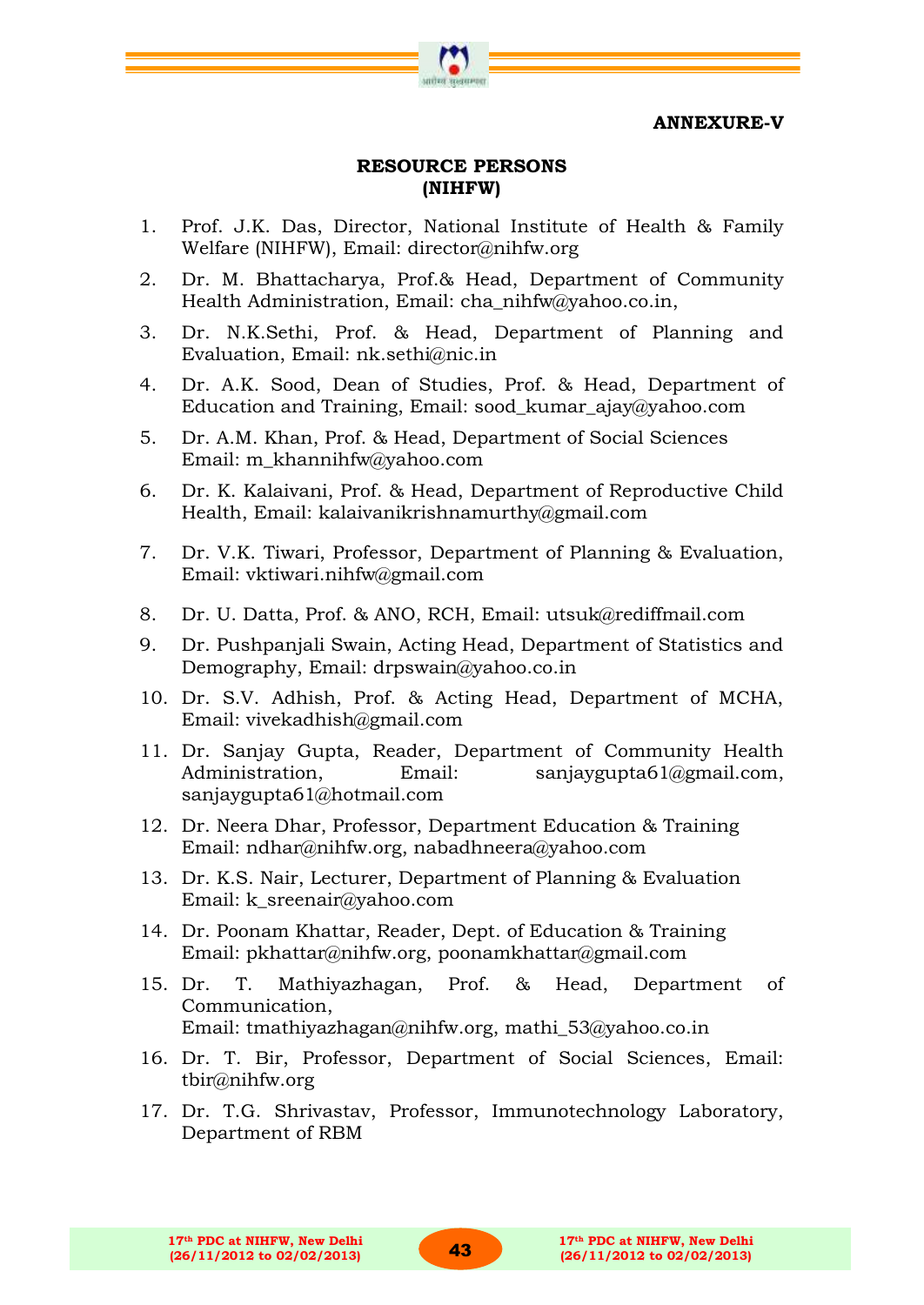

- 18. Dr. Nanthini Subbiah, Reader, Department of Community Health Administration
- 19. Dr. Gyan Singh, CMO (NFSG), Clinic, Department of RBM, Email: [g99singh@yahoo.co.uk](mailto:g99singh@yahoo.co.uk)
- 20. Dr. Renu Shahrawat, Senior Lecturer, Department of Reproductive Bio Medicine (RBM), Email: [renushahrawat@hotmail.com](mailto:renushahrawat@hotmail.com)
- 21. Mrs. Vandana Bhattacharya, RO, Department of Social Sciences, Email: vandanabhattacharya@rediffmail.com
- 22. Mr. P.D. Kulkarni, Programme, Computer Centre
- 23. Dr. P. Deepak, National Consultant (Immunization Trgs.), Department of Community Health Administration, Email: drpdeepak1@gmail.com
- 24. Dr. S.K. Chaturvedi, Email: doctorskchaturvedi@yahoo.com
- 25. Dr. P.L Joshi, Part Time Faculty
- 26. Dr. A.K. Agarwal, Consultant (ITS)
- 27. Dr. S.C. Mathur, Consultant (ITS)
- 28. Dr. Kumkum Srivastava, Consultant (ITS)
- 29. Mrs. Nishu Chaudhary, Communication Specialist (ITS)
- 30. Mr. D. Arya, PTF, Department of Community Health Administration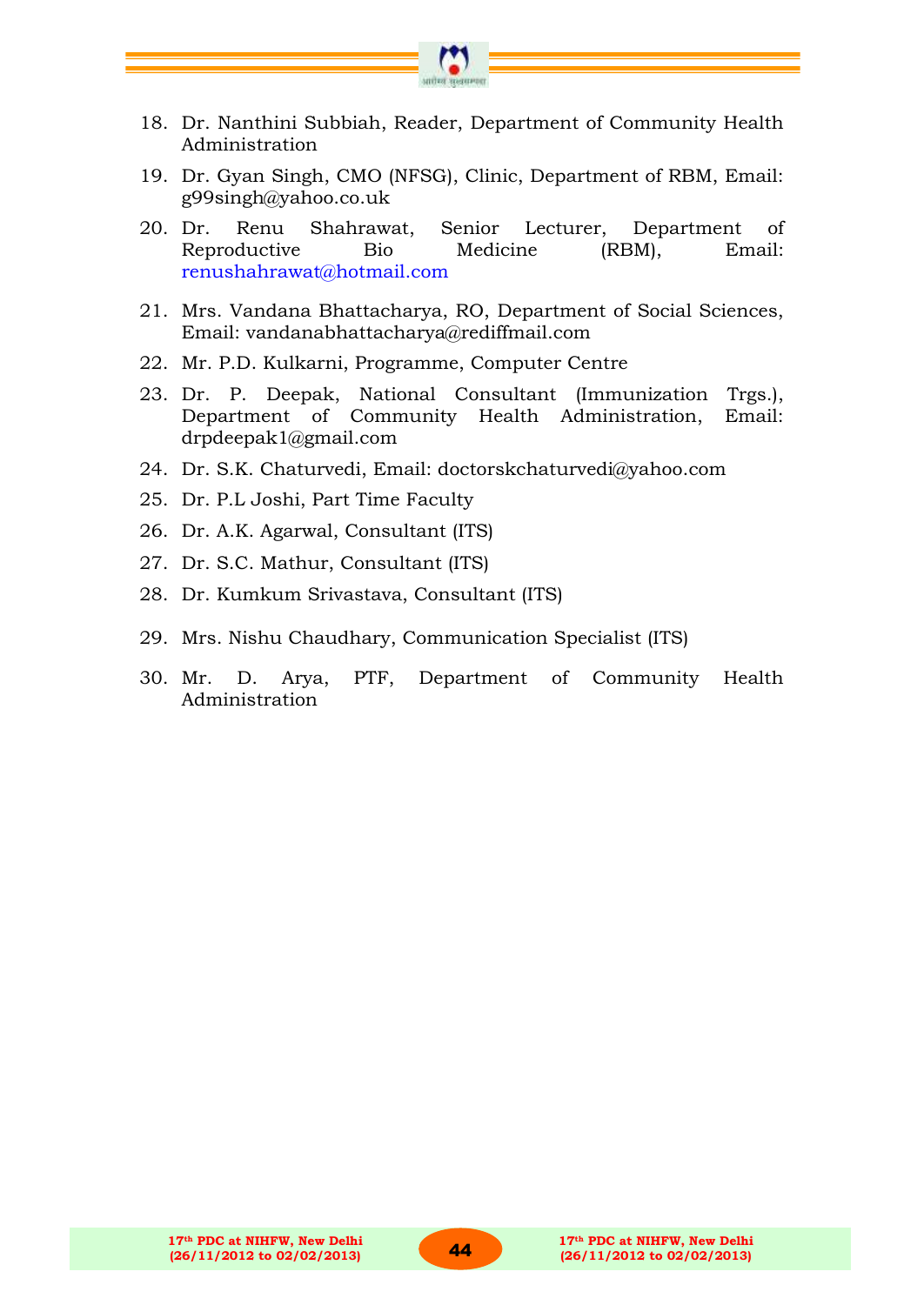

# **ANNEXURE-VI**

|                     | LIST OI FAILICIPAILS    |                 |                                     |                                                                        |                                |                     |                                                                         |                                    |                                                         |
|---------------------|-------------------------|-----------------|-------------------------------------|------------------------------------------------------------------------|--------------------------------|---------------------|-------------------------------------------------------------------------|------------------------------------|---------------------------------------------------------|
| S.N<br>$\mathbf{o}$ | <b>Distric</b><br>t     | <b>State</b>    | Name of<br>the<br>particip          | Desig<br>natio<br>$\mathbf n$                                          | <b>Course Date</b>             |                     | <b>Address</b><br>(Office)                                              | <b>Tel</b><br>(R/O)                | E-mail                                                  |
|                     |                         |                 | ant                                 |                                                                        | From                           | To                  |                                                                         |                                    |                                                         |
| $\mathbf{1}$        | Gurgao<br>n             | Haryana         | Dr.<br>Sudhir<br>Kumar              | <b>SMO</b>                                                             | $\frac{26}{11}{\sqrt{2012}}$   | $\frac{2}{2}{2013}$ | CHC-<br>Padaudi,<br>Gurgaon,<br>Haryana                                 | 995856<br>1431                     | winsome200<br>$4$ @gmail.co<br>m                        |
| $\overline{2}$      | Rewari                  | Haryana         | Dr. Raj<br>Kumar                    | MO                                                                     | 26/11/2012                     | 2/2/2013            | CHC-<br>Meerpur,<br>Rewari,<br>Haryana                                  | 965450<br>0878                     | rajtobria@ho<br>tmail.com<br>rajtobria 10@<br>gmail.com |
| 3                   | Faridab<br>ad           | Haryana         | Dr.<br>Geeta<br>Palya               | Dy.<br>Civil<br>Surge<br>on                                            | 26/11/2012                     | 2/2/2013            | O/o Civil<br>Surgeon,<br>Faridabad                                      | 926857<br>1154                     | schoolhealth<br>fbd@yahoo.c<br>om                       |
| $\overline{4}$      | Fateha<br>bad           | Haryana         | Dr.<br>Shakunt<br>ala               | HMO,<br>CHC<br>Bhun<br>a                                               | 26/11/2012                     | $\frac{2}{2}{2013}$ | District-<br>Fatehabad,<br>Haryana                                      | 946673<br>0248                     |                                                         |
| 5                   | Dehrad<br>un            | Uttarak<br>hand | Dr. C.S.<br>Rawat                   | MO                                                                     | 26/11/2012                     | 2/2/2013            |                                                                         | 941207<br>6670                     | rawatdrcs@g<br>mail.com                                 |
| 6                   | Udham<br>Singh<br>Nagar | Uttarak<br>hand | Dr.<br>Rajendr<br>a Kumar<br>Pandey | Sr.<br>DIO/<br>JD                                                      | 26/11/2012                     | $\frac{2}{2}{2013}$ | $_{\rm DTC}$<br>Rudrapur,<br>District-<br>Udham<br>Singh Nagar          | 971928<br>4169                     | rajendrapan<br>dey438@yah<br>oo.com                     |
| $\overline{7}$      | Amreli                  | Gujarat         | Dr.<br>Rajeev<br>Kumar<br>Sinha     | <b>THO</b>                                                             | 26/11/2012                     | 2/2/2013            | Taluka<br>Health<br>Office,<br>Amreli,<br>Gujarat                       | 972772<br>3308                     | drrksinha2@<br>gmail.com                                |
| 8                   | Sabark<br>antha         | Gujarat         | Dr.<br>Harish<br>R.<br>Nayak        | Distric<br>t<br>Qualit<br>y<br>Assur<br>ance<br>Medic<br>al<br>Officer | 26/11/2012                     | 2/2/2013            | Sabarkantha<br>District<br>Panchayat,<br>Himatnagar,<br>Gujarat         | 968767<br>9011                     | drhrnayak@<br>gmail.com                                 |
| 9                   | Patan                   | Gujarat         | Dr.<br>Divyesh<br>B. Patel          | MO,<br>PHC<br>Samo<br>da                                               | 26/11/2012                     | 2/2/2013            | PHC-<br>Samoda,<br>Block-<br>Sidhpur,<br>District-<br>Patan,<br>Gujarat | 094086<br>09609<br>027662<br>23701 | drdivyesh19<br>70@gmail.co<br>m                         |
| 10                  | Anand                   | Gujarat         | Dr. Siraj<br>F. Vohra               | <b>BHO</b><br>Ankka<br>$\bf r$                                         | $\frac{26}{11}{\frac{2012}{}}$ | 2/2/2013            | District-<br>Anand,<br>Gujarat-<br>388510                               | 02696-<br>280066                   | siraj_ad@ya<br>hoo.co.in<br>bhoanklav@<br>yahoo.co.in   |
| 11                  | Bharuc<br>h             | Gujarat         | Dr. K.K.<br>Singh                   | <b>THO</b><br>Jamb<br>usar                                             | $\frac{26}{11}{\frac{2012}{}}$ | 2/2/2013            | Referral<br>Hospital,<br>Jambusar,<br>District-<br>Bharuch,<br>Gujarat  | 942624<br>9816                     | drkksingh20<br>05@yahoo.c<br>om                         |

#### **List of Participants**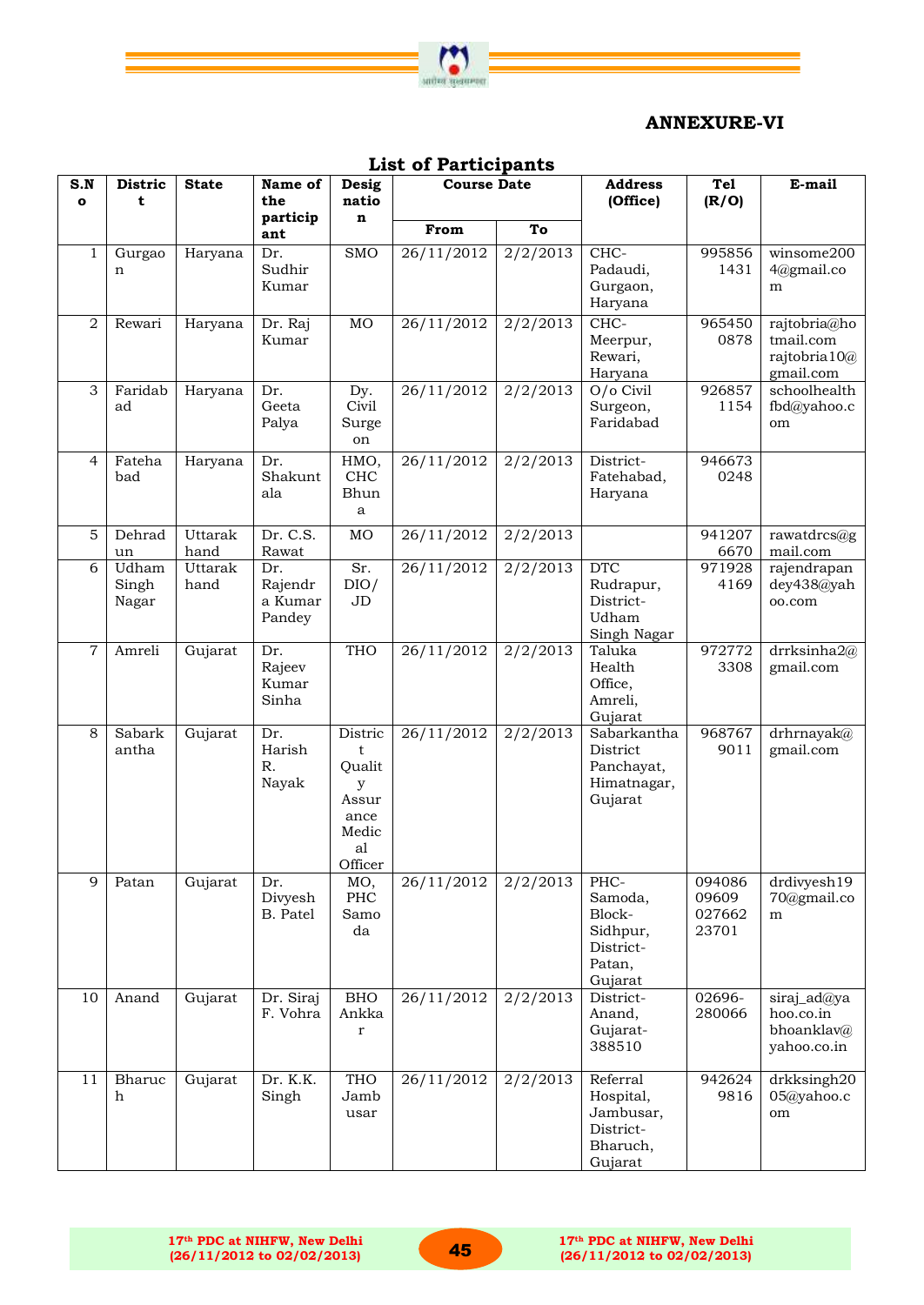# **National Institute of Health & Family Welfare, New Delhi**

**MITHS SECURES** 

**17th Professional Development Course in Management, Public Health and Health Sector Reforms for District Medical Officers**  *(26th November, 2012 – 2nd February, 2013)*



| Sitting Row (R to L): | Dr. Ankur Yadav, Dr. Nanthini Subbiah, Dr. M. Bhattacharya, Prof. Jayanta K. Das,<br>Prof. A.K. Sood, Dr. T. Mathiyazhagan, Dr. T.G. Shrivastav |
|-----------------------|-------------------------------------------------------------------------------------------------------------------------------------------------|
| First Standing Row:   | Mrs. Vandana Bhattacharya, Dr. K.K. Singh, Dr. Harish R. Nayak, Dr. Divyesh B. Patel,                                                           |
| (R to L)              | Dr. Shakuntala, Dr. GeetaPalya, Dr. C.S. Rawat                                                                                                  |
| Second Standing Row:  | Dr. Rajeev Kumar Sinha, Dr. Siraj F. Vohra, Mr. Devmitra Arya, Dr. Sudhir Kumar,                                                                |
| (R to L):             | Dr. Raj Kumar                                                                                                                                   |